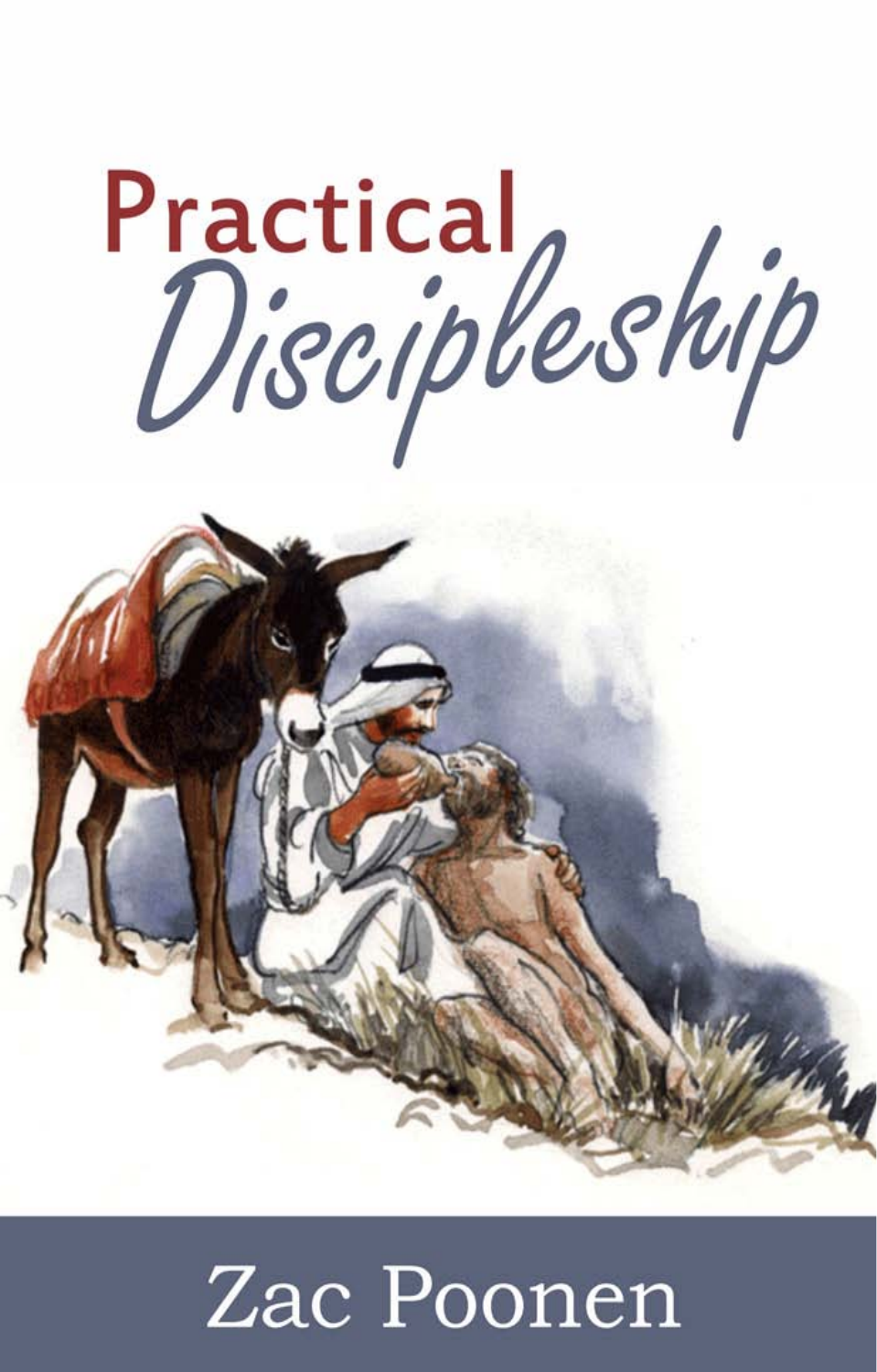# **Practical Discipleship**

*by*

**Zac Poonen**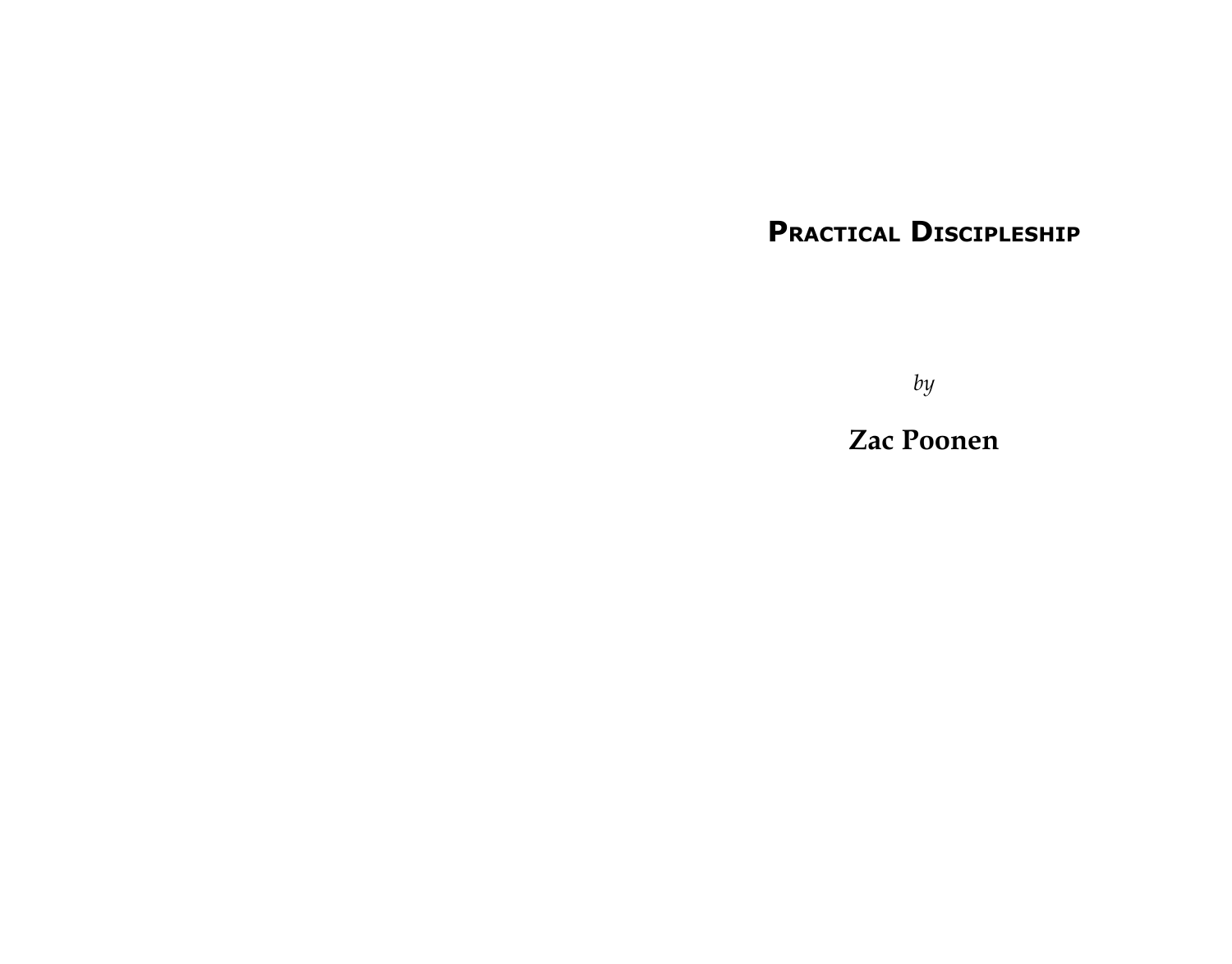# **Contents**

<span id="page-2-4"></span><span id="page-2-3"></span><span id="page-2-2"></span><span id="page-2-1"></span><span id="page-2-0"></span>

|                | 1  |
|----------------|----|
|                | 15 |
|                |    |
|                | 59 |
| About the Book |    |

Copyright – Zac Poonen (1999)

Paperback ISBN: 9789190565899 ePub ISBN: 9789384302382 Kindle ISBN: 9789384302696

This book has been copyrighted to prevent misuse.

It should not be reprinted or translated without written permission from the author.

Permission is however given for any part of this book to be downloaded and printed provided it is for FREE distribution, provided NO ALTERATIONS are made, provided the AUTHOR'S NAME AND ADDRESS are mentioned, and provided this copyright notice is included in each printout.

For further details

Please contact:

The Publisher cfc@cfcindia.com

40 DaCosta Square, Bangalore – 560084 India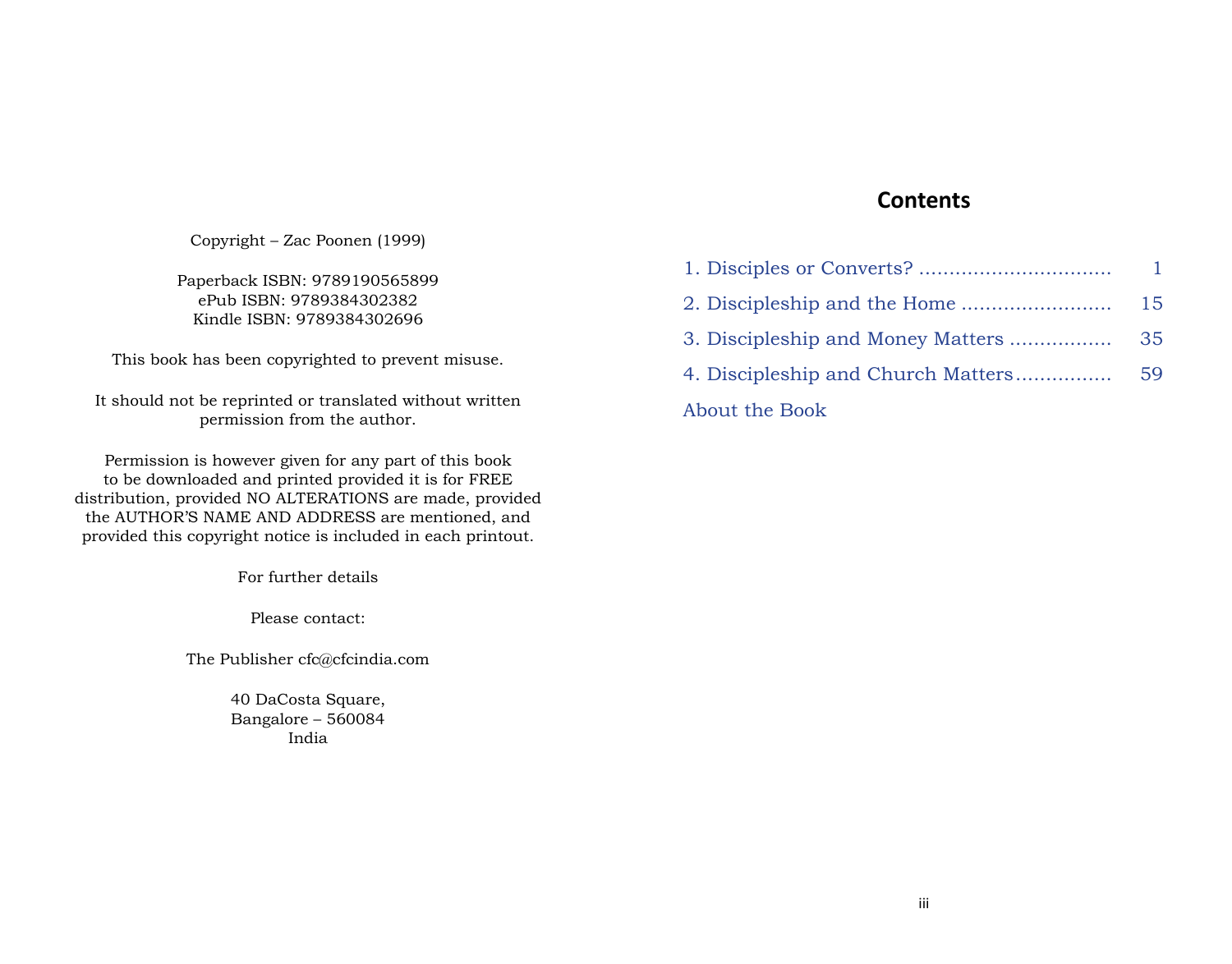#### <span id="page-3-0"></span>**[Chapter 1](#page-2-0)**

# **[Disciples or Converts?](#page-2-0)**

It is a common mistake among believers to be taken up with one Scripture on a subject, to the exclusion of other Scriptures on the same subject.

Satan tempted our Lord with the words "*It is written …*" (*Matthew 4:6*). But the Lord rejected the temptation by saying, "*It is also written …*" (*Matthew 4:7*). The whole purpose of God, can be understood only when Scripture is compared with Scripture – when "*It is written …*" is read along with "*It is also written …*".

Consider the matter of "*the great commission*".

Jesus commanded His disciples saying, "*Go into all the world and preach the gospel to all creation*" (*Mark 16:15*). He also commanded them saying, "*Go and make disciples of all nations*" (*Matthew 28:19* - NASB). These two commands are but two parts of ONE great commission. Only through a careful consideration of, and obedience to, both parts of this commission, can we find and fulfil the whole will of God.

#### **Evangelism**

The first step obviously is to go out and preach the gospel to everyone (*Mark 16:15*). This command is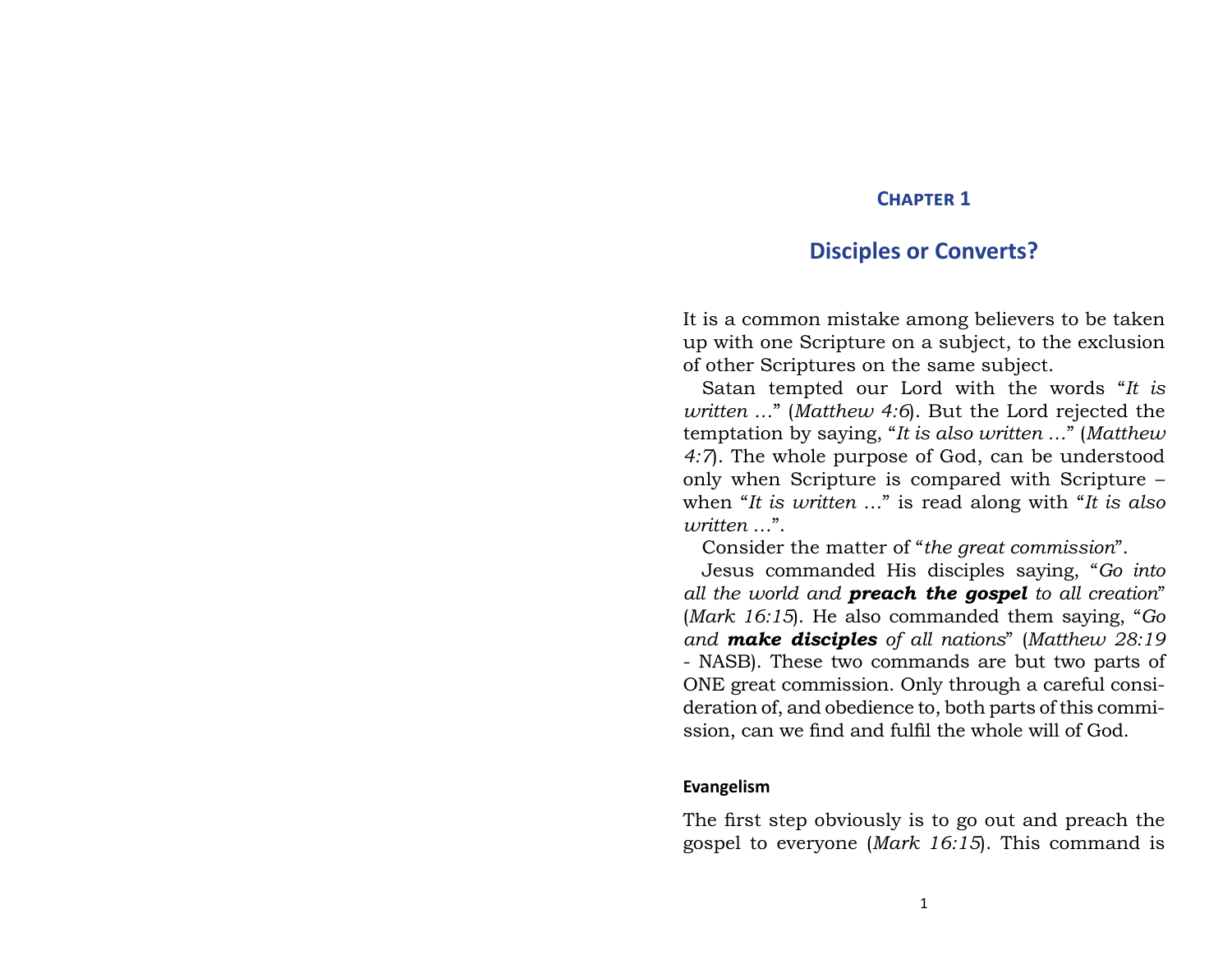not addressed to the individual believer, but to the whole body of Christ. It is humanly impossible for any single individual or any local church by itself, to preach the gospel to every human being in the whole world. Each of us can, at best, have but a small part in this task.

But that part, however small it be, we must fulfil. Here is where *Acts 1:8* comes into the picture. Each believer must have the Holy Spirit coming upon him and enduing him with power, if he is to be an effective witness for Christ. Note carefully, that all are not called to be evangelists (for Christ has given only some evangelists to His church – as *Ephesians 4:11* makes clear), but all are called to be His witnesses.

An evangelist has a wider field of work than a witness. A witness has to proclaim Christ in the circle in which he moves and works – to relatives, neighbours, fellow workers in his office and to the others he comes across daily, to whom he may happen to be led to while travelling, etc. Here is where we can all be witnesses, whatever our earthly occupations may be.

But Christ has also given evangelists to the church who have a wider ministry of reaching the lost. However the evangelist's task is *NOT* merely that of 'winning souls' or 'bringing people to Christ' (as we commonly hear), but 'building up the body of Christ' (as *Ephesians 4:11, 12* makes plain). Here is where the biggest failure of much of today's evangelism lies. Most of today's evangelism is related *NOT* to building up the body of Christ, but to saving individual souls. These souls are then usually sent back to their dead 'churches' where they soon get lost all over again, or at best, become lukewarm and fit for being spat out of the mouth of the Lord one day (*Revelation 3:16*).

Either way, they are not built into the body of Christ. Thus only Satan's purposes are accomplished – for the person has then become twofold a child of hell (*Matthew 23:15*) – first because he was lost to start with, and secondly because he has now been deluded by some evangelist into thinking that he is saved, when he is still lost!! The only thing that is built up through such evangelism is the evangelist's private empire. And the only reason for such evangelism is usually the evangelist's desire to make money or to get the honour of men, or both!!

Jesus called evangelists 'fishers of men'. But evangelism that is done in cooperation with unconverted "Christian" leaders and groups or with the sponsorship of vote-seeking political leaders is like fishing with a net full of holes. One cannot imagine Jesus inviting Annas, or Caiaphas, or Herod, or Pilate to sit with Him on the platform and inaugurate his evangelistic meetings! Yet many of today's evangelists not only do that, but also praise these unconverted leaders from their platforms.

Further, the fish that are caught in such "nets" are allowed to go back into the sea (dead "churches"), to be caught all over again at the next evangelistic meeting, only to be let back into the sea once more!! This process is repeated again and again by the many evangelists conducting interdenominational meetings these days, with each evangelist counting hands, decision cards, etc. Such evangelism brings joy, not to the angels of heaven but to the hosts of Satan! For, after all, how can angels rejoice over those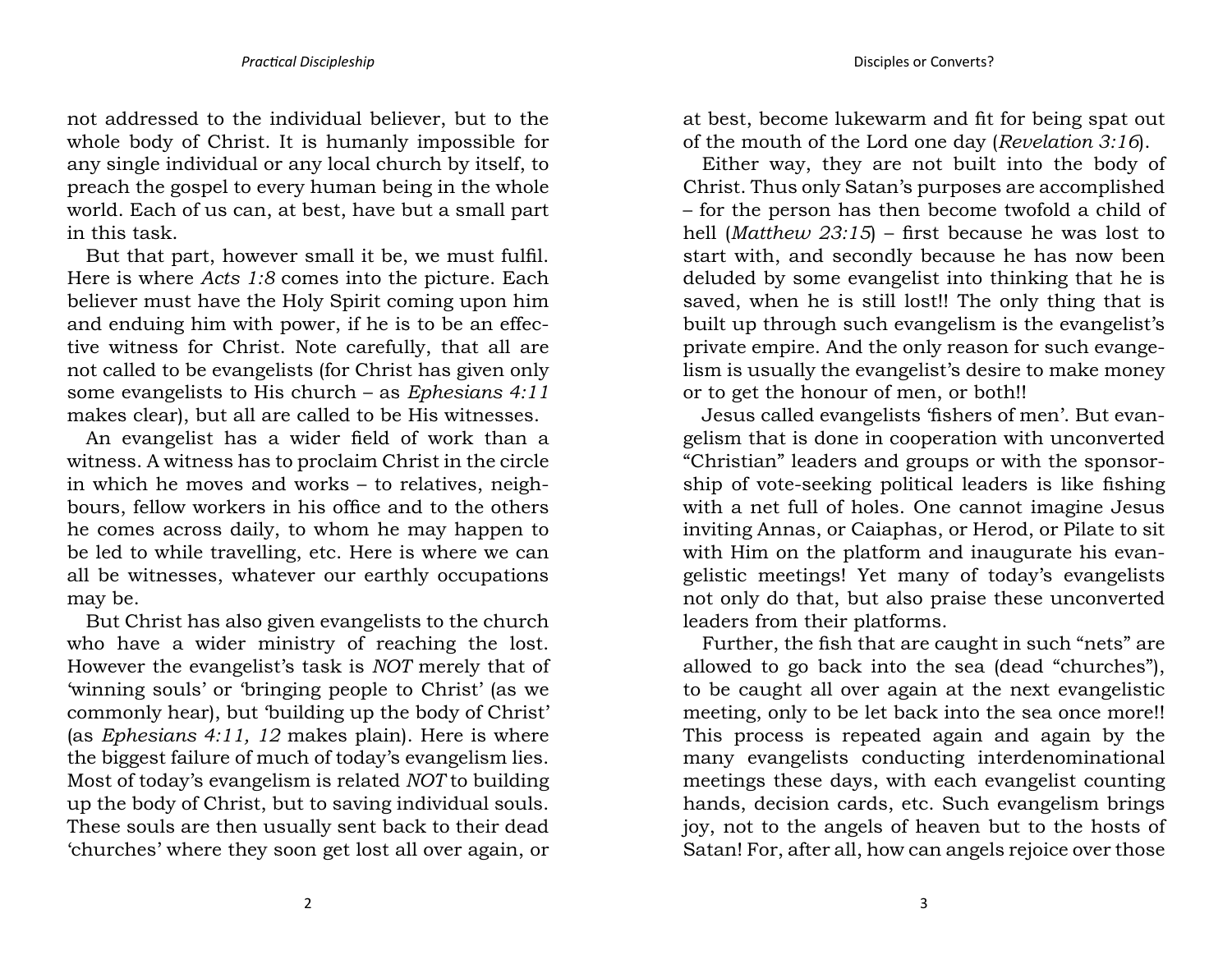who are made twofold the children of hell? Statistics in today's evangelistic meetings are totally deceptive.

Even if signs and wonders accompany the proclamation of the message that Jesus forgives sins and heals diseases, the question that still remains is how many have been made disciples and built into the body of Christ through such evangelism.

The apostles of our Lord never engaged in this type of evangelism. They placed their converts into local churches to be made into disciples and built up spiritually.

The five ministries mentioned in *Ephesians 4:11* (*apostles, prophets, evangelists, shepherds and teachers*) are listed in their order of priority in *1 Corinthians 12:28*. There we are told, "*God has appointed in the church: first, apostles, second, prophets, third, teachers, then gifts of healing* (that refers to evangelists, since all evangelists in New Testament times had the gifts of healing), *and then administrations* (literally, 'those who steer the ships', referring to shepherds/ pastors)."

This makes it clear that in God's eyes, the ministries of the apostle, prophet and teacher are more important to the building up of the body of Christ than that of the evangelist. The evangelist can find his proper place in his ministry only as he takes his appointed place in subjection to the ministries of the apostle, the prophet and the teacher. Only then can his ministry serve to the building up of the body of Christ. Here is where  $20<sup>th</sup>$ -century evangelism has gone astray from the word of God.

# **Making Disciples**

The purpose of evangelism can be understood fully only when seen in the light of the second part of the great commission – to make disciples in every nation of the world (*Matthew 28:19*). This is how the plan of God for the unconverted is fully fulfilled.

The convert must be made into a disciple.

Unfortunately, even the so-called convert today is often not a true convert, for in many cases he has not repented properly. In the evangelistic meeting he may have been told only to believe in Jesus, without any mention of repentance or making restitution. Such converts come to Jesus to be blessed and healed – and not to give up their sins. Most of today's converts are therefore like premature babies, pulled out by impatient midwives ('evangelists') in their lust for statistics – when the babies were not yet ready to be born! These premature babies usually die very soon, or live as problem cases for the rest of their lives – causing innumerable problems for their shepherds (pastors). Such people cannot be called "*backsliders*", because they never slid "*forward*" at any time, in the first place!! Jesus said that the angels in heaven rejoiced over sinners who repented, and not over sinners who merely believed, without repenting (*Luke 15:7, 10*).

Jesus said that salvation had come to Zaccheus's house, only when Zaccheus promised to make restitution for all the financial wrongs he had done in his past life – not before that (*Luke 19:9*). Unfortunately, today's evangelists proclaim that "salvation has come", even without any mention of restitution!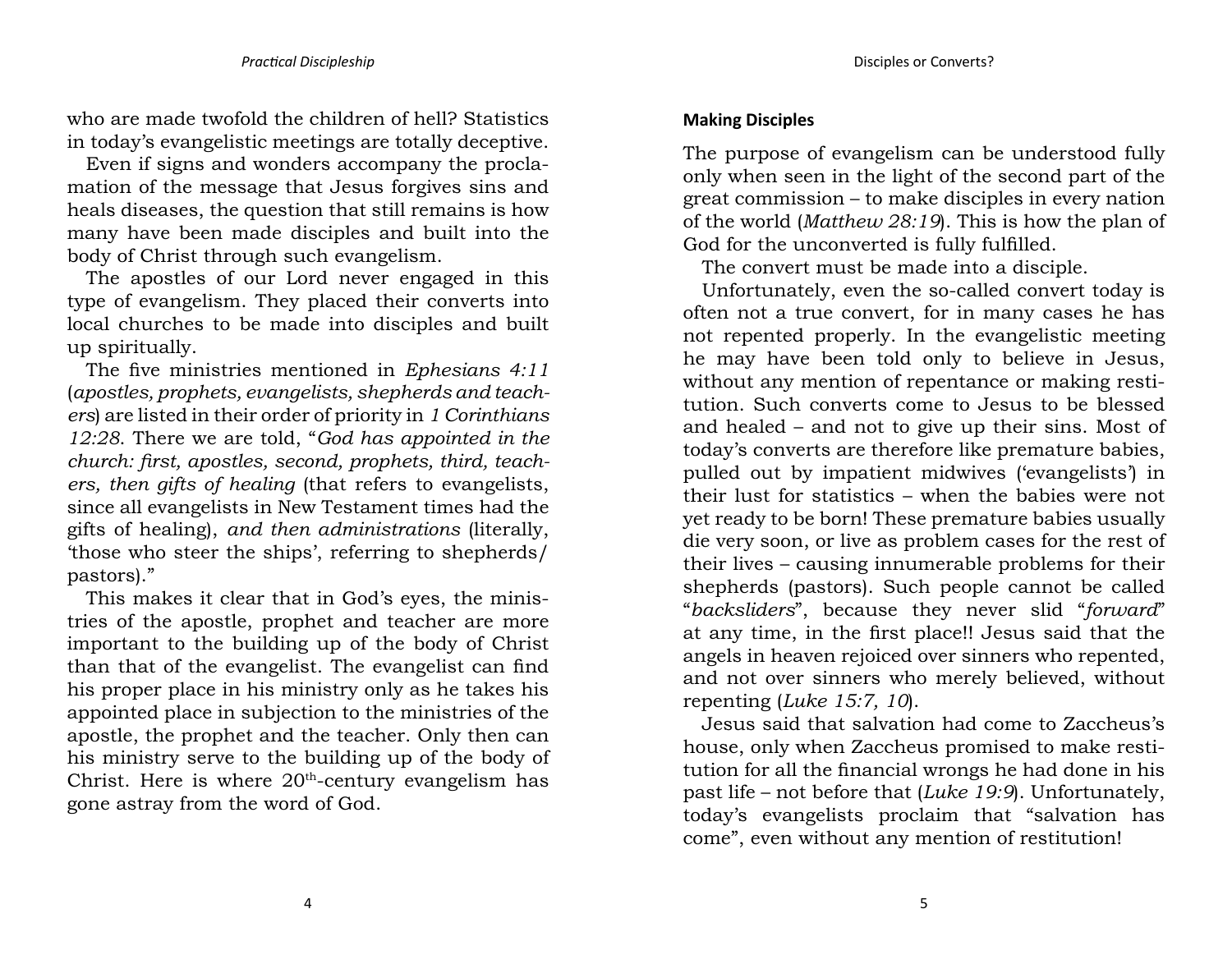But even where there has been a thorough repentance, and a person has been truly converted, he must still be led on to discipleship, if he is to fulfil God's will for his life. Evangelism that does not lead on to discipleship is an incomplete job.

Often, it is the evangelist's desire to build his own kingdom that prevents him from working together with those who can make his 'converts' into disciples. We do not have to judge such evangelists, for we are told not to judge. But such evangelists will certainly have to answer to the Lord in the final day, for hindering their converts from becoming disciples.

The first step of leading people to repentance and faith must be followed by water baptism – as Jesus made plain in *Mark 16:16*, and as Peter preached on the day of Pentecost (*Acts 2:38*). *Matthew 28:19* also mentions the necessity of water baptism. So this is obviously the next step for all those who are born again.

Thereafter, he must follow Jesus in daily life as His disciple.

#### **The Conditions of Discipleship**

*Luke 14: 25–35* reveals these conditions of discipleship very clearly.

There Jesus spoke about a man who had laid a foundation for a tower, but couldn't complete it, because he was unable to pay the cost of construction (*verse 28–30*). That proves that it does cost something to be a disciple. Jesus told us to sit down first and count that cost before even starting to build.

God doesn't want us to wait for many years after our sins are forgiven, before understanding what discipleship really costs. Jesus told people about the cost of discipleship as soon as they came to Him. He also said that a believer who was unwilling to be a disciple was as useless to God as salt that had lost its savour (*Luke 14:35*).

For a convert to become a disciple, he must first of all cut off any attachment to his relatives that hinders him from following the Lord (*Luke 14:26*). Secondly, he must be willing to deny himself and put his Self-life to death daily (*Luke 14:27*). Thirdly, he must give up his love for material possessions (*Luke 14:33*). These are the three minimum requirements for anyone wanting to be a disciple.

The *first* condition of discipleship is that we must cut off the natural, inordinate love that we have for our relatives.

Jesus said

*"If anyone comes to Me, and does not hate his own father and mother and wife and children and brothers and sisters, he cannot be My disciple"*  (Luke 14:26)*.*

Those are strong words. What does it mean to '*hate*'? To hate is the same as to *kill* (*1 John 3:15*). What we are asked to put to death here is the natural affection that we have for our relatives.

Does that mean that we are not to love them? No. It certainly doesn't mean that. When we give up our human affection for them, God will replace it with Divine love. Our love for our relatives will then be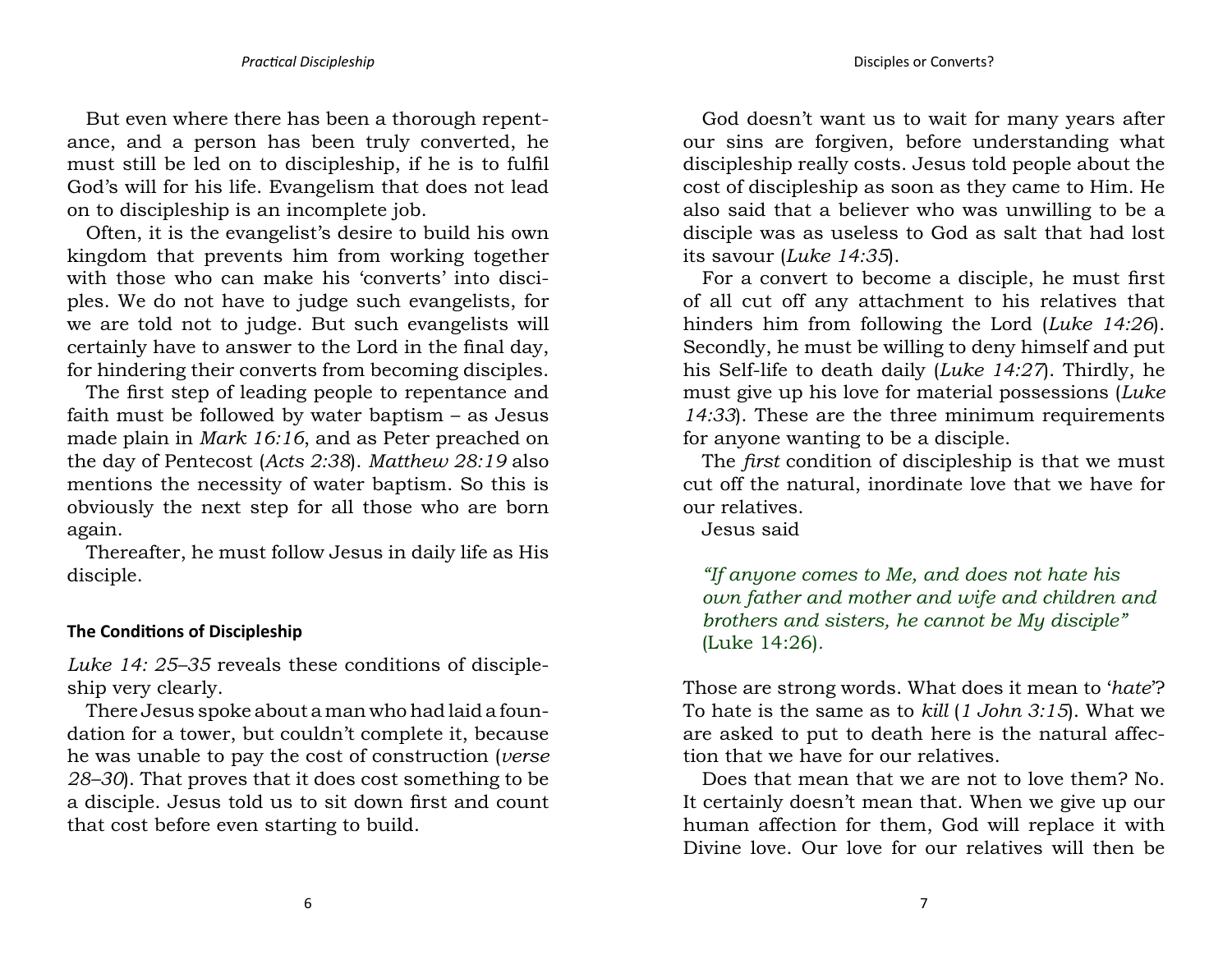pure – in the sense that God will always be first in our affections, and not our relatives.

Many don't obey God because they are afraid to offend their father, mother or wife etc. The Lord demands first place in our life. And if we don't give Him that place, we can't be His disciples. Jesus must be Lord of all in our lives, or He will not be Lord at all.

Look at Jesus' own example when He was on earth. Although He loved His widowed mother, yet He never allowed her to influence Him away from the perfect will of His Father, even in small matters. We see an example of this at the marriage at Cana where He refused to act on His mother's promptings (*John 2:4*).

Jesus also taught us how to '*hate*' our brothers. When Peter tried to turn Him away from going to the cross, He turned around and rebuked him with the sharpest words that He ever uttered to any human being. He said , "*Get behind Me, Satan! You are a stumbling-block to Me*" (*Matthew 16:23*). Peter had made his suggestion with a lot of human love. But Jesus rebuked him, because what Peter had suggested was contrary to the Father's will.

The Father was always supreme in Jesus' affections. He expects us to have the same attitude towards Him too. After His resurrection, the Lord asked Peter whether he loved Him more than everything else on earth, before making him a shepherd in the church (*John 21:15–17*). Only those who love the Lord supremely are given responsibilities in His church.

The leader of the Ephesian church was in danger of being rejected because he had lost his initial devotion for the Lord (*Revelation 2:1–5*).

If we can say, like the psalmist, "*Whom have I in heaven, Lord, but Thee? And besides Thee I desire nothing on earth*," then we have truly fulfilled the first condition of discipleship (*Psalm 73:25*).

The love that Jesus demands from us is not the emotional, sentimental, human affection that expresses itself in singing stirring songs of devotion to Him. No. If we love Him, we will obey Him (*John 14:21*).

The *second* condition of discipleship is that we must hate our own self-life. Jesus said,

*"If anyone comes to Me and does not hate his own life, he cannot be My disciple"* (Luke 14:26)*.*

He amplified that further by saying,

*"Whoever does not carry his own cross and come after Me cannot be My disciple"* (Luke 14:27)*.*

This is one of the least understood of all of Jesus' teachings.

Jesus said that a disciple would have to "deny himself and take up his cross daily" (*Luke 9:23*). More important than reading our Bible daily, or praying daily, we have to deny ourselves daily and take up our cross daily. To deny our Self is the same as to hate our own life – the life that we have inherited from Adam. To take up the cross is to put that Selflife to death. We have to hate that life first, before we can slay it.

Our Self-life is the main enemy of the life of Christ. The Bible calls this '*the flesh*'. The flesh is a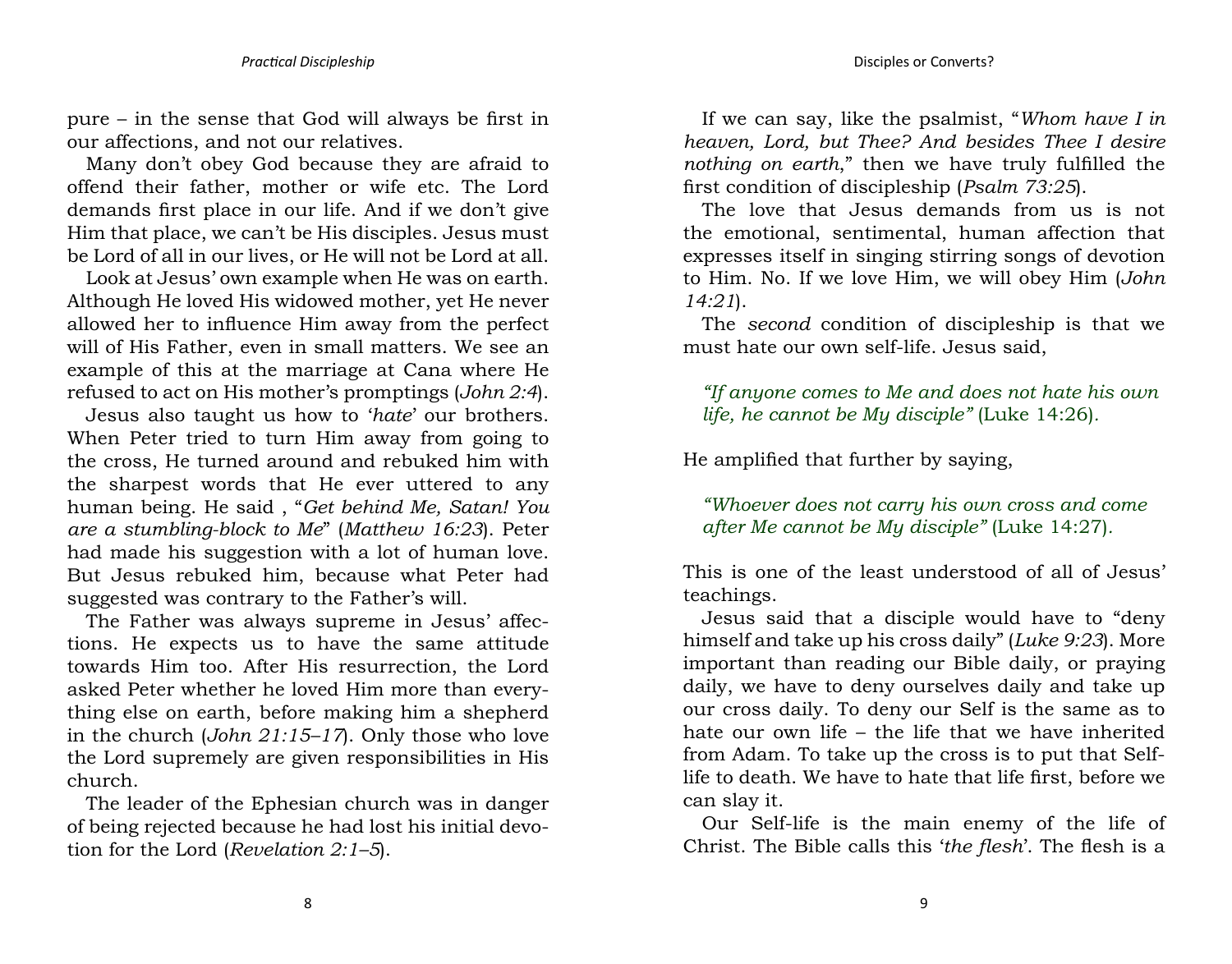store-house of evil lusts within us that tempts us to do our own will at all times – to seek our own gain, our own honour, our own pleasure, our own way etc.

If we are honest, we'll have to admit that even our best actions are corrupted by evil motives that arise from our corrupt lusts. Unless we hate this "flesh", we will never be able to follow the Lord.

This is why Jesus spoke so much about hating (or losing) our life. In fact, this phrase is repeated six times in the gospels (*Matthew 10:39*; *16:25*; *Mark 8:35*; *Luke 9:24*; *14:26*; *John 12:25*). This is the one saying of our Lord that is repeated most often in the gospels. Yet it is the least preached about and the least understood!

To hate our own life is to give up seeking our own rights and privileges, to stop seeking our own reputation, to forsake our own ambitions and interests, and to stop seeking our own way etc. We can be disciples of Jesus, only if we are willing to go this way.

The *third* condition of discipleship is that we must give up all our own possessions.

Jesus said,

*"No one of you can be My disciple who does not give up all his own possessions"* (Luke 14:33)*.*

Our possessions are what we possess as our own. To give them all up means that we no longer consider anything as our own.

We see an illustration of this in the life of Abraham. Isaac was his own son – his possession. One day God asked him to offer Isaac as a sacrifice. And Abraham laid Isaac on the altar and was ready to slay him. But God intervened and told him that the sacrifice was not necessary, because he had proved his willingness to obey (*Genesis 22*). After that, Abraham recognised that even though he had Isaac in his house, he no longer possessed him as his own. Isaac now belonged to God.

This is what it means to give up all our possessions. All that we have must be laid on the altar and given up to God.

God may allow us to use some of those things. But we cannot think of them as our own any more. Even if we are living in our own house, we must consider the house as God's; and that He has allowed us to stay in it rent-free! This is true discipleship.

Have we done that with all our possessions? Our possessions include our bank-account, property, job, qualifications, gifts and talents, wife, children and everything else that we value on this earth. We have to lay them all on the altar if we want to be true disciples.

Only then can we love God with all our heart. This is the '*pure heart*' that Jesus spoke of in *Matthew 5:8*. It's not enough to have a clean conscience. A clean conscience only means that we have given up every known *sin*. A pure heart means that we have given up *everything*!

And so we see that true discipleship involves a radical change of attitude towards:

- (a) *our relatives and loved ones;*
- (b) *our self-life; and*
- (c) *our possessions.*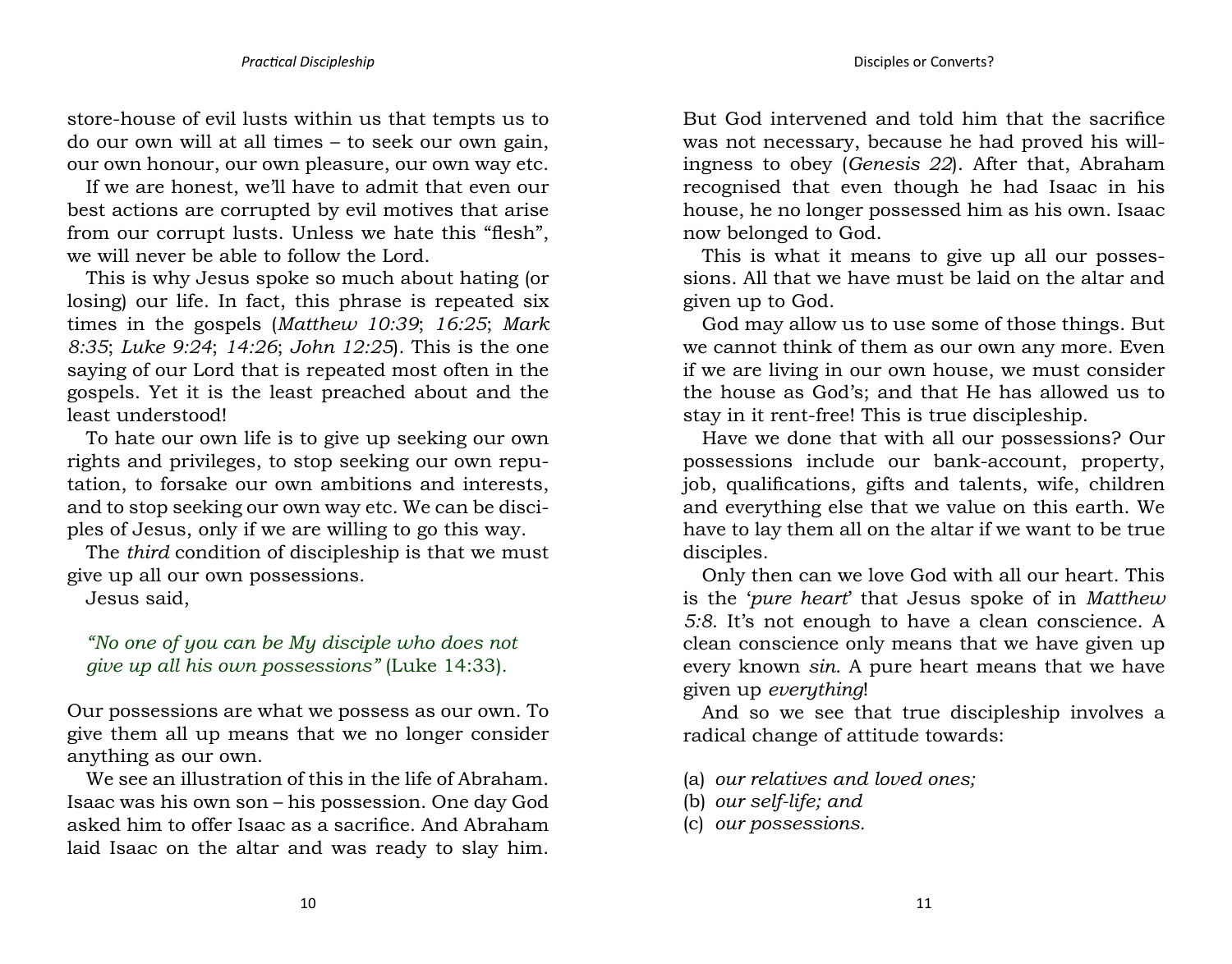Unless we face these issues squarely and honestly, it will be impossible to fulfil the whole purpose of God for our lives.

Unless preachers proclaim this message of discipleship, without "watering it down", it will be impossible for them to build the Body of Christ.

# **The Pathway of Discipleship**

*Matthew 28:20* goes on to say that the disciples must be taught to obey and practise every single command given by our Lord. This is the pathway of discipleship. One has only to read *Matthew chapters 5, 6 & 7* to see some of the commands that Jesus gave – that most believers do not even bother to obey.

# A disciple is a *learner* and a *follower*.

The need in our land is for people who have been gripped by the calling to proclaim the whole counsel of God, who are themselves obedient themselves to all that Jesus commanded, and who eagerly desire to teach others too to obey all of Jesus' commands – and thus build the body of Christ.

Jesus said that all His disciples would be identified by one mark – their love for one another (*John 13:35*).

Mark that! The disciples of Jesus Christ are identified, not by the quality of their preaching or their music, nor by their "speaking in tongues" nor by their carrying Bibles to the meetings, nor by the amount of noise they make in their meetings!! They are identified by their fervent love for one another.

The evangelistic meeting that brings people to Christ must lead on to the establishment of a church in that locality, where the disciples love one another.

Yet the sad thing is that in many places where repeated evangelistic meetings are held year after year, it is difficult to find even one church about which it can be said that the members therein do not fight with one another or backbite against one another, etc., but love one another.

One can understand it, if new converts are unable to live such a victorious life immediately. But what shall we say if strife and immaturity characterise even the elders and Christian leaders in the churches of our land?

This is the clearest proof that the second and most important part of the great commission (mentioned in *Matthew 28:19, 20*) – discipleship and total obedience to the commandments of Jesus – has been totally ignored.

The first part of the great commission (*Mark 16:15*) alone is usually emphasised everywhere. There, the emphasis is on evangelism, the message being confirmed by signs and wonders done by the Lord.

In *Matthew 28:19, 20*, however, the emphasis is on discipleship – the disciple's life being manifested by total obedience to Jesus' commandments. Multitudes of Christians are taken up with the former, but very, very few with the latter. Yet the former without the latter is as incomplete and worthless as half a human body. But how many have seen this?

In Jesus' ministry, we read that great multitudes followed Him, because of His evangelistic, healing ministry. He always turned around and taught them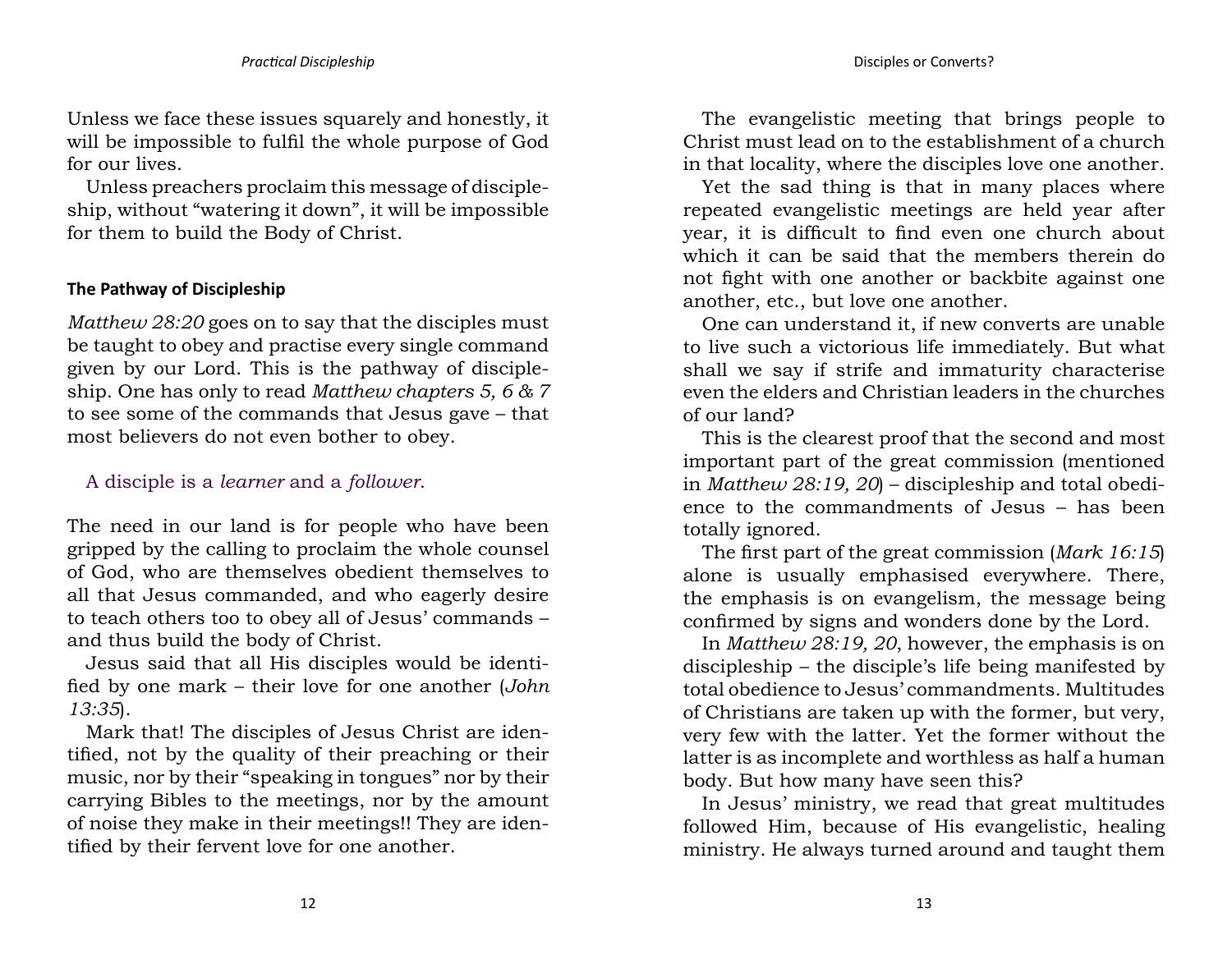about discipleship (*See Luke 14:25, 26*). Would that today's evangelists would do the same – either themselves, or in cooperation with apostles, prophets, teachers and shepherds who can complete the work that the evangelists have begun.

Why are preachers hesitant to proclaim the message of discipleship? Because it will reduce the numbers in their congregations. But what they don't realise is that the quality of their churches will become far better!!

When Jesus preached discipleship to the multitudes, it soon dwindled down to a handful of only eleven disciples (Compare *John 6:2* with *6:70*). The others found the message too hard, and left Him (See *John 6:60, 66*). But it was with those eleven disciples who stayed on with Him, that God accomplished His purposes in the world finally.

As Christ's Body on earth today, we are to carry on the same ministry that those eleven apostles commenced in the first century. After people are brought to Christ, they must be led to discipleship and obedience. Thus alone will the body of Christ be built.

The way to life is narrow and few are those who find it.

He who has ears to hear, let him hear.

# <span id="page-10-0"></span>**[Chapter 2](#page-2-1)**

# **[Discipleship and the Home](#page-2-1)**

A disciple is a *learner* and a *follower* of the Lord Jesus. He is one who has made Jesus his Example and seeks to conform his life to his Master's in every possible way.

Like charity, *discipleship also begins at home*, first of all.

### **Discipleship and Parents**

The foundation for true discipleship is making Jesus Christ Lord of everything in our lives – giving Him all that we have and all that we are.

Let us consider first of all, how we are to "*hate*" our parents, as the Lord commanded us to, in *Luke 14:26*.

The first step is to *honour* them. This is the first command with a promise attached to it (*Ephesians 6:2*). We cannot "*hate*" our parents the way the Lord wants us to before we have learnt to *honour* them. There are plenty of ungodly children in the world today who are only too glad to hate their parents!! The cults too, misuse this verse extensively to gather to themselves those young people who have never learnt to honour their parents.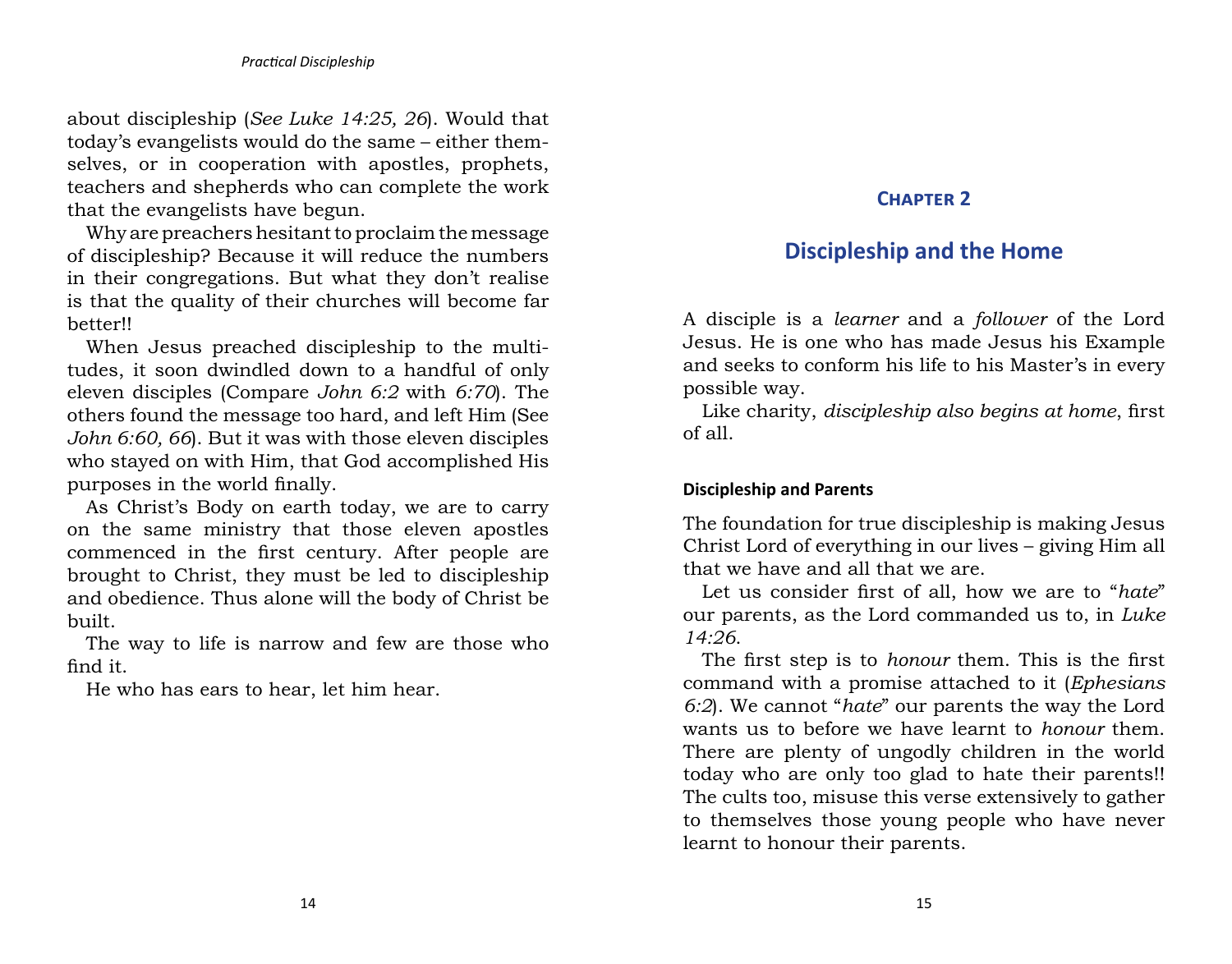The example of Jesus is what every disciple of His must follow. If we do that, we will never go astray. If however we interpret the sayings of our Lord *without looking at His example*, then we *will* go astray, as so many Christians have done. Our Lord has told us to "*learn from Him*" (*Matthew 11:29*).

How did Jesus "*hate*" His earthly mother? First of all, He *honoured* Joseph and Mary, by submitting to their authority, as long as He was in their home in Nazareth (*Luke 2:51*).

Only two things are mentioned in the Bible about the 30 years that Jesus spent in Nazareth.

**First of all**, in *Hebrews 4:15*, we are told that He was tempted as we are and never sinned. From that, we learn that He must have faced many temptations during those 30 years at Nazareth – the same temptations that anyone faces during the first 30 years of his life – from childhood to adulthood.

*Mark 6:3* tells us that Jesus had at least 4 brothers and 2 sisters in his home. So there were at least 9 members living in His home – and it was a poor home. (We understand that, when we compare *Luke 2:24* with *Leviticus 12:8*, and discover that Mary was too poor to bring even a lamb as an offering to the Lord). So Jesus obviously did not have a private bedroom to retreat to, when things became difficult in the house. *John 7:5* also tells us that His brothers did not believe in Him. They were obviously jealous of this One in their home who never got angry or acted selfishly. They must have all "ganged-up" against Him many a time and teased Him and irritated Him. Anyone who has lived in a large family in a small house, with unconverted relatives will understand the problems that Jesus must have faced in Nazareth. *Yet He never sinned*. To add to all that, it is quite likely that Joseph died, when Jesus was in his teens or twenties (because we never read of Joseph during the years of Jesus' public ministry). Then the burden of supporting the 8-member family fell on Jesus, as the eldest son. He had to work hard to support that family. There must have been many temptations that Jesus faced in such situations. Yet He did not sin.

**Secondly**, Jesus "*continued in subjection to Joseph and Mary*" (*Luke 2:51*) – as long as He was living in their home – for 30 years. That would not have been easy – as all of us know from our own childhood days. How often in our childhood days, when we wanted to do something, our parents asked us to do something else that we did not naturally like to do!

We can therefore hold up the example of Jesus to all our children. Fathers are commanded to bring up their children in "*the instruction of the Lord*" (*Ephesians 6:4*). What is "*the instruction of the Lord*"? It is primarily the example that the Lord Himself set for children during His years in Nazareth.

If any boy or girl will follow the example of the Lord that we have looked at in the above two areas, he too will grow in wisdom and in favour with God – as it is written about Jesus Himself (*Luke 2:52*).

Even when we are grown up and married, we must still honour our aged parents. In *Genesis 9:21–27*, we read that Noah's son Ham saw his father drunk and lying naked in a tent. Ham was a grown man at that time, for he was a married man even before the flood came. Ham went and told his brothers about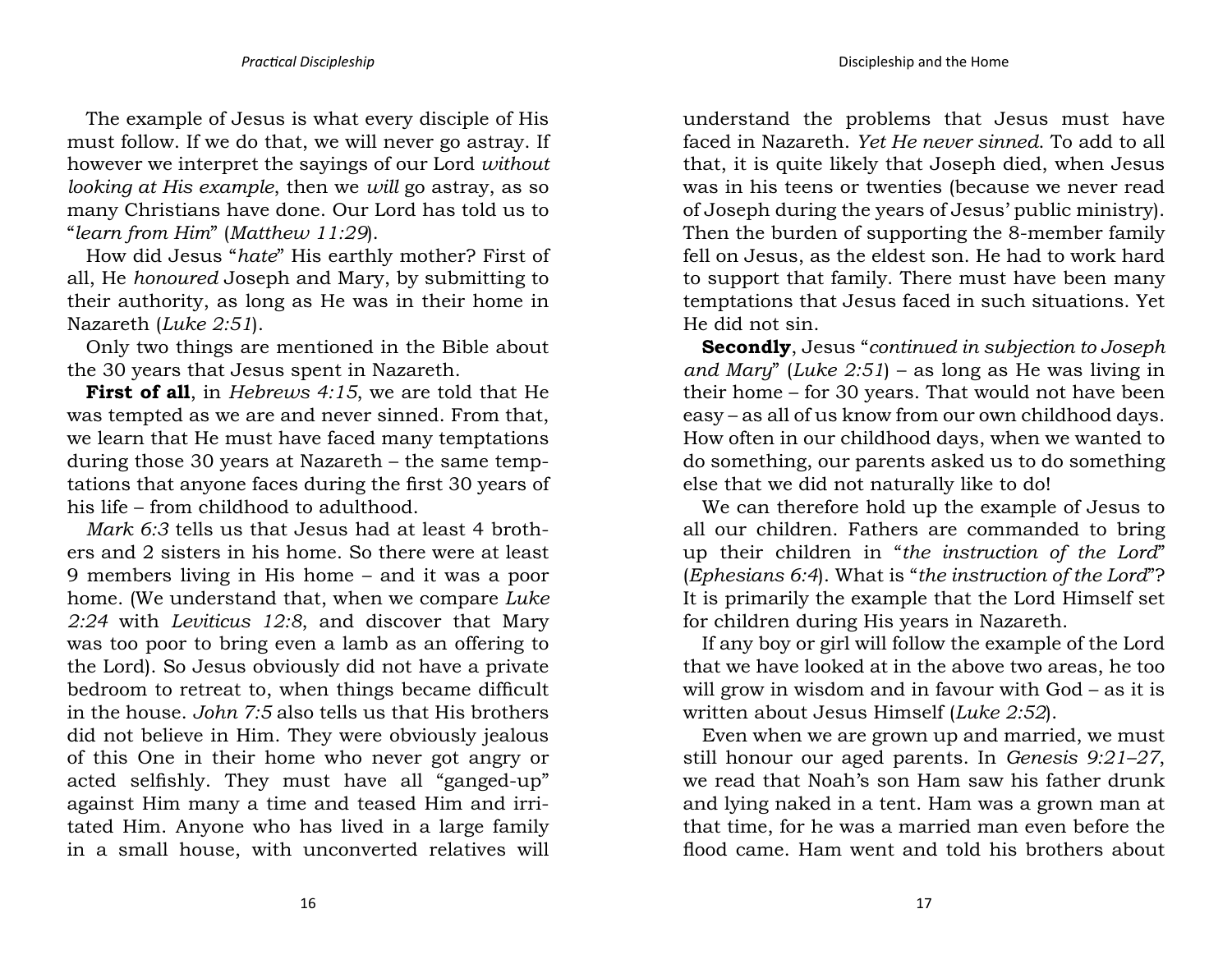this and thus disgraced his father. What Ham said was true, but he dishonoured his father. And Ham and his family were cursed, as a result. Backbiters are cursed by God, *even when they speak the truth*! No backbiter can be a disciple of Jesus Christ.

Noah's other two sons – Shem and Japheth – however honoured their aged father, by walking backwards (so that they would not see their father's nakedness) and covering him. And they and their families were blessed.

What we learn from that example is that God blesses those who honour their parents and He curses those who despise their parents. That example has been placed right at the beginning of the Bible, as a warning and an example for all of us – young or old.

Although Joseph and Mary were God-fearing people (according to the standard of the old covenant), yet we must remember that they did not have victory over sin (which is a distinctively new covenant promise – see *Romans 6:14*). They did not have the Holy Spirit and could not come under grace as we can today. So they must have had arguments at home, lost their temper with each other and sinned in many other ways. (If you find it difficult to believe this, it is probably because you think that Mary was *immaculate*!!) Jesus must have seen Joseph and Mary sin many, many times, in that home of His in Nazareth. Yet He did not despise them. This is a major part of what it means to honour our parents.

*Proverbs 23:22* says, "*Don't despise your mother when she is old*". If you see some faults in your parents ("*their nakedness*"), don't despise them. Cover their weaknesses and never speak about those

weaknesses to anyone. In fact, that is the way we should treat all people, for we are told that wherever there is true love, it will "*cover a multitude of sins*."

If you are born-again, and your parents are not, and they ask you to do something contrary to the Scriptures, (for example, to worship an idol or to marry an unbeliever, etc.), you can tell them *respectfully* that you cannot do such things, because God's Word forbids you to do so. You certainly *must* take a stand for the Lord. But you don't have to do it *arrogantly*! You can do it *graciously*.

But in matters that don't involve disobedience to the Scriptures – children must obey their parents *when they are staying at home*. But once they have left their parents' home and set up their own home, they are no longer obliged to *obey* their parents. But they must still honour their parents and care for them.

We see this also in the example of Jesus – that His disciples must follow. After Jesus left home at the age of 30 and was baptized, one of the first incidents recorded in the gospels is the incident at the marriage-feast at Cana. Mary had already seen Jesus for 30 years as an obedient son who had solved many problems at home. And she knew that Jesus could do something even about the lack of wine there. She probably did not expect a miracle, for Jesus had never done a miracle thus far. But she had seen at home that her Son was wise and ingenious. So she asked Jesus to do something.

And there we see for the first time Jesus speaking sharply to Mary: "*Woman, what do I have to do with you?*" (*John 2:4*). He had now left His home and was therefore free from having to obey her thereafter.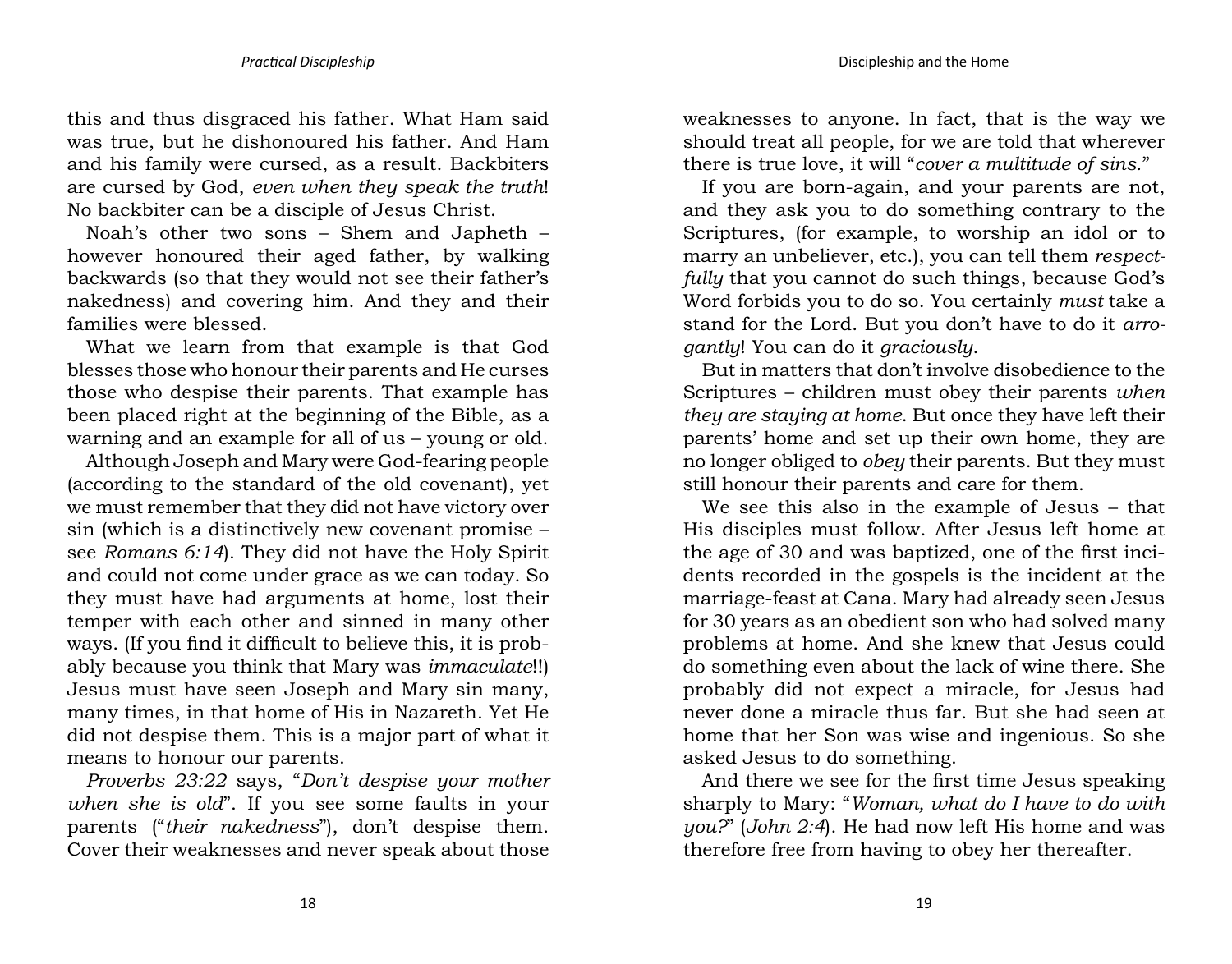This is what Jesus meant when He told His disciples to "*hate*" their parents. This is the balance we need to have too. We must obey our parents when we are living in their home and we must "hate" them in matters connected with following God's commands. It was when it came to doing the will of God and fulfilling the ministry that the Father had given Him that Jesus said to Mary, "*My time has not yet come*." (*John 2:4*). Once we leave our home and set up our own homes, we are no longer under our parents.

It is interesting to note that the *FIRST* command given in the Bible for all men is this: "*Therefore shall a man leave his father and his mother and cleave to his wife*" (*Genesis 2:24*). And this command is mentioned at a time when Adam did not even have a father or mother to leave!! It was obviously written for those who would marry subsequently.

Unfortunately, in most marriages in India, the husband does *NOT* obey this command of God. We can understand non-Christians being more attached to their parents than to their wives. But what shall we say about Christians who follow the non-Christian culture of India in this matter? They fail to manifest the type of married life that God wants to show to our country.

It is not a question of leaving one's parents physically primarily, but of being *emotionally* detached from them. A husband's first loyalty and inward attachment must be *to his wife* and not to his parents.

In the same way a wife is commanded to forget her father's house (*Psalm 45:10*).

We must certainly care for our parents when they are old and feeble. Jesus has given us an example here too, by making the provision of a home for his widowed mother with John, when He was dying on the cross (*John 19:26, 27*). But parents must never be permitted to come between a husband and wife at any time. Many Christians in India have been hindered from following the Lord, because of an inordinate, natural attachment to their parents.

In *Deuteronomy 33:8–11*, we are told why the tribe of Levi was chosen by God to be His priests. They were given this ministry as a reward for placing God above their parents, their brothers and their children. When Moses saw Israel worshipping the golden calf and asked who would stand with him on the Lord's side, only the tribe of Levi came forth and stood with Moses that day. The Levites were then told to go into the camp and slay even their own relatives who had practised idolatry (*Exodus 32:26* - ff). These Levites were the forerunners of the true disciples of Jesus.

The Law had been given by Moses to the Israelites just a few days earlier, in which they had been told to honour their parents (*Exodus 20*). But now they were being asked to take out their swords and kill their relatives. There we see the *two sides of truth*. When the Levites saw their relatives worshipping idols, they could have spared them and gone and slain someone else. But they didn't. "*They did not consider father or mother or brothers or sons…*" (*Deuteronomy 33:9*).

How many there are who have *not* followed the Lord's commands, because they were moved by seeing the tears of their mothers or by hearing their parents' words saying, "See how much we have done for you". Thus they render themselves unfit to be the disciples of Jesus.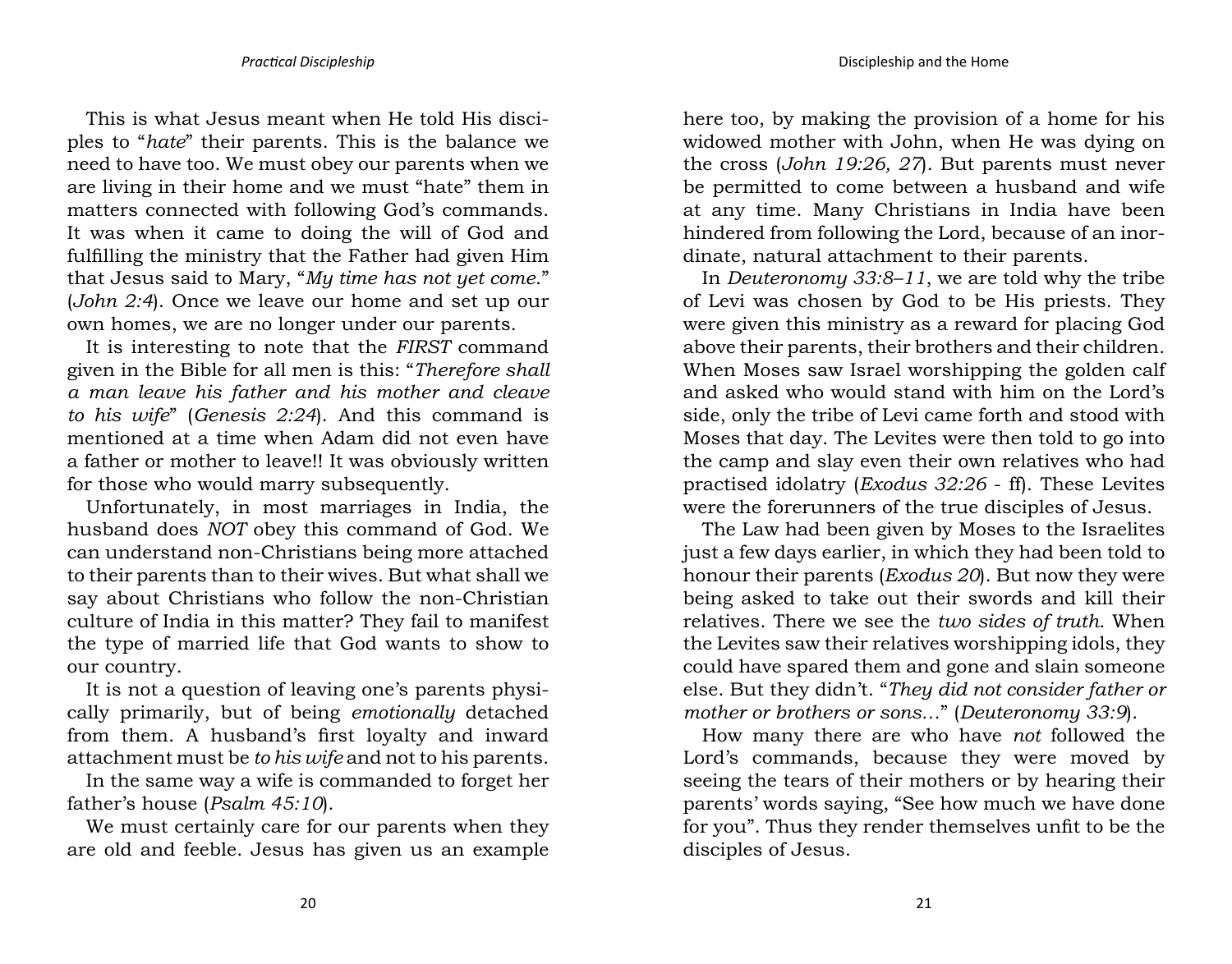If, on the other hand, you are one who *already hate* your parents for your own selfish reasons (like many children do), then what has just been said does not apply to you. What you need to learn first is how to *honour* your parents.

Only those who have first learnt to "*honour*" their parents can understand what Jesus meant when He said that we are to "*hate*" our parents – for it was to those who had learnt to honour their parents that the Lord first spoke those words about "hating".

The people who don't use the sword (as Jesus did), because of a human softness, and who thus compromise, will suffer spiritually in the long run. It was painful for the sons of Levi to treat their parents thus. But they did it for the Lord's sake.

In *Malachi 2:4, 5* the Lord says that He gave Levi the covenant of *life and peace*, because the Levites feared God and revered His Name. But that peace was bought with a *sword*!!

How does all this apply to us today? We don't use *physical* swords against others as the Levites did in old covenant times. The meaning of "*using the sword*" for us today is that we cut off the *human affection* that we have for our parents and our relatives and replace it with a *Divine affection*. Human affection for our parents etc., can make us commit sin in order to help them or please them. Whereas Divine affection will not only prevent us from committing sin, but will enable us to love them far more deeply and purely and will also enable us to love them when they hate us!!

And if in some situation, there is a conflict between what our parents tell us to do and what God tells us to do, then we must obey God. It is in such situations that God tests us to see whether we fear Him and want to please Him or whether we want to please our relatives.

This issue of the place that our parents, wife, children and other relatives have in our life, as opposed to the place that God has in our life must be settled once and for all, right at the beginning of our Christian life. Otherwise, we will have constant problems throughout our life.

God will honour us if we honour Him. Even your parents will be blessed if you take a stand for the Lord. The ultimate purpose of God is our good and the good of others. So those who compromise will not only lose out spiritually themselves, their parents will also lose the blessing of God thereby. You can never lose ultimately, by obeying God's commands.

When God asked Abraham to give up Isaac, it was this same principle that God was emphasising. Isaac had become the darling of Abraham's heart and his idol. So God told Abraham to give Isaac up.

Do you have an attachment to your parents or to your wife or children like that? Then you cannot be a disciple.

When your wife comes to you and gossips about one of the brothers in the assembly, do you cooperate with that gossiping spirit or do you inwardly reject it. Do you seek to please your wife? If you do, then you will be lost yourself and you will lose your wife too. If however you keep yourself pure, you will at least save yourself. And in the long run, your wife may be saved too. So the way of "hating" is the best way for all concerned.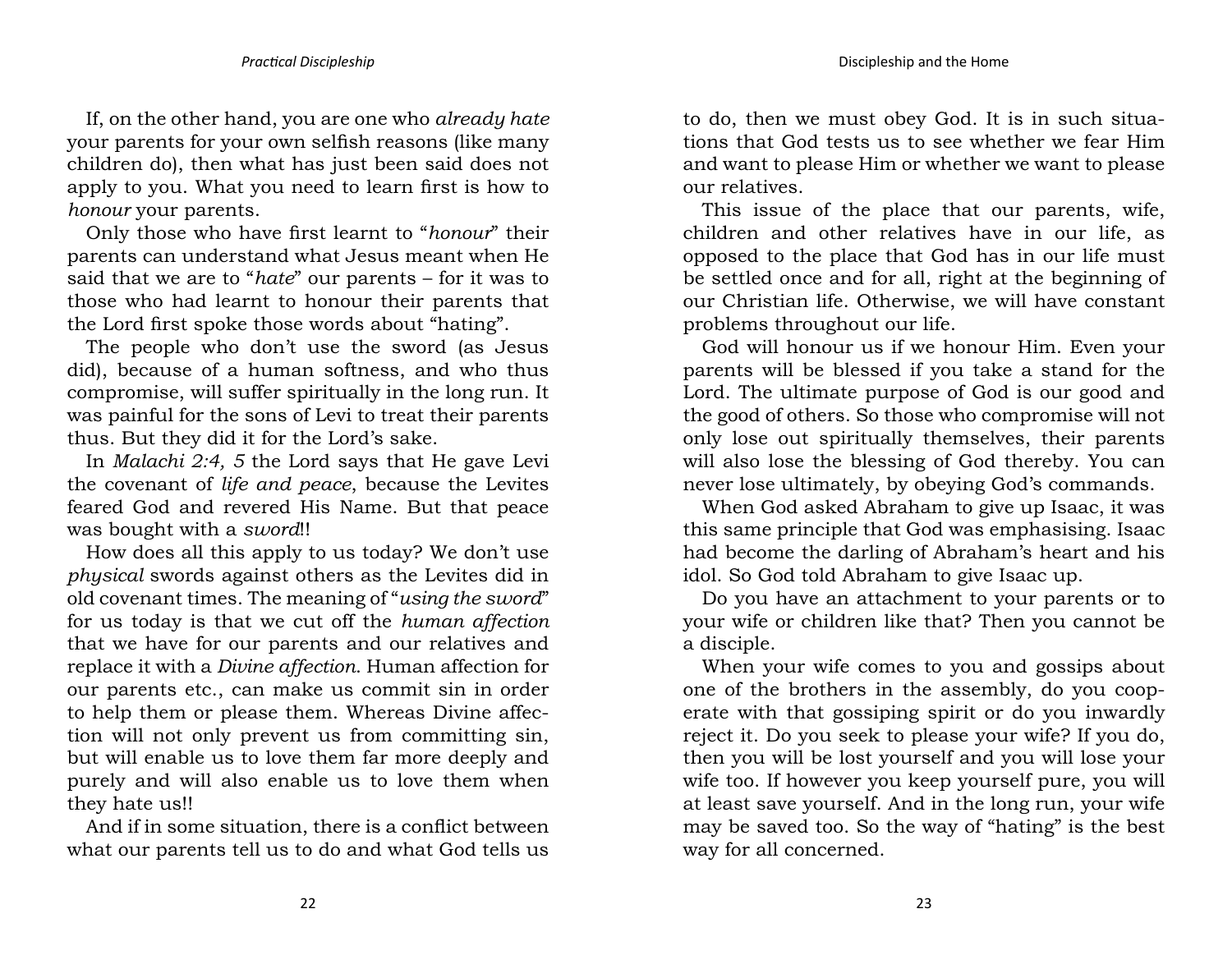Nobody can stop us from being new covenant priests, if we are radical in such matters.

Let me say this once again: When you have to take a stand against parents, *you must NOT be rude*. Be gracious and say, "I am sorry, Dad. I can't do that because it is against the Word of God." A lot of problems are caused just because many young believers have not learnt to distinguish between being rude and standing for the truth.

#### **Discipleship and Marriage**

Marriage is a very important step because it can make or mar a person's entire life.

Young people who are seeking God's will in marriage must tell the Lord that they are first of all His disciples and therefore marriage is not the *biggest* thing in life for them, but following Jesus *IS*.

A disciple is one who has forsaken all. He is even willing to be single if the Lord desires that of him. Only such young people find God's best in marriage. When we see the number of unhappy marriages among believers today and the lack of harmony in such marriages, it is clear that these couples did not enter into marriage as disciples of the Lord first of all.

Once we have put the Lord first, we can seek God's will from a foundation of "rest." Remember that God put Adam to sleep, while preparing a wife for him. Adam did not have to run around the garden looking for a partner! We too need to be "at rest" doing the will of God. Then at the right time God Himself will bring our life-partner to us. This doesn't mean that

we shouldn't be looking for a partner, but it does mean that we need not panic.

Young men when they reach the age of 25 and young women when they reach the age of 20 should start *praying* about their future life-partner. Before you reach that age, you should be occupied *only* with the Lord and His Word and His work, without a thought of marriage. Don't waste your time considering every attractive girl or boy you meet as a possible life-partner. And when you find a really attractive one, don't say, "I better grab her/him quickly, before someone else gets her/him!!" If God has indeed chosen that person for you, He will keep her/him reserved for you. Nobody else will be able to grab her/him!! If you are a true disciple of the Lord, He will reserve the best for you.

David did not grab the throne from Saul, but waited for God's time and God called David "*a man after My own heart*" (*Acts 13:22*). He will say the same about you, if you too are willing to wait and receive everything from His hand. You can safely leave the matter of your marriage in God's hands, if you spend your time seeking God's kingdom first. If you honour Him He will honour you.

*Proverbs 19:14* states that a father can give his sons lands and riches, but only the Lord can give them good wives. So seek your marriage partner from the Lord.

How should a disciple go about finding his life-partner?

I am a firm believer in "*arranged*" *marriages* – marriages arranged *by God*!! In the Bible we are told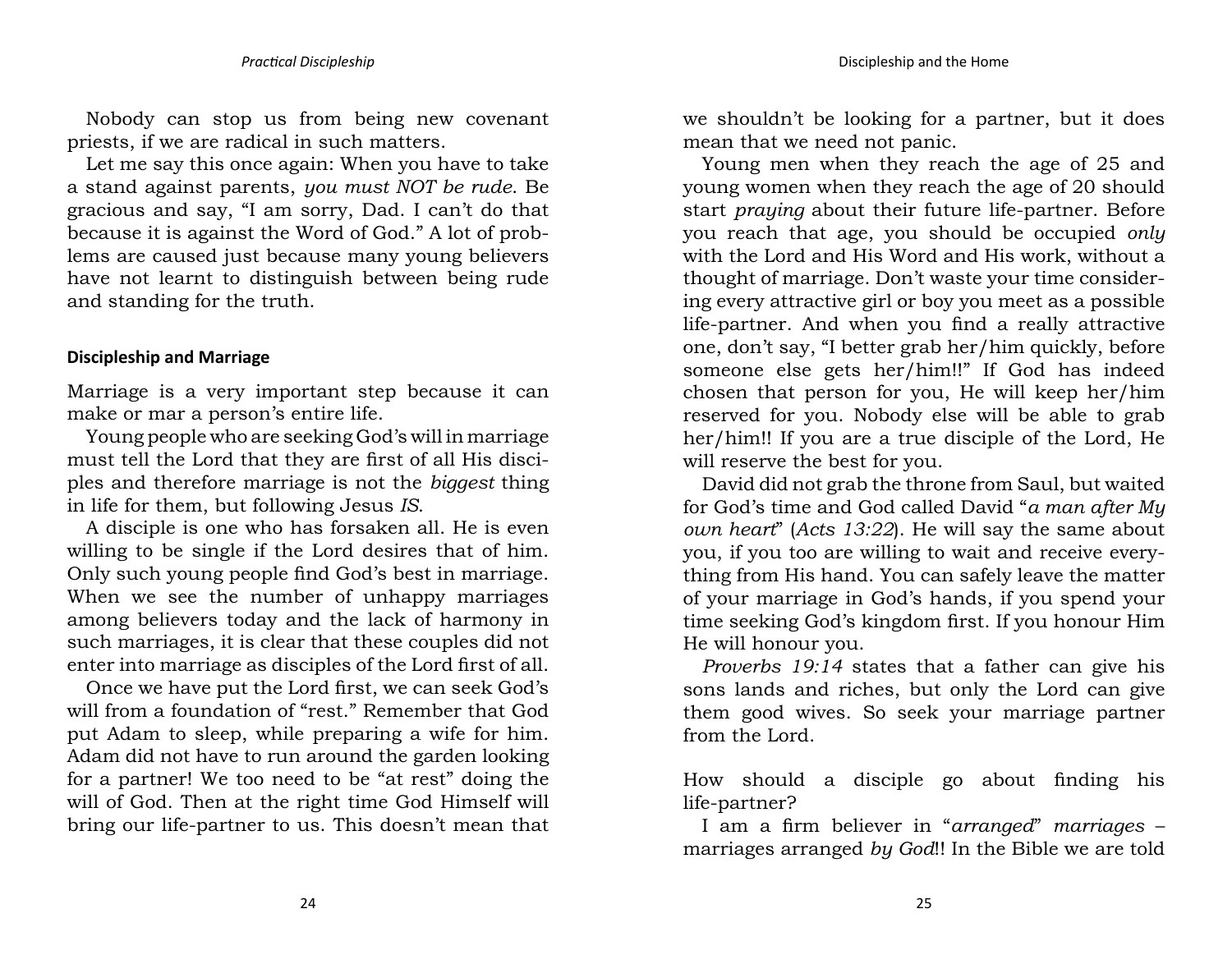of two such marriages. God arranged a partner for Adam. And God arranged a partner for Isaac. And my own testimony is that God arranged a partner for me too – the best I could have possibly got.

The eyes of the Lord still run to and fro throughout the whole earth looking for ways to help those whose hearts are totally His (*2 Chronicles 16:9*). No-one can search the whole world like God can. And those who trust in Him will *NEVER* be disappointed.

So, if you want a good wife or husband, be a wholehearted disciple of Jesus first. And God Himself will arrange your marriage. "*According to your faith be it unto you*." Abraham's servant prayed and asked the Lord to lead him to the right girl for Isaac – and the Lord did (*Genesis 24*). *This God is your Father and He can do the same for you too*.

The Bible says that God reveals His will to us through a renewed mind (*Romans 12:2*). So we must allow our minds to be transformed to prove the perfect will of God. A renewed mind is one that has learnt to look at people from God's point of view.

We find in *Proverbs 31:10–31*, the type of wife God recommends. The virtues given there are what all young men should look for when considering a girl in marriage. And those are the values that all young women should pursue in their lives.

Many young men look only for beauty and charm in a woman – the very things that *Proverbs 31:30* says are empty and deceptive. *Proverbs 11:22* uses very strong language when it says that a beautiful girl who does not have discretion (and the fear of God is the first step to discretion) is like a pig with a golden ring in its nose. Some men get so taken up

with the "ring" (the pretty face) that they marry the pig (the girl)!!

The woman described in *Proverbs 31* is one who works hard with her hands, rising up early every morning (*verses 13, 15*). She plants a vineyard in order to earn something extra for her family (*verse 16*), she is careful in spending money, she helps the poor and has "*the law of kindness on her tongue*" (*verse 26*) – in other words, she is hardworking, frugal and generous, and her speech is gracious.

Her hands are hard (through hard work) and her tongue is *soft*. Unfortunately, what we find with many Christian girls today is the exact opposite – their hands are *soft* (through laziness) and their tongues are hard (through arrogance)!! Woe unto the man who marries such a woman!!

A good wife is not necessarily found among those girls who are always taking Bible studies here and there. Young men should beware of mistaking *religious activity for spirituality*!! When you get married, what you will need is a wife and your children will need a mother. Neither of you will need a woman who is a Bible-teacher! Remember that!

*Song of Solomon 8:9* speaks of two types of girls – those who are like *walls* and those who are like *doors*. The *door* is the "forward" type of girl who comes at you, with her heart wide open. The *wall* is the girl who is modest and reserved, like God created all girls to be. If a girl is like a door, the verse goes on to say that her parents will have to barricade her in (that is, restrain her in many ways). If however, she is like a wall, a palace  $(KJV)$  – a godly home – can be built through her life!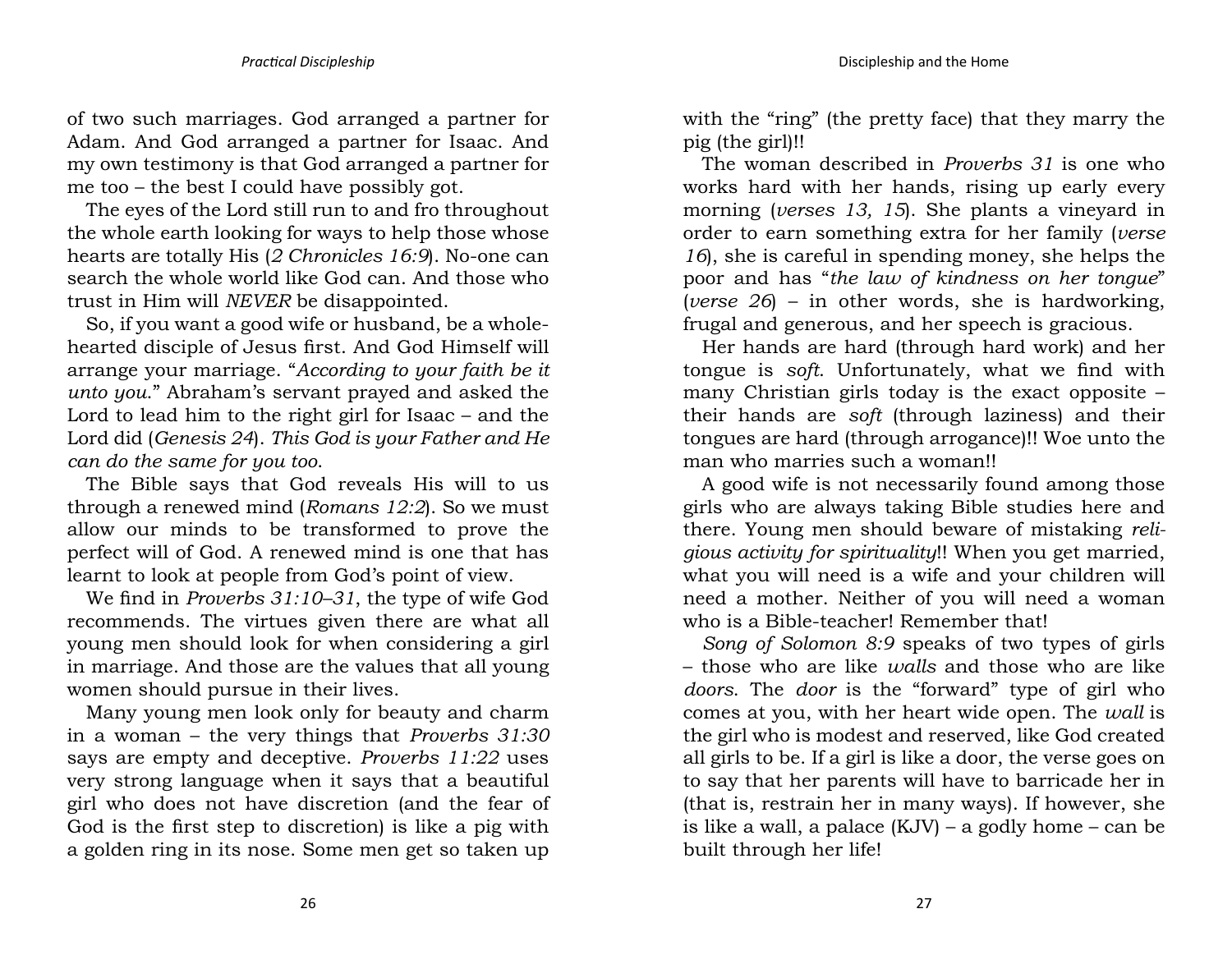*1 Peter 3:3–4* urges all women who want to be disciples of Jesus to avoid expensive clothing and jewellery, since the most valuable thing that God looks for in a woman, is "*a gentle and quiet spirit*". Although discipleship is not *primarily* seen in the way a person dresses, yet it is true that a woman's dress reveals a great deal about her character. The values she cherishes in her heart are often revealed in the way she dresses. A disciple of Jesus will not be slovenly or carelessly dressed. But neither will she waste her money on gaudy, expensive clothing or jewellery.

So young men who are looking for a godly wife, should look primarily for the fear of God coupled with a gentle, quiet spirit, diligence, kind speech, modesty and simplicity.

When girls consider marriage, they usually look for education, money and good looks in the man. It is true that a woman should not consider a man in marriage who does not have the means to support a family, for the Bible exhorts all men to first develop their business (means of earning an income), before building their home and family (*Proverbs 24:27*). But that is not everything!

What you as a girl, need to ensure first of all is whether the boy you are considering is a wholehearted disciple of Jesus, *whom you can look up to*. Can you make him your head – joyfully and not just because the Bible commands you to do so? This is one of the *first things* you need to ask yourself, when considering any boy.

For more information on this subject, please read my book "*Sex, Love & Marriage – The Christian Approach*".

#### **Discipleship and the Home**

In *Malachi 2:15*, we read that God made a man and his wife one in order that through them He might receive *godly* children. Anyone can raise children. But the disciple of Jesus raises *godly* children.

And for this, the very first requirement is that at least one of the two parents must be a wholehearted disciple of Jesus who loves the Lord with *ALL* his/ her heart. Half-hearted Christians will not be able to raise godly children.

A second important requirement is *unity* between husband and wife. This may not be possible if one partner is not a disciple. Then the other partner must battle it out alone against Satan, for his/her children. But if both are wholehearted, the work is much easier. This is why the right choice of a marriagepartner is so very important.

It is very difficult to bring up children in a godly way if the husband and wife are always quarrelling with each other and blaming each other. If you want to build a godly home, seek unity with your husband/wife at any cost – even if, as a result, you have to give up many of your rights. It will be worth it in the long run, when you see the way your children follow the Lord.

There is tremendous power in unity between two disciples. Jesus said in *Matthew 18:18–20* that when two disciples are united together on earth, they have authority to bind the activities of the Satanic forces in "*the heavenlies*" (*Ephesians 6:12*). That is how we can keep evil spirits away from our homes and away from influencing our children.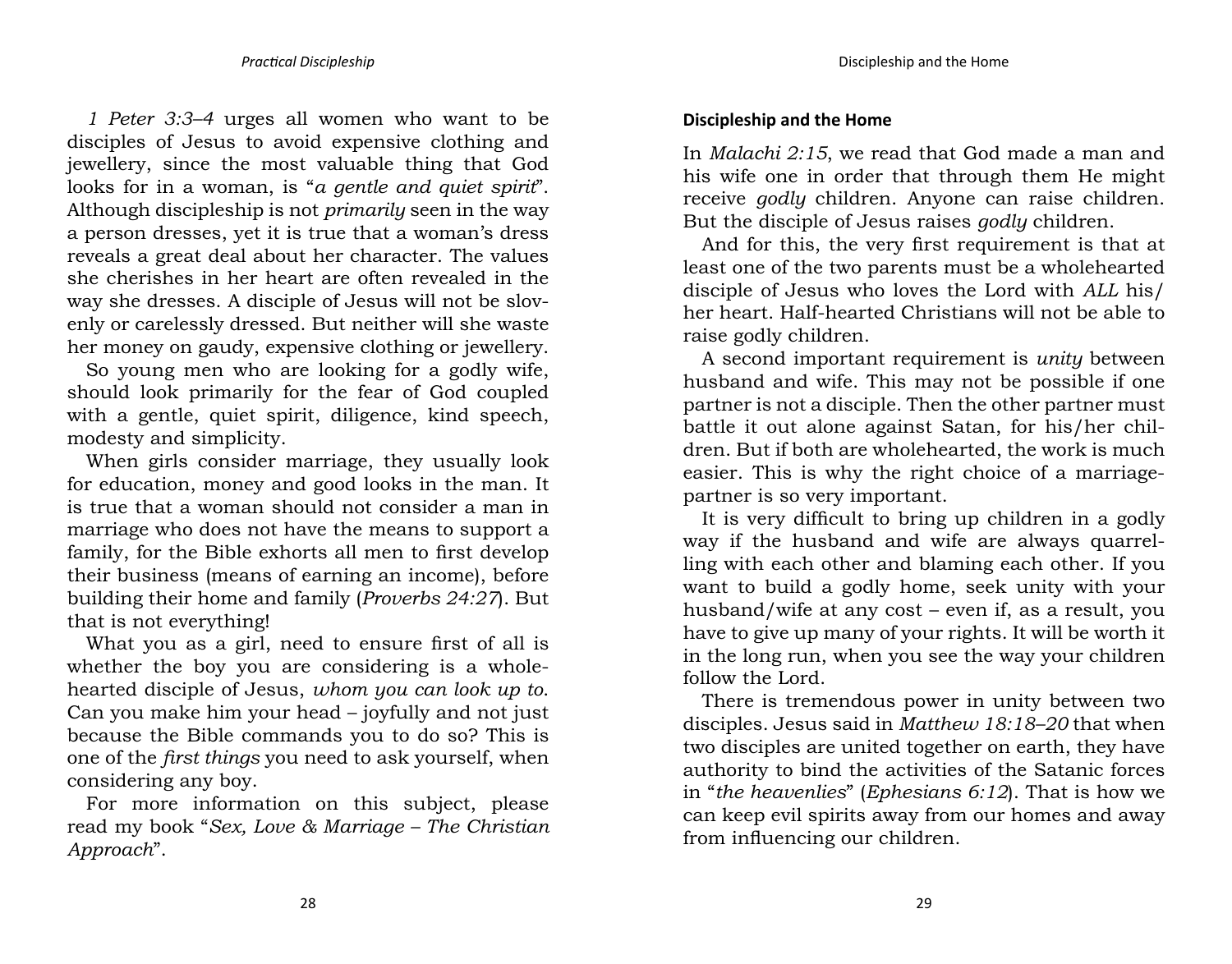In *Ephesians 5:22* to *6:9*, the Holy Spirit speaks of home relationships – between wives and husbands, children and parents, and servants and masters. Immediately thereafter, (*verse 10 onwards*) the Holy Spirit goes on to speak about wrestling with evil spirits in the heavenlies. What does that teach us? Just this – that Satan's attacks are primarily directed at home relationships. Here is where we must overcome Satan first of all.

Husbands and wives who quarrel with each other don't realise that they are opening the door (through the gap thus created between them) for Satan to enter their homes and attack their children. A rebellious child who answers his parents rudely may have caught the infection from his mother who speaks in a similar way to her husband or from his father who is rebellious against the Lord in some area. It is no use blaming the poor child for the infection that the parents brought into that home first of all!! It is the parents who need to repent first.

Unity in the home is far more important than the size or the beauty of your home or the gadgets you have therein. The glory of God can be manifested in a family that lives in a shack, if they are disciples of the Lord first of all.

A true disciple of Jesus will be free from the terrible disease of "*blaming others*" that Adam and Eve were infected with in Eden. Adam blamed Eve for his sin and Eve blamed the serpent for hers.

The kingdom of heaven belongs to "*the poor in spirit*" (*Matthew 5:3*) – and the first characteristic of one who is poor in spirit is that he has an awareness of his *own* failure and need first of all. A husband

and wife who are both poor in spirit will convert their home into a foretaste of heaven on earth. In such a home, each will be judging himself and not blaming the other. The Devil can never have any access into such a home. Can you imagine what tremendous blessing the children in such a home will inherit?

Let me say a word about "*working mothers*". In our day and age, this has unfortunately become a necessity in some cities, because of the high cost of living. But certain principles must be borne in mind by such mothers.

*Titus 2:5* tells us that God's will for women is that they be "workers at home", first of all. So, no mother should neglect her home responsibilities to pursue a profession outside the home. *The Lord, her husband and her children* must always be primary in her affection and devotion – *in that order*. Her job (if at all she has to take one) must be *Number Four* priority, after the above three.

Married women who do not have any children at home can go to work, without much of a problem.

There are usually *TWO* reasons why mothers with small children, go to work these days:

- 1. *For survival*, where the income of the husband is just not sufficient to meet the family's needs.
- 2. *For luxury*, because the husband and wife want to enjoy a higher standard of living.

If you can honestly say before God, that in your case the reason is *survival*, then you can be certain that God will give you special grace for all your family responsibilities.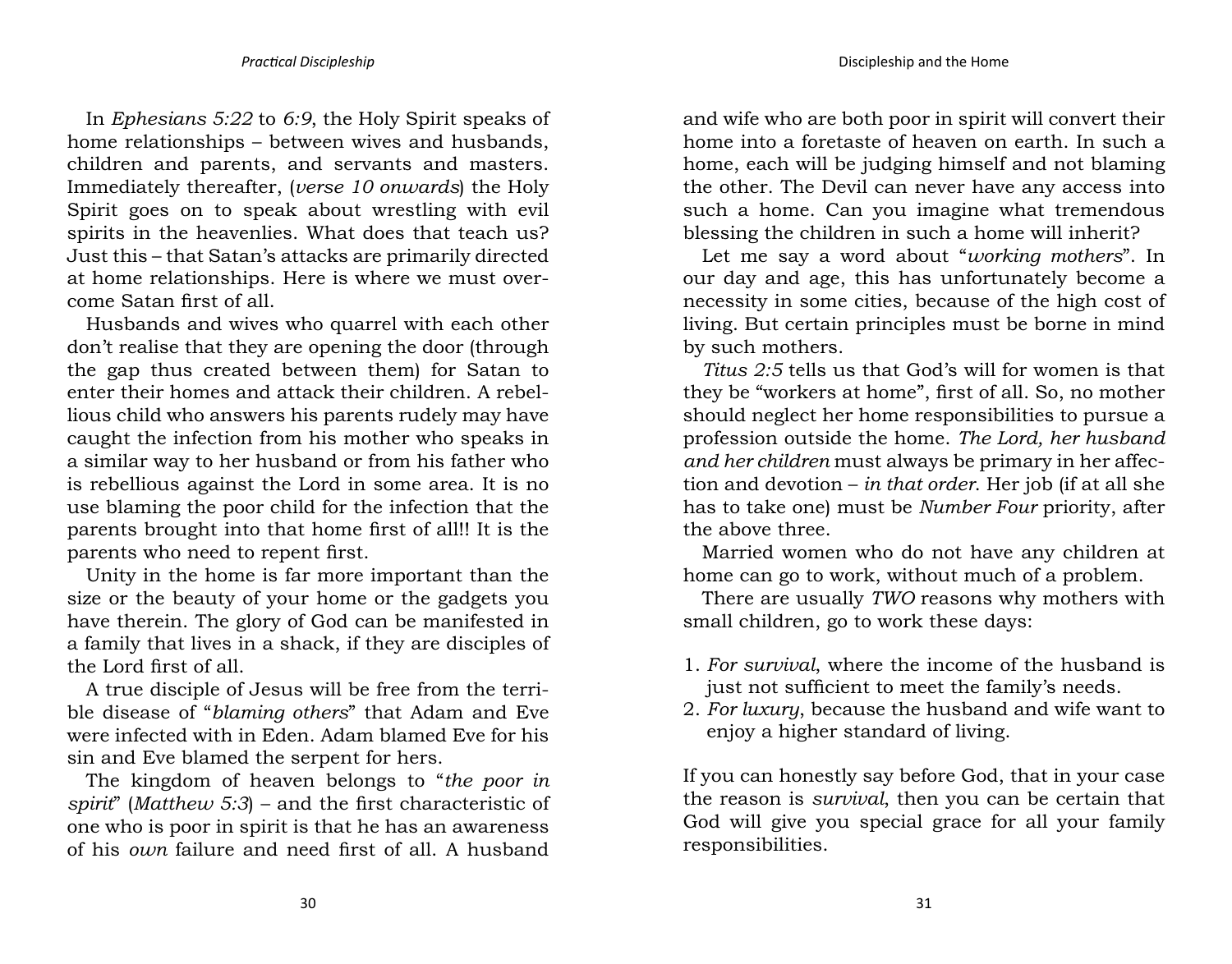If however, the real reason is *luxury*, then I must warn you that you are in real danger. You may reap the consequences only many years later, when your children have left home and become wayward and useless to God. Then it will be too late to do anything about it.

God is my witness that *I am preaching only what I have practised*. My wife was working as a medical doctor, when our first son was born in 1969. At that time, our only income was the little that I received from month to month, and we had no savings at all. But we decided that my wife would give up her job and stay at home to look after the family. For 28 years thereafter, she never took a job but stayed at home and brought up our four sons to love and follow the Lord. What is the result? Today, we have the joy of seeing all our four sons born-again, baptized, following the Lord and witnessing for Him. *Such a blessing* is far greater than the *three or four million rupees* that my wife could have earned as a doctor in 28 years. We have no regrets at all today. We give our testimony here only to encourage other mothers who are seeking the Lord's will in this area.

A true disciple will also be careful about the magazines and books that are brought into his home and the type of television and video programmes that are watched by his family members. The husband as the head of the home must be like *a strict doorkeeper* who ensures that nothing worldly enters his home. He has to be like the head of the quality-control department in a factory who examines each product and certifies it. Parents who want their children to be disciples of the Lord must ensure that they do not give in to their children's whims and fancies, in such matters, for that is not love, but foolishness and unfaithfulness to the Lord.

The strength of any church is found in the strength of its homes. *If the homes are weak, the church is weak*. It is not in loud noise or in melodious singing or even in good preaching that the strength of a church lies, but in the godliness of the homes that constitute that church.

May we build homes in our land then that glorify our Lord.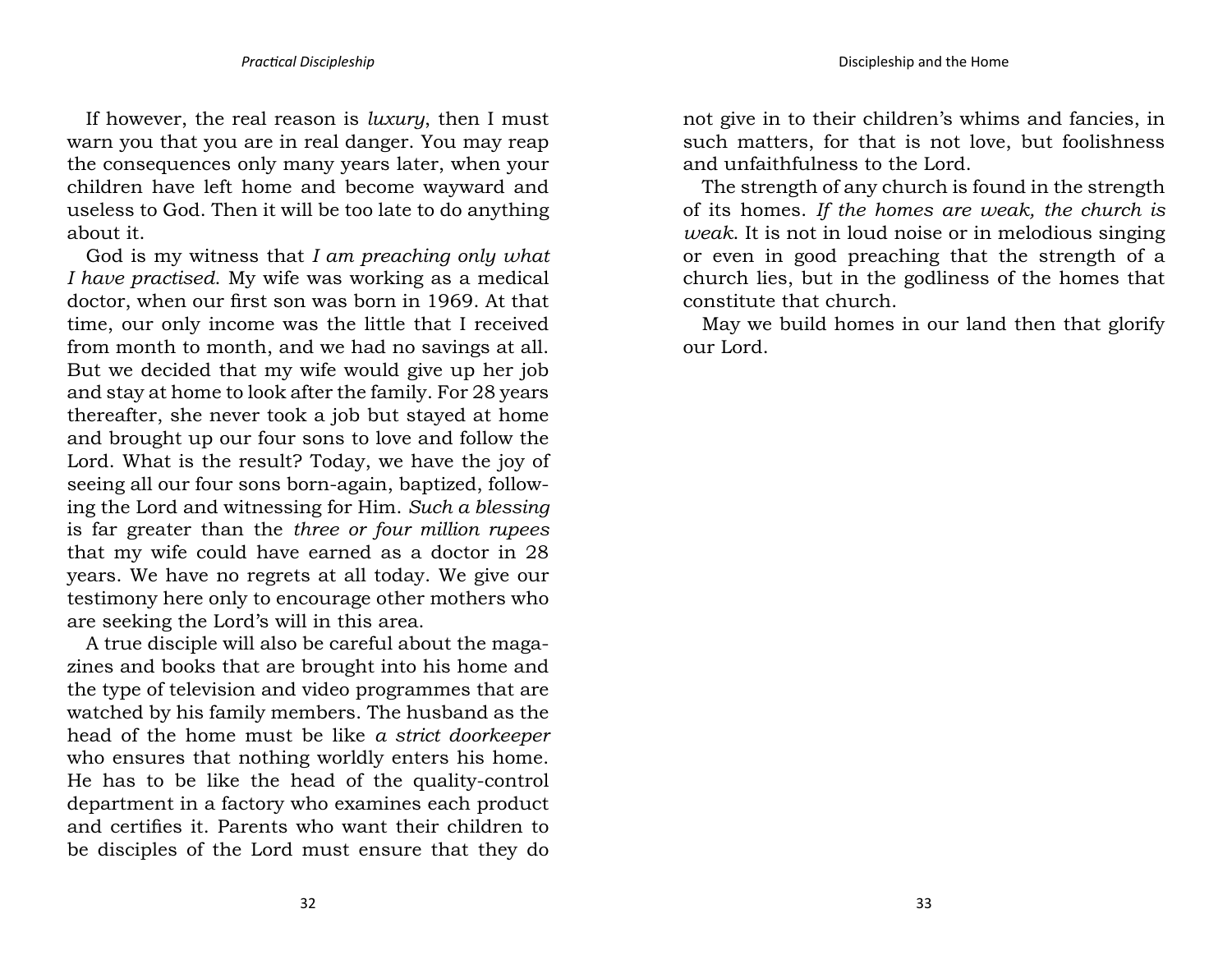#### <span id="page-20-0"></span>**[Chapter 3](#page-2-2)**

# **[Discipleship and Money Matters](#page-2-2)**

*"No servant can serve two masters; for either he will hate the one and love the other, or else he will hold to one and despise the other. You cannot serve God and Mammon."*  (Luke 16:13)

Here our Lord made it clear that the alternate master to God, is Mammon (money and material riches). The alternate master is not Satan, because no disciple of Jesus is in danger of loving Satan, and imagining that he loves God at the same time!! But that danger does exist as far as Mammon is concerned.

As long as we live in the world, we have to deal with Mammon every day. And if we are not careful, as disciples of Jesus, we face the danger of imagining that we can love God and Mammon at the same time.

Money can easily get a hold of us and hinder us from being disciples of the Lord. So we cannot have a neutral attitude to money, just like we cannot have a neutral attitude to Satan. Either we are disciples of the Lord Jesus or disciples of Mammon. We cannot be disciples of both! Either we aim to please God or we aim to make money. These two are opposites,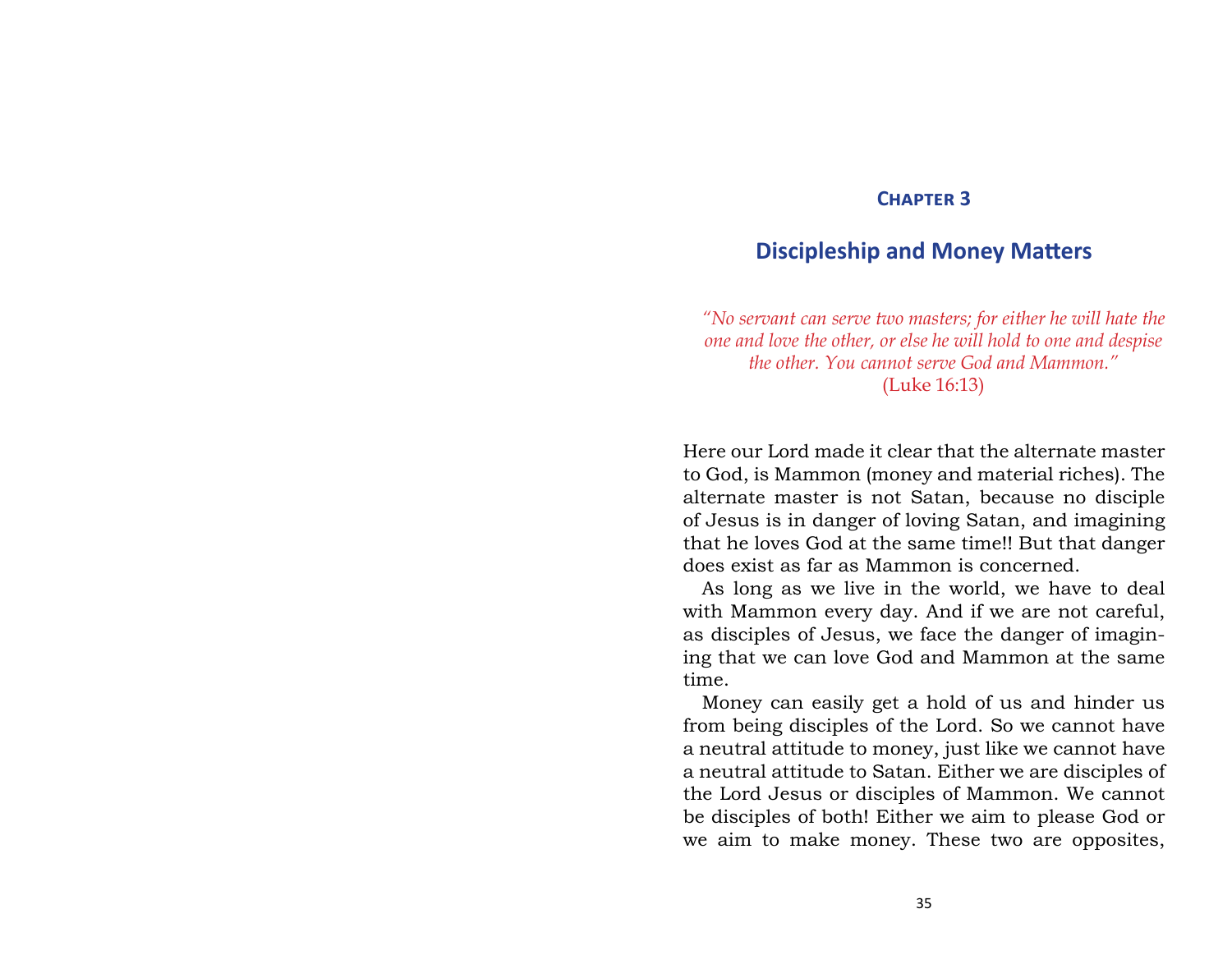just like the north and south poles of a magnet. If we are genuinely attracted to God, we will be drawn away from money. *To love God fully you must hate mammon*. You must either accept that statement as true or accuse Jesus of telling a lie!!

Despising money means that you do not care for it. You use it, but you are not *attached* to it. In heaven, the streets are made of gold. Here on earth, people put gold on their heads, but in heaven, gold will be underneath our feet. Heaven has been prepared for those who have learnt to put money under their feet on earth itself.

Jesus made radical statements to His disciples on many subjects. He said that if our right eye caused us to lust, we should "*pluck it out*". Thereby he was telling us how serious a matter it was to lust with our eyes. He also said that to follow Him we had to "*hate*" our relatives. Thereby He indicated how the main objections to our following Him would come from our family members. In exactly the same way, Jesus also made a radical statement here about money. He said that in order to love God one must "*hate*" money. Money clings to the hands of many Christians. This is why they cannot cling on to God. Very few believers however have taken these commands seriously. And that is why they never walk the pathway of discipleship.

The Lord did not call His disciples to be ascetics who live in jungles, giving up marriage, job, property and money. Christians are not disciples of John the Baptist but of Jesus. And Jesus worked for most of His life as a carpenter to earn money to support His earthly family.

Jesus was balanced in His attitude to earthly things. He could make an abundance of wine at a marriage feast, and He could also fast for 40 days. A true disciple too will know how to enjoy a good meal and also how to fast when necessary.

Love of money is something found inside all of us. The one who thinks he does not love money is either self-deceived or a liar, for every human being loves money. The Bible says that "*the love of money is a root of all sorts of evil*". Only the Lord can deliver us from it.

There are many examples in the Bible of those who started out well but later missed God's best by running after money. Lot went to Sodom to make money and destroyed his whole family thereby. Balaam destroyed himself through prophesying for money. Gehazi missed the opportunity to become a prophet of God, because he went after Naaman's money. Demas left Paul because he loved the things of this world (*2 Timothy 4:10*). There have been many such instances in the history of Christendom.

#### **Righteousness in Money Matters**

If one has been unrighteous in financial matters in his unconverted days, he cannot say after being converted, that since God has forgiven his past, he need not make any effort to set right his past wrongs. Money stolen must be returned as soon as possible after conversion. Debts must be repaid at the earliest too. Even if you have to skip a few meals and sell something unnecessary from your house, you must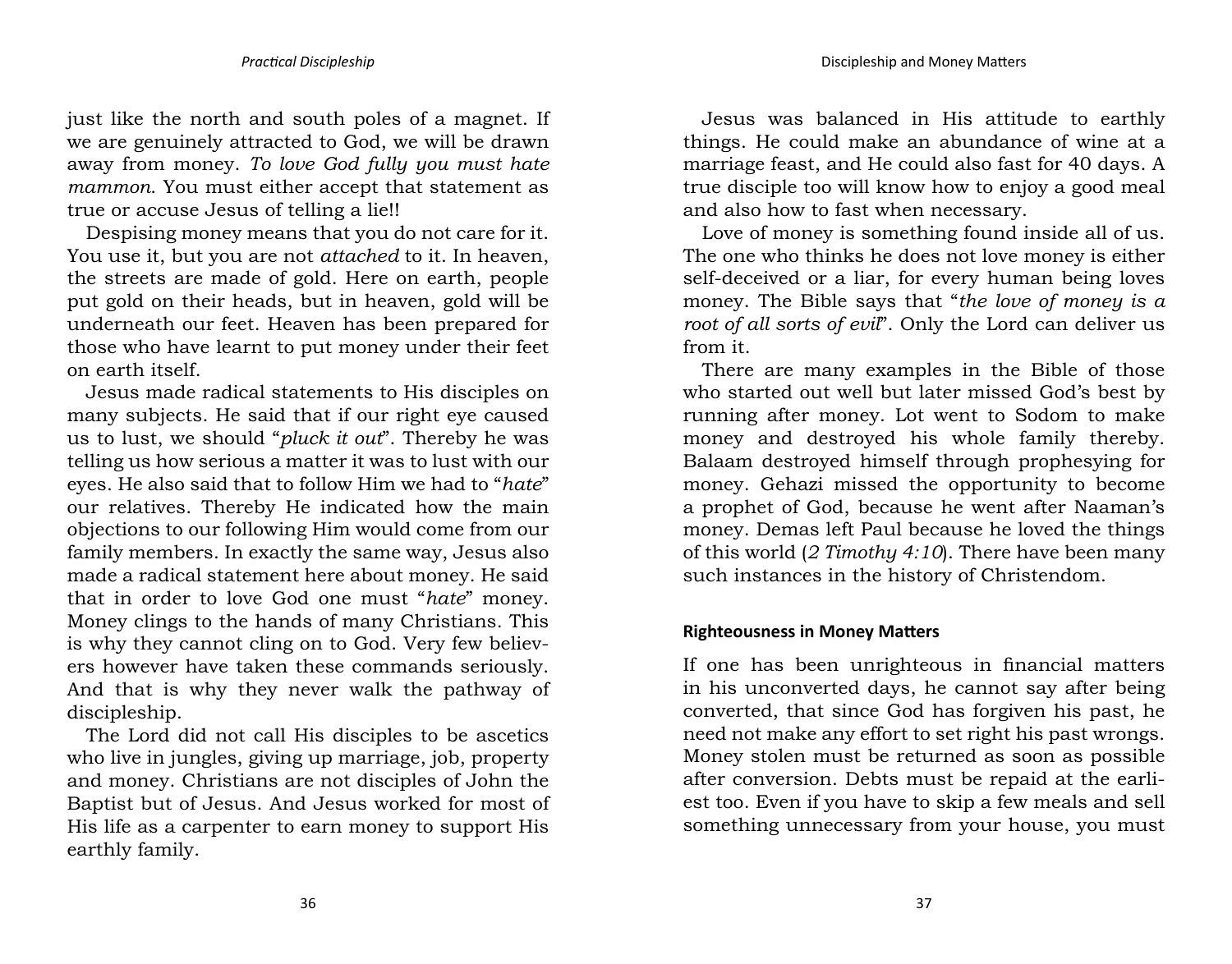do that and settle such matters quickly. That is the way of discipleship.

Perhaps you do not have enough money to make restitution. You could always start by paying back a little – perhaps just ten rupees – each month. God will honour those who honour Him. The Bible says that where the willingness is present, God accepts us according to what we are *able to do* (*2 Corinthians 8:12*). It was when Zaccheus promised to make restitution that Jesus said that salvation had come to him – not before that (*Luke 19:9*).God can never bless unrighteousness. It is because restitution has not been made by many Christians that they do not grow spiritually.

*Romans 13:8* exhorts us not to owe anyone anything. If we have borrowed money, we should repay it as soon as possible. One of the blessings that God promised the Israelites was that if they obeyed Him they would never have to borrow money (*Deuteronomy 28:12*). Buying things on credit is just another way of borrowing and getting into debt. It is better to live without some gadget than to live without the blessing of God.

*What about taking loans from a bank or from one's office?* Is it right to take a loan for building a house or for buying a vehicle? The principle to be borne in mind here is the principle of "*the weighing balance*". If you have an item corresponding to the money you borrowed on the other side of the balance (such as a house or a car or a scooter), then you are really *not* in debt, because you have something of equal value to show for the money borrowed. If you die suddenly,

your wife will not burdened with a debt. The house (or vehicle) can be sold and the debt repaid. If however you have borrowed money to celebrate a wedding and spent it all, then you do not have anything to show on the other side of the balance. Then you are in debt. This is the type of debt that we must avoid.

Many Christians are very foolish when it comes to spending money for their weddings. Many married couples start their married life with the curse of a debt hanging over their heads, just because they wanted to have a grand reception on their wedding day. It may take many years for them thereafter to clear that debt – and all because they wanted to impress people with a grand reception. They were afraid of what people would say if they had had a simple reception, but they were not afraid of *what God would think of their being in debt* for so many years thereafter. I praise God for those believers who were bold enough to have a wedding reception with just coffee and biscuits, *because that was all they could afford*. If you have the resources to have a grand wedding reception, you may do as you please. But it is dishonouring to God if you have to get into debt in order to have a grand reception. This may sound radical, but then discipleship is a radical thing.

*Dowry* is another evil that is found among many believers. No true disciple of Jesus will ever ask for dowry from a girl or from her parents as a condition for marrying the girl. There is nothing wrong in the girl's father giving her a gift *after she is married*. But there is everything wrong in making money *a factor in deciding about a marriage*! The present-day dowry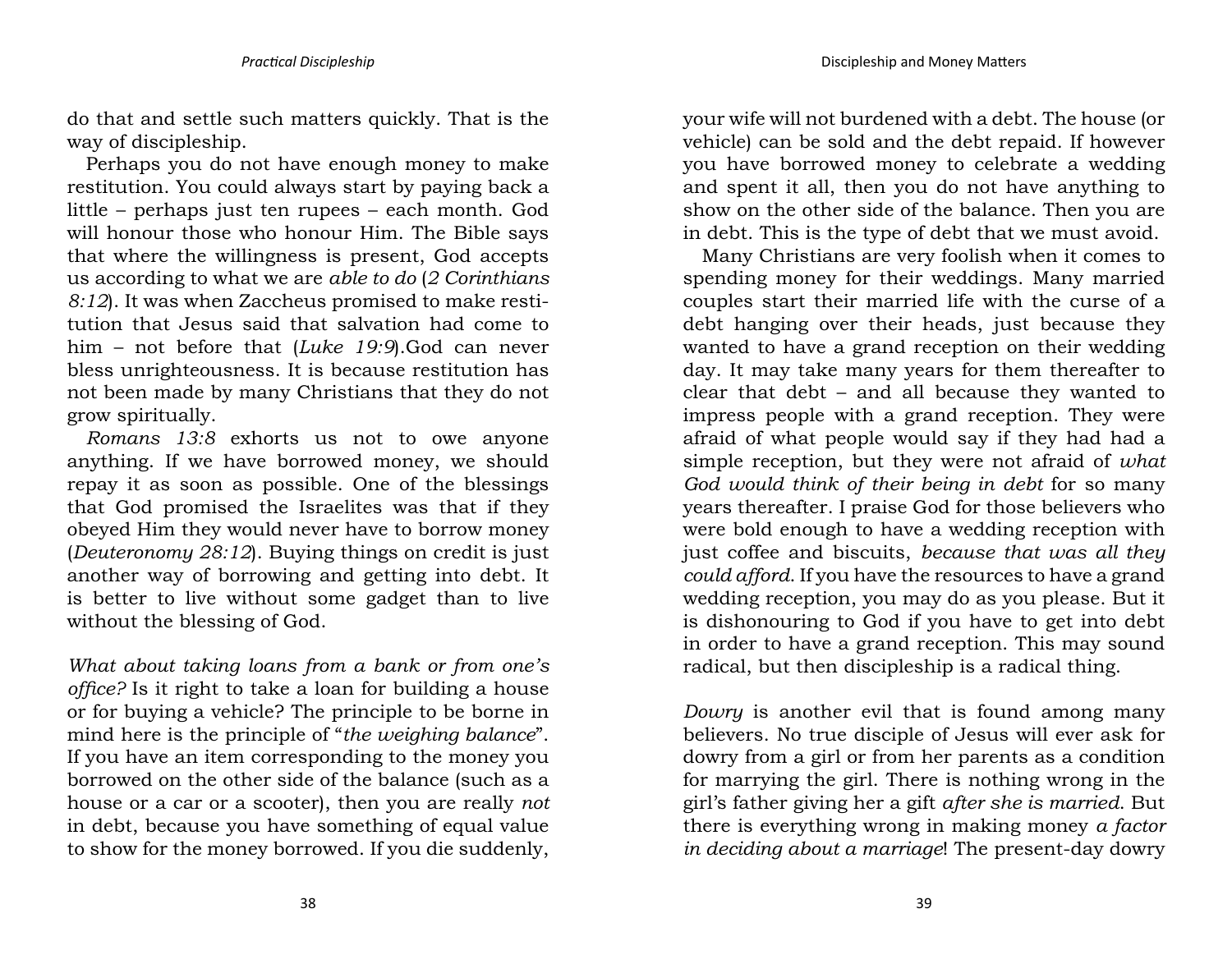system in India is Satanic. Yet we find Christians in almost all denominations (evangelical and liberal) receiving it.

The French infidel Voltaire, after observing Christians in Europe for many years in the 18<sup>th</sup> century, said that in whatever doctrines the many Christian denominations differed, they all had the same doctrine as far as *money* was concerned – *they all loved it*. When it comes to dowry too, they all have the same doctrine – *they love it*!!

It is more important to have the right Scriptural view on dowry than on water baptism. Because one may enter the kingdom of God, even if he is only baptized as an infant. But no-one who is covetous can ever enter God's kingdom (*according to 1 Corinthians 6:10*).

*Contentment* with what God has given us is another important part of godliness. All disciples of Jesus must learn to live within the circle of the income that they earn. God is the One Who determines how much His children earn. So we should not compare ourselves with other Christians who earn more. The Bible says that those who compare themselves with others are unwise (*2 Corinthians 10:12*). To live within the circle God has drawn around us means, for example, that we do not buy things we cannot afford just because other families have them in their homes. We must learn to be satisfied with what *we can* afford.

Consider the attitude of Mary who gave birth to Jesus in a cow-shed. She did not have a clean room or even any privacy, when delivering her baby!! But she did not complain. She humbled herself and accepted her God-appointed lot. That is to be content within one's circle.

**Faithfulness in Money Matters**

It is not enough that we live within our income, avoid debt and are *righteous* in money matters. We must then go on to be *faithful* with the money God gives us.

*Deuteronomy 8:18* tells us that it is God Who gives us the power to make wealth. We must never forget that. God could have allowed you to be born in a beggar's family. He could have allowed you to be stupid or retarded. You should never forget that God is the One Who gave you your intellectual ability and the cleverness that enabled you to earn wealth.

Faithfulness with money involves recognising first of all, that all that we have earned belongs to God – not just 10% of it (as they understood it in the Old Testament) but *ALL* of it, as Jesus taught us. None of it is ours. So we must lay it all on the altar and give it all back to God. And we must use what He gives back to us, frugally and faithfully, for our earthly needs.

In the feeding of the 5000, we learn at least two lessons. *First of all*, that a little bit is enough to meet all our needs, if it is blessed by God. *Secondly*, that God hates wastage. Jesus told His disciples to pick up the extra loaves and fishes, so that nothing was wasted. Our Lord could have adopted the attitude that since His Father had multiplied the loaves and fishes so abundantly, He might as well leave the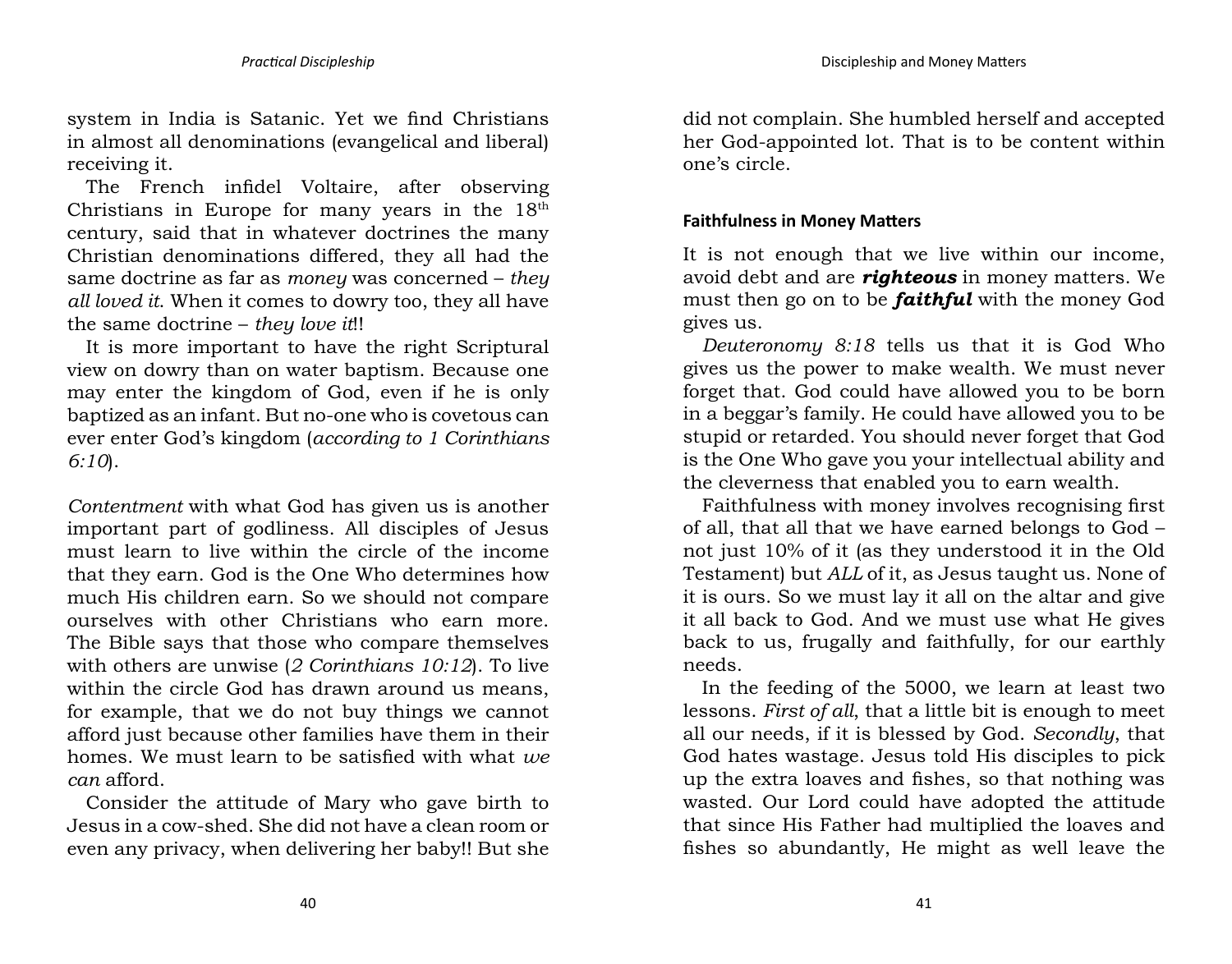extra lying there on the mountainside to be wasted. But He didn't do that. Just because God has blessed us abundantly does not mean that we can be careless with our expenditure.

Do you throw away things just because they are slightly damaged? That is the attitude of the rich. A godly man will try and repair damaged items. Do you think that spirituality doesn't have anything to do with such matters? It certainly does.

As disciples of Jesus, we must be disciplined in our spending habits. The husband as the head of the home must be the one who handles the finances in a home. It is his responsibility to see that unnecessary expenses are cut out. He must explain to his wife when they cannot afford to buy certain things that *she* may want to buy.

Only one who is faithful in a little will be faithful also in much. This is a fundamental principle with God:

*If we are not faithful with little things and with material things, God will not give us the true riches – the riches of revelation on his Word and the riches of His nature*.

If we want to make spiritual progress, we must learn to avoid all wastage. If you want to be a faithful servant of God, then don't waste money on unnecessary purchases. Don't waste money on grand meals or on a lavish lifestyle. Don't throw away things that can still be used. If you don't need them, at least give them away freely to poorer people.

*Luke 14:33* tells us that we must not *possess* anything. We can *have* many things, but we must not *possess* any of them. So, if something expensive of ours, is stolen or spoilt, we need not be disturbed or worried over it, because it is not ours really. We are only stewards of our Master's possessions. God gives us many things so that we can use them all for His glory! But we are only pilgrims here.

A man cannot have a pure heart unless he has given up everything to God. A *pure heart* is different from a clear conscience. A *clear conscience* comes through being *righteous* in money matters. But a pure heart comes through being *faithful* in money matters. You may have a clear conscience, yet your heart may be attached to some earthly possession or a job. Then you can't say that you love God with *ALL* your heart. Then your heart is not pure.

# **Giving to God**

The Israelites gave the Lord about 15% of their income – their tithes (10%) plus other offerings. The principle behind "tithing" is described in *Deuteronomy 14:22 & 23* (TLB) thus:

*"The purpose of tithing is to teach you always to put God first in your life".*

When the Israelites gathered in their harvest they had to give God 10% of it, as an acknowledgement of the fact that they had received everything from Him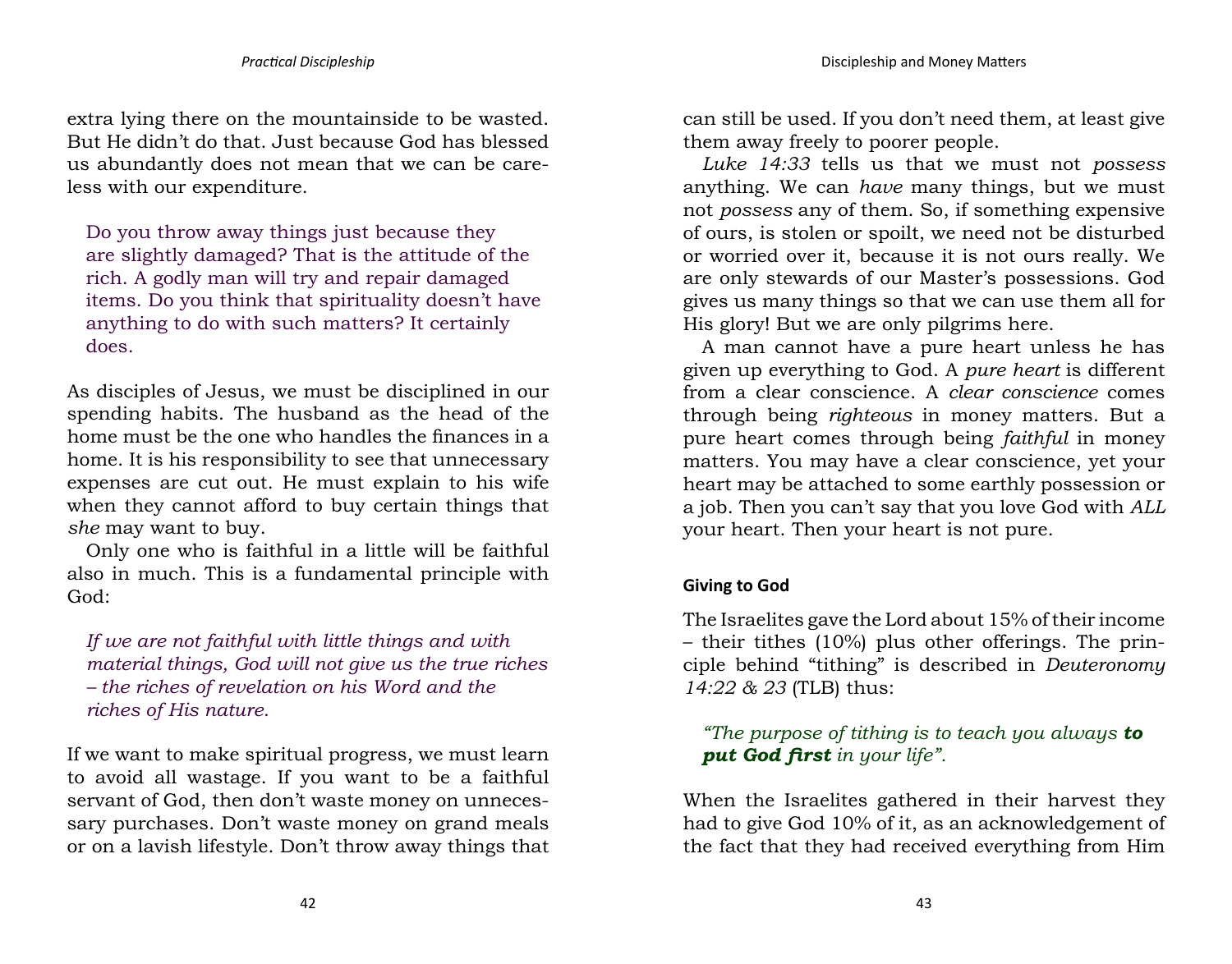and wanted to give Him first place in their lives. But gradually tithing became a ritual and a burden, even as it is to many believers today!

Under the new covenant, the same principle remains – of giving God first place above Mammon. But how *much* should we give to God now? The New Testament says that we must give as God has prospered us (*1 Corinthians 16:2*). But the important thing now is that whatever is given must be given cheerfully (*2 Corinthians 9:7*).

*Luke 6:38* tells us that if we give, it will be given to us too. But if you *give with the hope of receiving back again*, then you may be disappointed – for God looks at the motive in all giving and then you may receive nothing at all from Him. It is only those who give cheerfully *hoping for nothing in return* who will actually receive God's best.

I heard of a brother once, who although he didn't earn much, never seemed to lack anything that he needed in his home and he was never in debt either. When someone asked him the secret of his life, he said, "From what God gives me, I shovel some back to Him and He keeps shovelling back to me again. And I've discovered that God has the *bigger* shovel!!" We always get more from God than we give Him.

2 Corinthians 9:6 *says, "He who sows sparingly shall also reap sparingly and he who sows bountifully shall also reap bountifully".*

It is a well-known fact everywhere that I preach against tithing. But what people haven't realized is that I preach something more difficult than tithing – *giving 100% to God joyfully*. This is what Jesus preached. He told the Pharisees who were under *the Law* to give 10% to God (*Matthew 23:23*). But He told His disciples, who were going to be under the new covenant after Pentecost, to give "*everything*" (*Luke 14:33*). This is what I too have sought to practise and preach for the last 40 years.

If we honour God He will honour us. If we seek the kingdom of God and His righteousness first, all the earthly things that we need in this life will be added to us (*Matthew 6:33*). God is not foolish to give us all that we *want*, for He is wiser than us earthly fathers. But He is faithful to give us all that we *need*. There is a vast difference between what we *need* and what we *want*. The promise in *Philippians 4:19* is that God will supply all our *need*.

We must also learn to be wise in our giving. Many poor people give *faithfully, but not wisely*. They give money for what they think is God's work. But their money only enables some unfaithful Christian worker somewhere to live in grand style. Such poor people may be sincere but they are not wise. We must know where exactly our money is going and how it is being spent.

#### **Giving to the Poor**

We are commanded to "*do good to all men and especially to those of the household of faith*" (*Galatians 6:10*). We have a responsibility to help those who are *poor* among believers everywhere. But we have to be careful that we do not draw people to the church whose main aim is to get some financial benefit from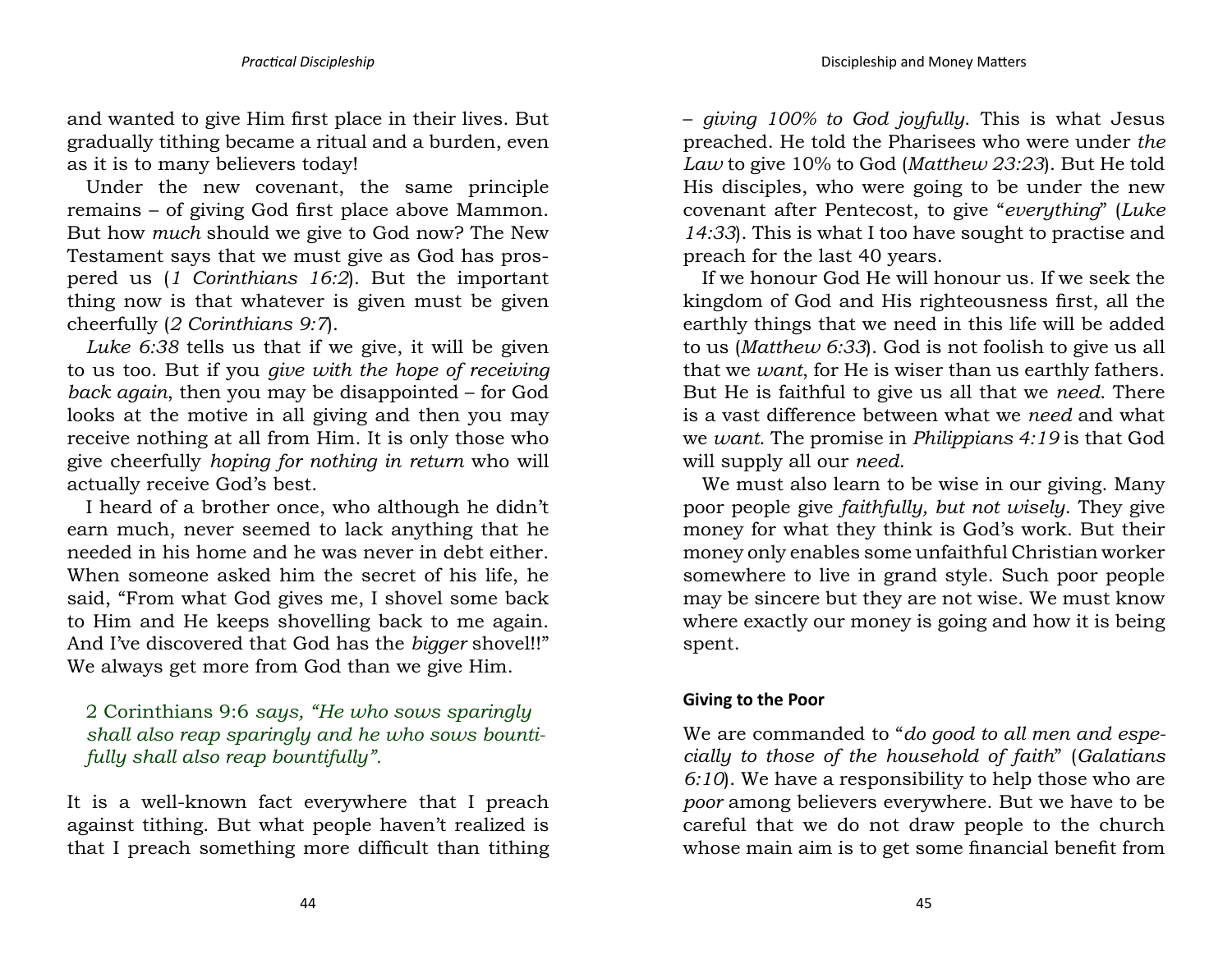the generous people in the church. The only way to avoid such a danger in a poor country like India is by ensuring first of all that a person first proves himself to be a true brother in a local body of believers. Only then should he be helped financially. Otherwise we will be adding parasites to the church and not disciples.

In *Acts 4:34*, we read that there was not a single needy person among the early Christians, because those who had wealth helped those who were poor. Nobody compelled the rich to give to the poor. They gave freely, from their hearts.

But many believers do not have wisdom in helping the poor. They give foolishly with a soulish generosity, to the wrong people. This results not only in the Lord's money being wasted, but also in parasites being added to the church, who come only for the help that the rich can give. A lot of such giving is done by rich believers with the aim of becoming popular with the poor and attaching those poor people to themselves. If only small amounts are given and that too occasionally, this may not be serious. But whenever you plan to give large amounts or regular support to someone in the church, it is always better to seek the advice of some godly elder brother who has more wisdom than you. Besides, those elders are more likely to know who in the church are in *greatest* need.

The early Christians were humble enough to acknowledge their lack of wisdom in such matters. That was why they gave their gifts to the apostles to be distributed to the poor. But those apostles never touched any of that money themselves. Peter and John who received all those millions were so faithful to pass on that money to others, that they could say to a poor beggar once, "*Silver and gold I have none*". All the money passed through their hands, without anything sticking to their hands. That was why they retained the anointing of the Spirit until the end of their lives. The story is vastly different today, where so much sticks to the hands of the preachers who receive money.

*What about lending money to those who want to borrow from us?* I remember, when I was working in the Navy, a believer in our local church approached me one day for a loan. I knew that God's Word said, "*Give to him who asks of you and do not turn away from him who wants to borrow from you*" (*Matthew 5:42*). The man told me that he would return the loan the very next month. So I gave him what he wanted. But the next month he could not return the loan and asked for some more. I earned a large salary, lived very simply and did not have a family. So I had plenty of money to spare. I gave him some more money – and once again the next month, when he asked me again. A little later, this man backslid and began to drink and waste his money. When I saw that, I told him that if he had money to give to the devil like that, he might as well return my loan, so that I could give that money back to the Lord. He became very angry with me and told me that I was harassing him. So I stopped asking him to return my loan.

I then went to the Lord and asked Him where I had gone wrong. He showed me my mistake. The Lord told me, "You treated that money as if it were your own.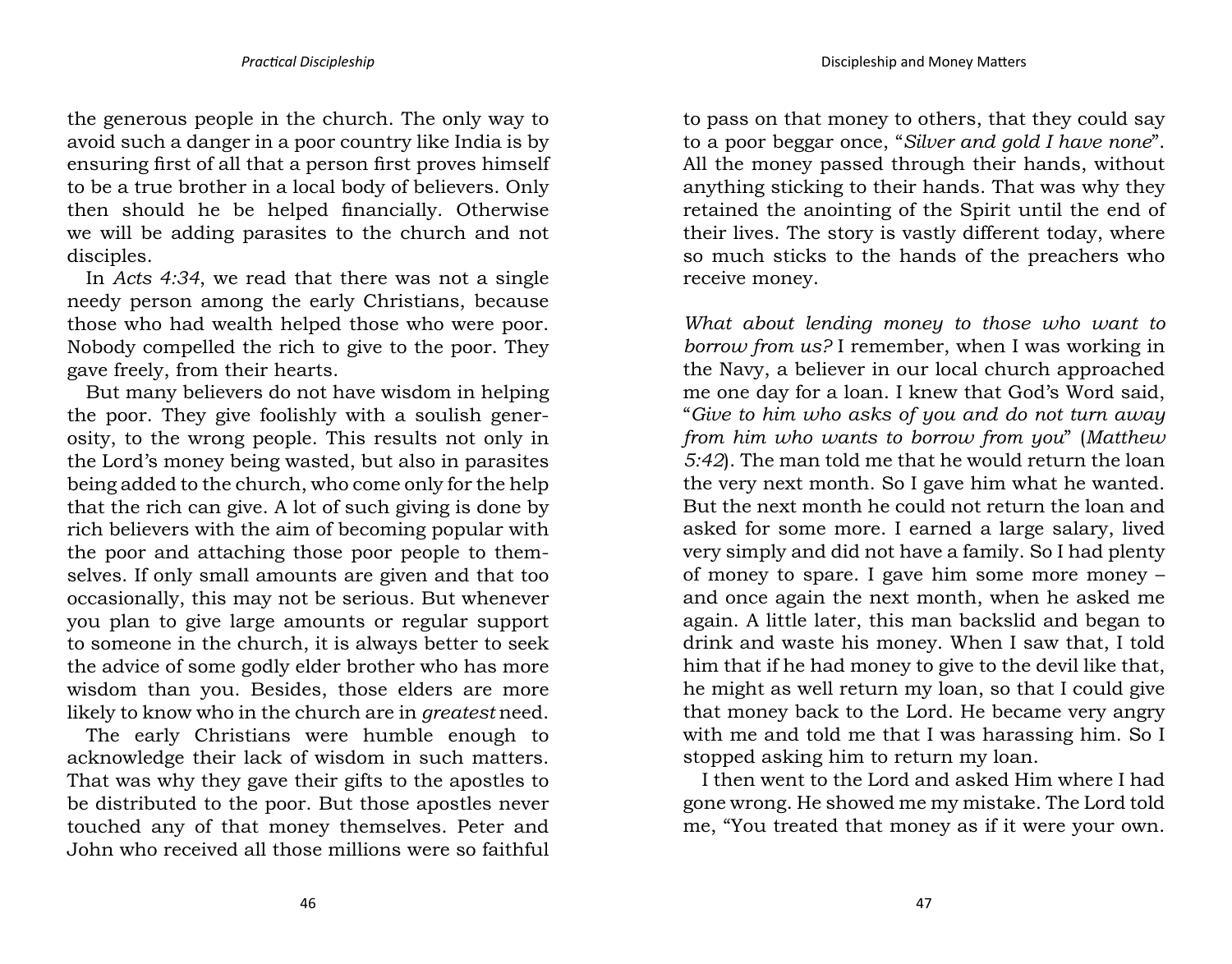It was actually Mine. You should have consulted Me before giving it, even as a loan."

If someone had given me ten thousand rupees to keep safely, and you, knowing about it, came and asked me for a loan from that money, I would have told you that I would have to ask the owner of the money before giving you the loan, for it was not my money. But I did not do that in the above case, because I did not recognise that my money was the Lord's. If I had actually forsaken all (to the Lord), as Jesus commanded (*Luke 14:33*), then I would have told that man that all that I had was the Lord's and that I had to consult the Lord about it. But instead, I mechanically obeyed the letter of Scripture and thus lost some of the Lord's money. Even the devil quoted a verse to Jesus once. I should have compared Scripture with Scripture.

We must certainly be willing to give to those in need, but we need to ask the Lord about it each time. We must live by "*every word that proceeds from God's mouth*". When we meet someone who is genuinely in need, if we seek the Lord, we will get a witness in our spirit as to whether to give him money or not. For all you know, the man asking you for help may be "a prodigal son" whom God is disciplining "among the pigs". If so, any money you give him will only *hinder* him from returning to the Father's house and not help him.

Thank God that we don't have to live under the Law today with its rules and regulations, but by the leading of the Holy Spirit Who will tell us in each situation, dynamically, what we are to do or not to do.

# **Full Time Christian Workers**

*1 Corinthians 9:14* tells us that the Lord has directed that those who preach the gospel should get their living through the gospel. But Paul then went on to say in *verses 15 to 18* that he did not want such support for himself, because he worked on the principle of supporting himself and serving the Lord. That was why Paul could speak freely to the Corinthian Christians about giving money to the Lord – *because he never received any financial support for himself from them*. He urged them to give their money to *poor believers who were in need*.

We never find Jesus or any of the apostles ever asking anyone to support them or their own ministry financially. They spoke only of giving money to the poor (See *Mark 10:21*; *John 13:29*; *2 Corinthians 8 & 9* and *Galatians 2:10*). This is the way of discipleship in money matters.

This message is especially needed by full-time Christian workers today, because many of them unashamedly ask and even pressurise believers to support them and their ministry – even going to the extent of saying that God will punish those who don't give!! This is not God's way. God's way is one where we spend our time and energy watering (caring for) *others* and God then waters (cares for) us (*Proverbs 11:25*). This is the way of faith in God, where we do not depend on men.

When I worked in the Indian Navy, it was the Navy that took care of my salary and all my bodily needs.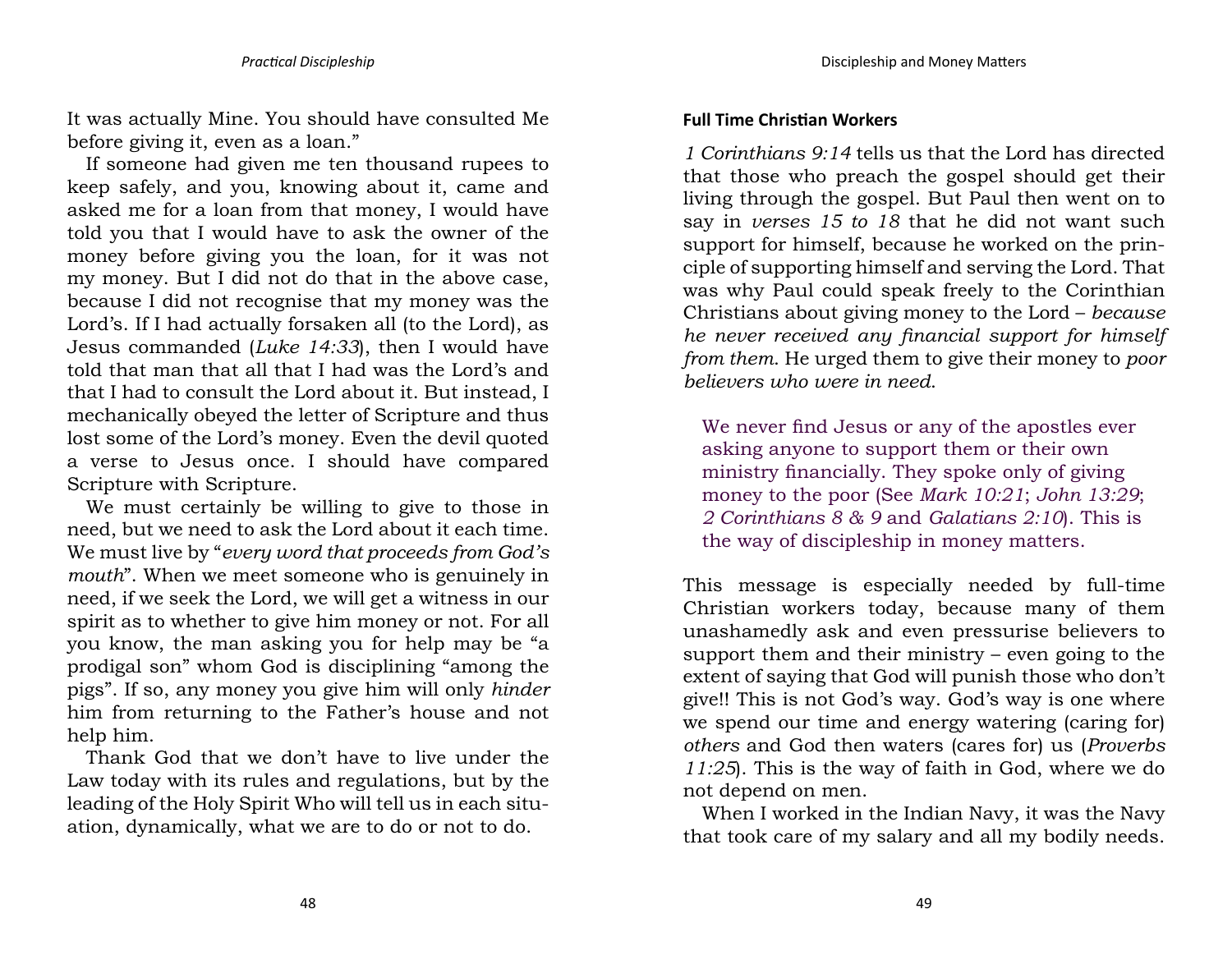I did not have to go and ask anyone else for financial help. Isn't God greater than the Navy or any other employer? If we are indeed servants of an Almighty God, do we have to go and ask mortal men for help? It is an insult to the dignity of our God when His servants go begging for money from other believers. God is jealous that His servants should depend on Him alone and not on any man.

Let me illustrate: Suppose a Westerner, dressed in a suit came to your house one day and introduced himself as *the Ambassador of the United States of America*. If he then told you that his country was going through a financial crisis and asked you to contribute some amount (however small) for his country's needs, what would you think? You would immediately know that he was a trickster, who was trying to deceive you. Why? Because you know very well that the government of the USA would never descend to the level of begging for money from people, door to door!

Now consider if a man came to your house or sent you a magazine, and introduced himself as an *Ambassador of the Lord Jesus Christ* and told you that the kingdom God was hard up for money and asked you to help God out of a tight spot, by giving any amount (however small) for His work. You would believe Him. Why? Because you consider the kingdom of God to be far inferior to the government of the USA. That is the sad truth!! And that is the reason why confidence tricksters posing as "servants of God", are able to dupe thousands of believers today.

What a shame it is that many so-called "servants of God" have lowered the dignity of God's kingdom to such a low level. This is because they have not become disciples of Jesus themselves in money matters. Therefore they cannot obviously make anyone else disciples of Jesus in money matters either.

Today many preachers have started Bible-schools and orphanages, not to help others but only to earn a fat salary themselves and to enable their families to live at a high standard of living. Glorious reports of the success of their labours are sent out regularly through newsletters to foreign countries to rake in the "almighty dollar"!! The pursuit of money has indeed destroyed many servants of God in our land.

Money given for the Lord's work is the most sacred of all money in the world. If we take any of that money for our personal or family use, without it having been given specifically for that purpose, then we stand in great danger. We stand in danger of being lost eternally. We can lose our birthright for a bowl of porridge (money).

There is a great need for Christian workers *to live frugally*. This too is part of being free from the love of Mammon. I have seen Christian workers who are very careful when it comes to spending money from their own salary. But they are spendthrifts when it comes to spending "mission money". Some poor widows in America send their mites for the Lord's work in India. And the Indian worker uses such money to build an expensive house for himself and to eat lavish meals etc. This is unfaithfulness. This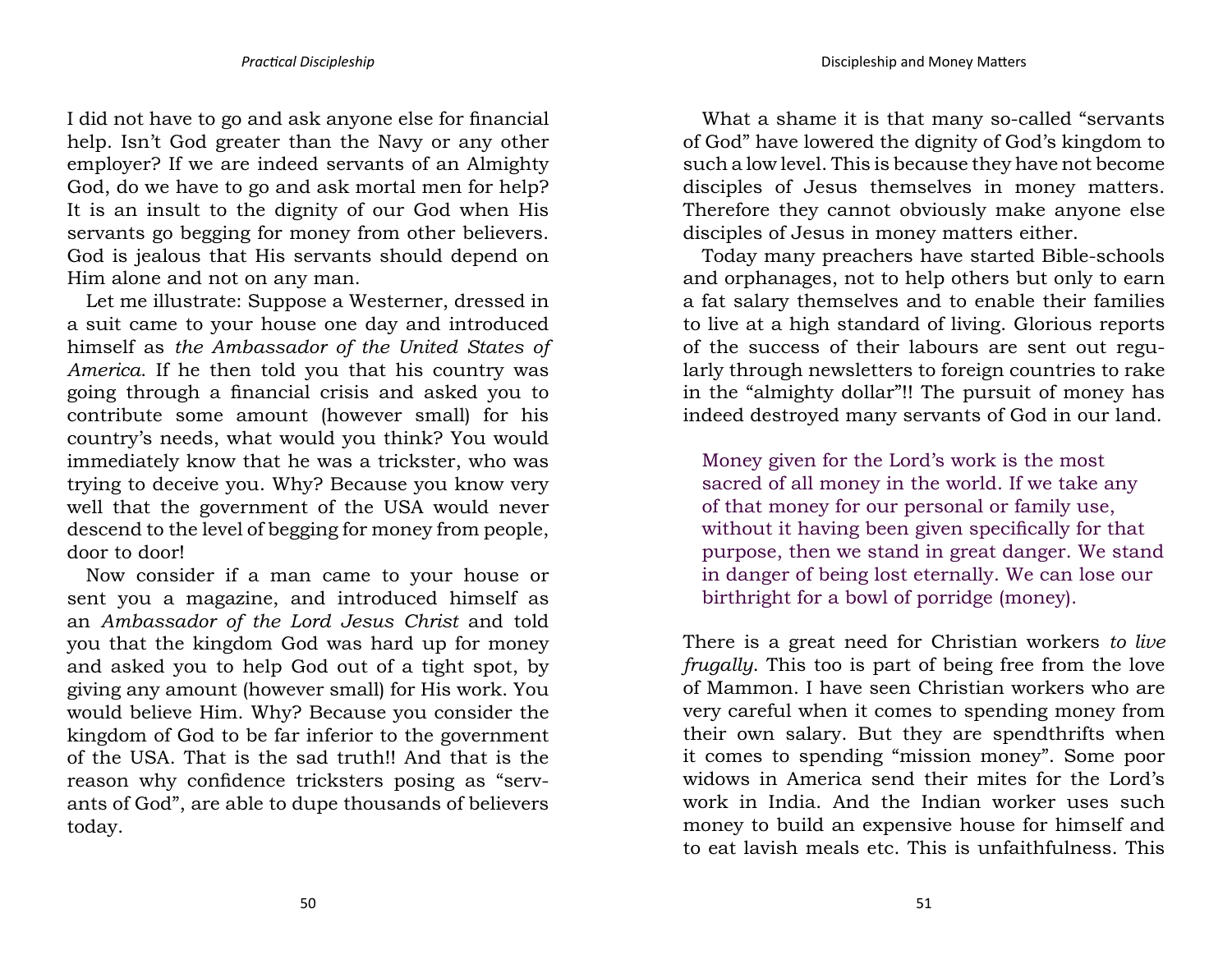is the main reason why such workers do not have a prophetic voice when they speak.

Why does the Indian church lack prophets? Is it possible that the Lord does not care for this land of nearly 1000 million people that He has not sent any prophets to this land in our day. The Lord certainly cares for India and He probably called many to be prophets in our land. But most of them have sold their prophetic gift for Mammon and gone the way of Balaam and Gehazi. The result is that there are hardly any prophets left today.

The church in India needs to learn to stand on her own feet. And for this purpose, the Lord may one day stop all foreign money coming in for Christian work in India. If the Lord does that, the hirelings will immediately be exposed, because they will run away from the work that they are doing. Then perhaps true prophets will arise, the church of the Lord Jesus Christ will be built, and the Name of the Lord will be glorified in our land.

If God has called you to serve Him full time, make sure that you remain a servant of God and never become a servant of men. When rich people start to give you money personally, it will be easy for you to compromise the message of God, so that you never say anything that will offend them. The Bible says in *1 Corinthians 7:21 & 23*, that we are bought with a price and should never become the servants of men. Many believers will try to make you their slaves through their gifts. You must beware of them.

# **Other Areas**

One of the areas where the faith and loyalty of many Christians to the Lord is being tested in India today, is when non-Christians approach them for *money to celebrate their religious festivals*. A disciple of Christ must be gracious but *firm* at such times and say that although he would gladly give money for any collection taken for poor people, he cannot give for non-Christian religious festivals, because he does not believe in them. In some places in India today, such a refusal can even endanger a Christian's life. In such cases, the disciple must be wise. He should not deny the Lord at any cost. But if people force money out of him, like a thief would, then he need not condemn himself, for God understands His situation.

Another problem that many people face in our land is that *of having to give money to government officials* in order to get a legitimate permit or licence or sanction etc. Many preachers are afraid to preach on this subject for fear of losing their reputation for "holiness". But there is a great need for clear teaching on this matter, for Christians are faced with this problem every day in our land. So here is some sane advice that I would like to give, that can lift an unnecessary burden of guilt from the shoulders of many believers.

There are three levels at which people can live, as we read in *1 Corinthians 6:12* & *10:23*:

1. *Unlawful*. This is where *unrighteousness* is practised.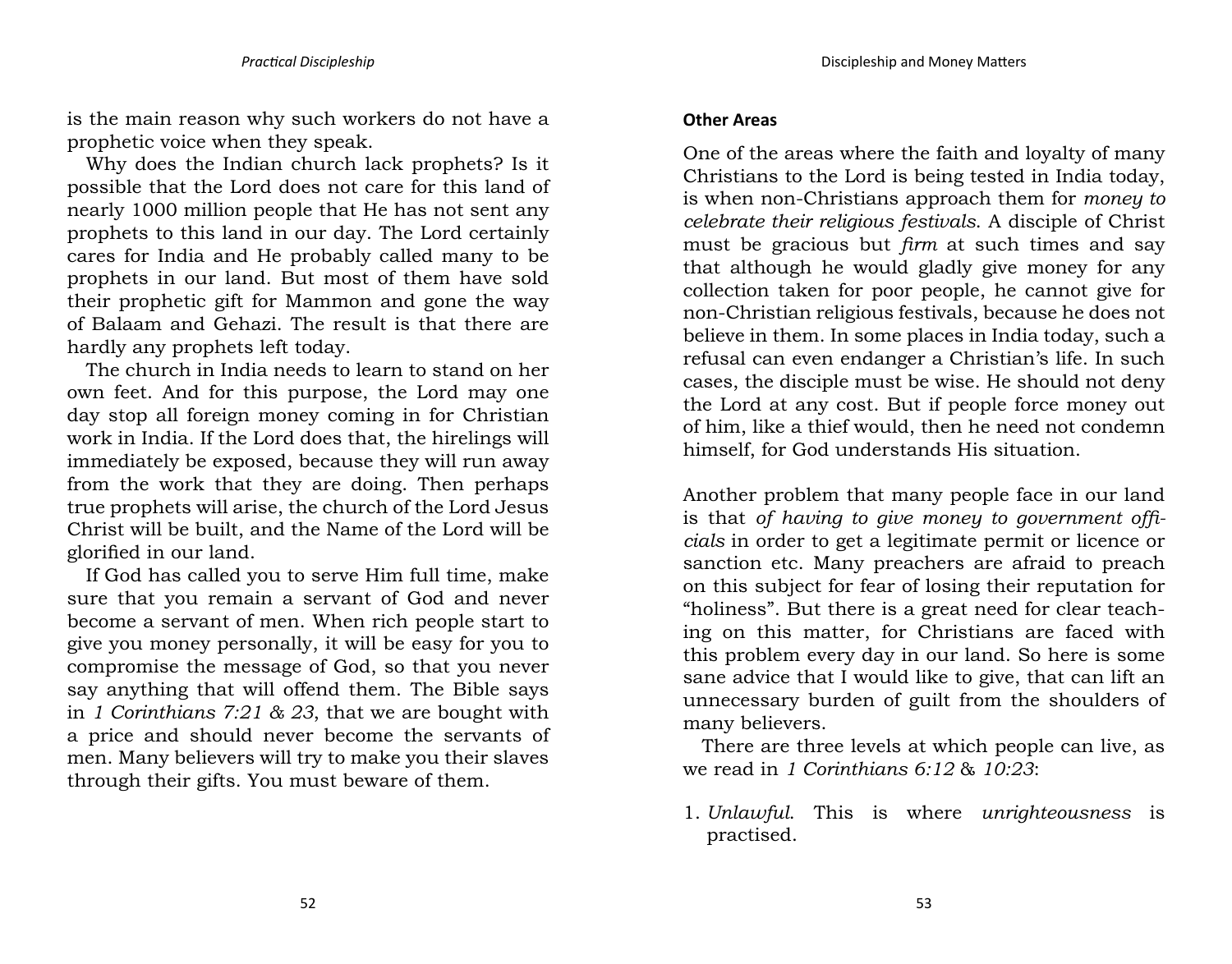- *2. Lawful*. This is the bare minimum level of *righteousness*.
- 3. *Profitable*. This is the highest level of *faith*.

We must obviously never descend to the level of doing something *unlawful*.

Therefore we must never give any money to anyone to get anything *unrighteous* done. That would be cheating the government (or the organisation), and what you give would be a *bribe*.

But what if some official asks you for money to give you a permit *for something that is perfectly legal* and you give him the money in order to avoid the hassle of going back again and again to that office? In such a case, you are *not* cheating anyone. You are voluntarily giving your own money. This could be compared to your giving a "*tip*" to a waiter in a restaurant; or perhaps more accurately, to your giving your money to a dacoit who sticks a gun at you! You would give the dacoit your money to save your life. The only difference in this case is that the official stuck an *ultimatum* at you and not a *gun*!! It was still "*daylight robbery*". But at least you didn't get anything *unrighteous* done for your own benefit and you didn't *cheat* anyone. That is the second level – the *lawful* level.

However, another brother, in a similar situation, may have *faith* to believe that the Lord will get him the sanction without his giving any money to the clerk. This is the *highest* level. *But all may not have this level of faith*. Those who have such faith can live at this level. But they should not judge others who do not have their level of faith. This is clearly taught in *Romans 14*.

We must recognise however that there could be occasions when we try to escape out of a difficult situation, by giving money to a corrupt official, when God may actually have wanted to do a miracle for us, if we had only trusted Him. So we must seek God in each difficult situation we face and ask for wisdom to do what pleases Him. We should press on to perfection. But we need not feel condemned if our faith does not rise to the level of another's.

#### **Salaries and Savings**

*Is it right when seeking for a job to look for one with the highest salary?* That is all right, so long as the job does not ruin your spiritual life or your body or soul in any way. If however, your pursuit of money involves sacrificing God's kingdom or His righteousness, even slightly, then it is wrong. It is actually good to look for a job with a high salary, because that will enable you to have more money to spare for the work of the Lord. But if such a job means that your usefulness for the Lord in terms of time is decreased, then that cannot be the will of God. So one must be careful when taking a decision in such cases.

Think of the case of Balaam. God had clearly told him not to go to King Balak. But when the king offered him more money, Balaam wanted "*to seek God's will again*". God saw the covetousness in Balaam's heart and allowed him to go. There are many believers like that too, who pretend to seek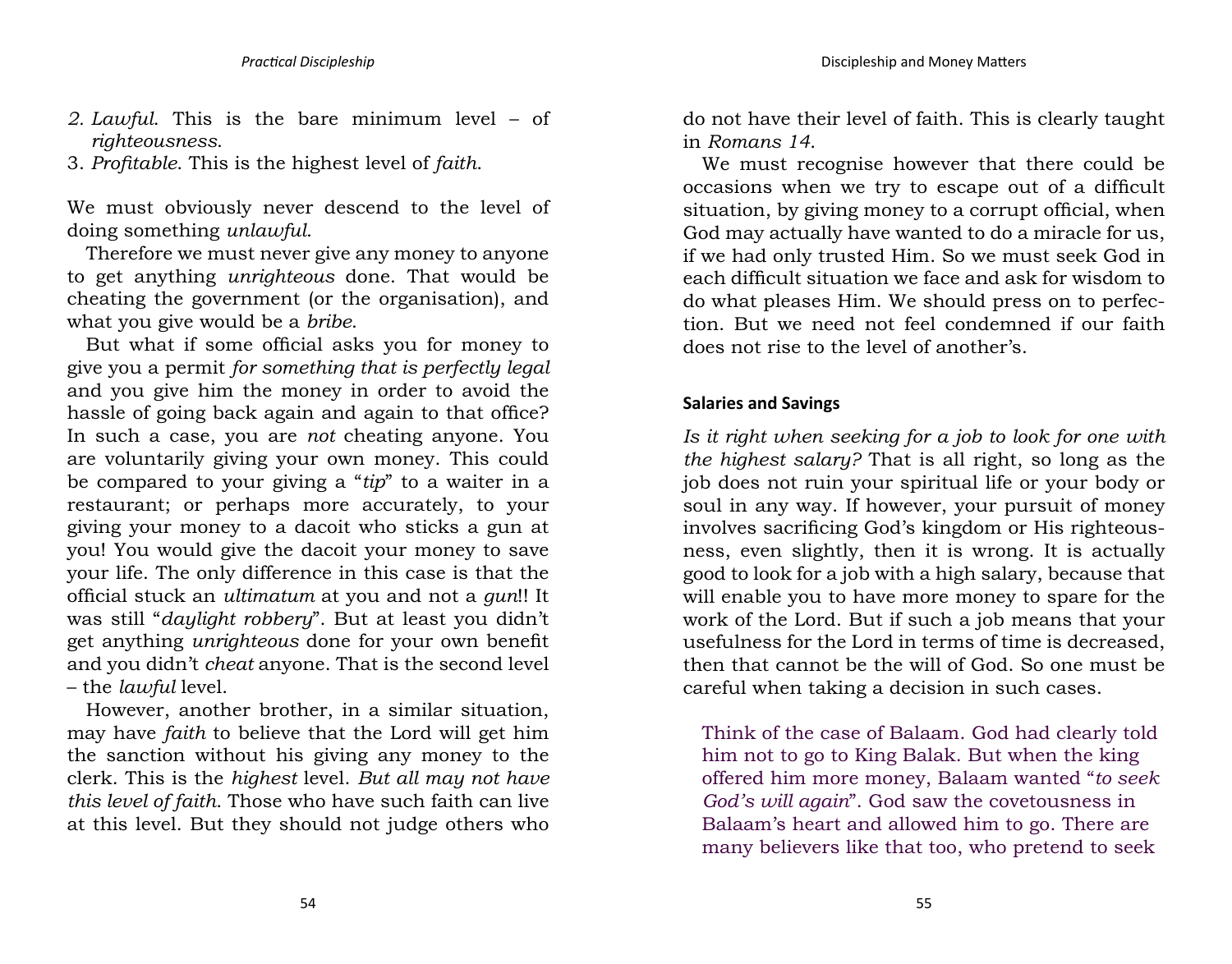God's will, whereas their hearts go after their covetous desires. God allows them to go wherever they want, for He knows their motives.

Believers nowadays go abroad for employment – but for different reasons. One may be going in order to help his poor family members in India. That is a very good reason. But another may be going only to make more money for himself – far beyond his needs. The final end of these two believers will not be the same. The first one who went out of necessity will grow spiritually, whereas the latter who went out of covetousness will backslide.

*Is it right to join a trade-union* in a factory and to ask for higher wages through them? There is nothing wrong with that, *provided you don't indulge in any violence*. You can always ask the higher authorities, or send a petition to them, for a higher salary or allowance. But you should never become rebellious or strike work to get what you want. You must have faith that God will provide you with what you need, and be content with whatever you receive. The Divine method is to pray and tell the Lord that you are not earning enough to meet your needs. God will then provide your need.

*What about saving money for the future?* Can a disciple of Jesus have a savings account, or fixed deposits, or company-shares, or wealth in other forms? Jesus said that we were not to lay up treasures for ourselves on earth but in heaven. But the question here is at what point any savings becomes

"*a treasure laid up for oneself*"? There is no easy answer to this question and we certainly cannot lay down rules for others. The Lord treats us like adults, and places the responsibility on ourselves to decide at what point something has become a treasure. One way to find out is by asking ourselves what *we think about most often*. If it is "*money*", then money has certainly become our treasure. If however, it is "*the Lord and His work*", then our treasure is in heaven, even if we have much earthly wealth.

The Bible exhorts us to learn from the ant how to save for the future (*Proverbs 6:6–11*). The ants have no leader who exhorts them to save food for the winter season. They have wisdom to do that themselves. But many believers do not have such wisdom. When they suddenly have a large unexpected expenditure, they have to beg or borrow from others. There would have been no need to do that, if they had been careful with their expenditure in previous years, and saved something for the future. So it is good to have some savings.

Jesus did not use up all the money He received as gifts on the very same day He received them. He and His disciples saved some of it. Judas kept those savings in a bag, and they used it as and when a need arose. What percentage did they save? It is a good thing the Bible doesn't tell us! God gives us freedom under the new covenant in all matters. We are not under any law. We are to be led by the Holy Spirit.

*Is it right to own a house?* Building a house requires a considerable amount of money these days. If God has given you the ability to earn enough money to be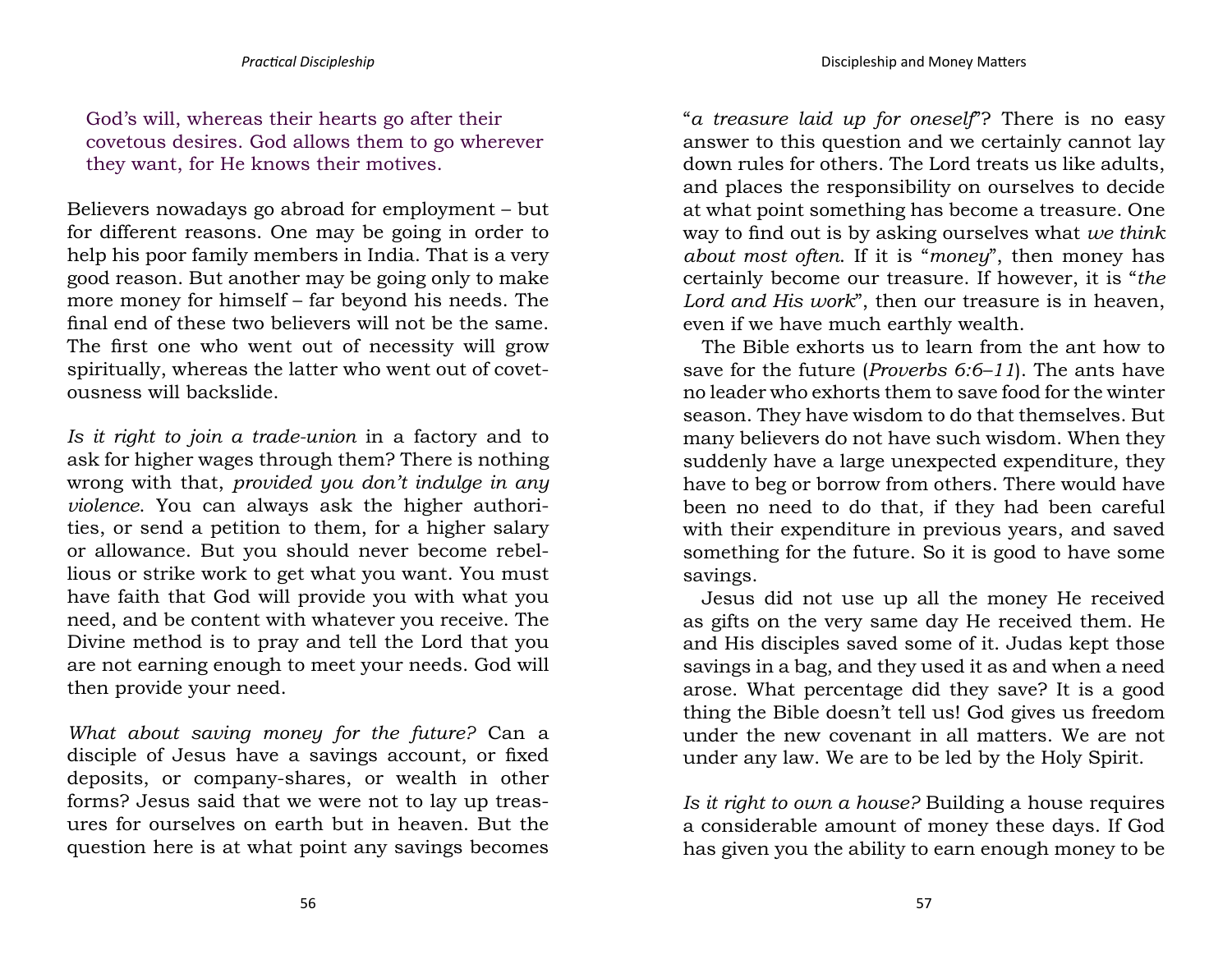able to build a house of your own, He may perhaps want you to save money and build a house. But how can you build a house, if you don't save money consistently. You can't expect the money to fall down from heaven suddenly. So you have to save.

God told the Levites in the Old Testament, that they were never to own any property (*Numbers 18:20*). But the other eleven tribes of Jacob were permitted to own land. In the same way today, God may allow one brother to build a house and tell another that He should not build a house. God's will is not the same for all of us, in such matters.

Two of Levi's sons and their descendants were permitted to have *carts* to transport the items of the tabernacle. But another son of Levi's and his descendants had to carry their items on their shoulders (*Number 7:7–9*). In the same way today, God gives some believers *cars*, while others of His children cannot even afford a cycle and *have to walk*!!

God's will is different for each believer. Each person must find out the will of God for Himself and live by every word that proceeds from the mouth of God, without comparing his lot with another's.

If we find ourselves in some financially tricky situation where we don't know what to do, let us go to God and ask Him for wisdom. He has promised to give it to us, if we ask Him in faith (*James 1:5*).

We must understand the principles of the use of money that the Lord has given us in His Word. The Holy Spirit will then show us how to apply those principles in each situation.

Let us all walk the pathway of discipleship in this most important of matters – *money*!

# <span id="page-32-0"></span>**[Chapter 4](#page-2-3)**

# **[Discipleship and Church Matters](#page-2-3)**

A disciple of Jesus can never be a loner. He will always live in fellowship with other disciples in a local church.

Jesus said that the primary mark of His disciples would be "*love for one another*" (*John 13:35*). This is possible only when the disciple is related to other disciples. So there cannot be any such thing as a *lonely* disciple.

*John 12:24* makes it clear that only the grain of wheat that does *not* fall into the ground and die *will remain alone*. The grain that dies however will bear much fruit: *Such a disciple will either find other disciples or make other disciples* and then be built together with them to form a local church that will be an expression of the Body of Christ. Every disciple must be a part of such a local church. If you are alone, it must be because you have not fallen into the ground and died to yourself.

#### **The Fear of the Lord**

The church is pictured in the New Testament as a house that God is building; and *Proverbs 24:3* states that a house can be built only by *wisdom*.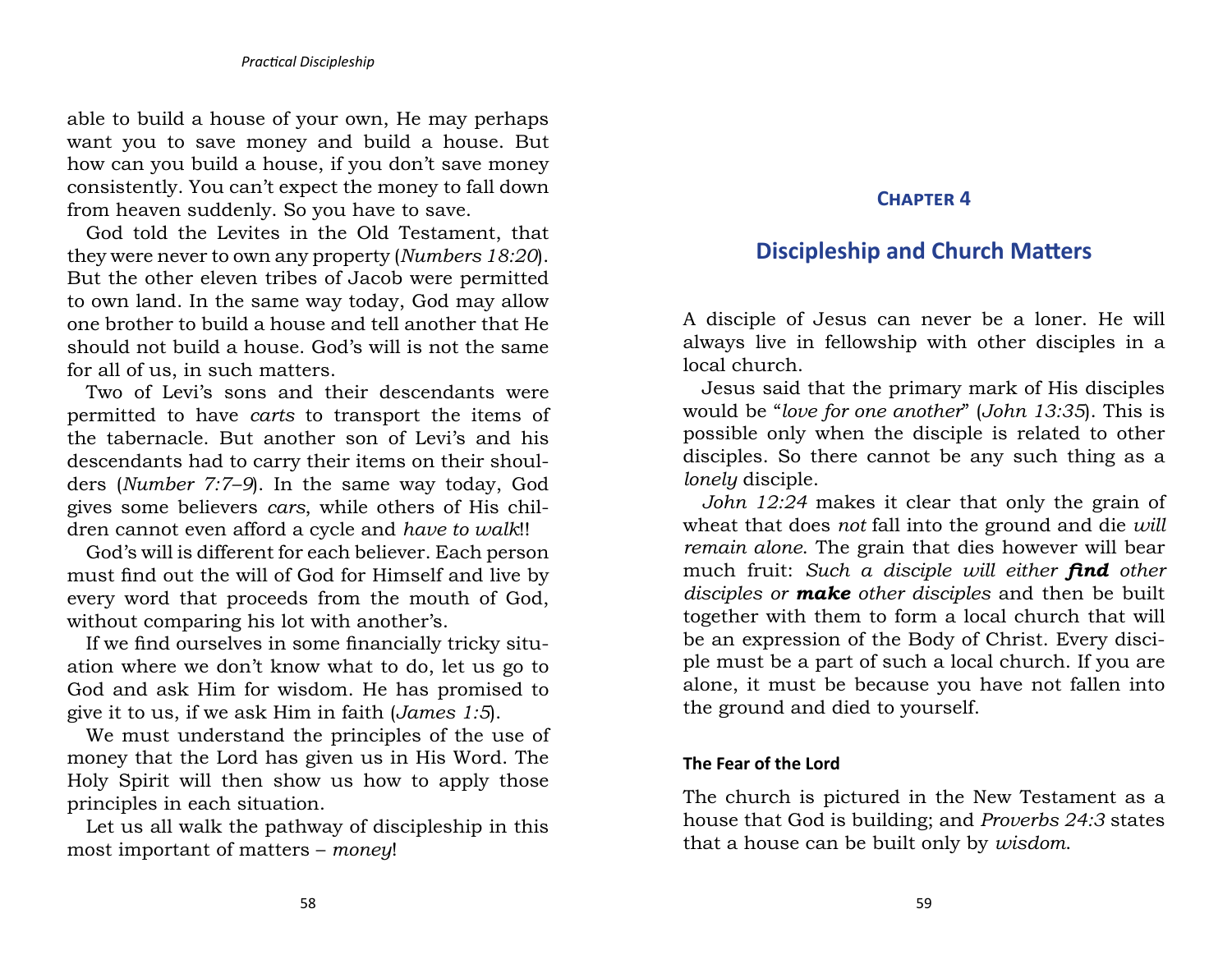A disciple does not become wise by *merely* studying the Scriptures. That only increases his *knowledge*. It is the fear of the Lord that is the *beginning* of wisdom (*Proverbs 9:10*). The fear of the Lord is the ABC of the Christian life. *James 3:17* states that "*the wisdom from above is first of all pure*." Therefore all who want to build the Body of Christ must learn the fear of the Lord first. They must be able to say to others: "*Come and I will teach you the fear of the Lord*" (*Psalm 34:10*).

We may emphasise doctrinal accuracy, emotional experiences, praise and worship, evangelism and whatever. But if the foundation of the fear of the Lord is absent underneath it all, everything that we've built will collapse one day.

The church cannot be built by programs, activities, money, human strategies or by any principle of the business world. Christian work that is done by such principles may look impressive to human eyes. But when God tests it by fire, it will be seen to be only wood, hay and straw (*1 Corinthians 3:11–15*).

The distinguishing feature of God's house is selfjudgment (*1 Peter 4:17*) – a self-judgment that is the result of living before God's face. Isaiah, Job and John all saw their own nothingness and sin when they saw God (See *Isaiah 6:5*; *Job 42:5, 6*; *Revelation 1:17*).

When Adam and Eve violated God's holiness, they were driven out of Eden. God then stationed cherubs with a flaming sword in front of the tree of life to guard it. This tree of Life represents the eternal life (the divine nature) that Jesus came to give us. The sword typifies the cross that has to slay our Self-life, before we can partake of the divine nature. It is true that the sword first fell on Jesus. But we were crucified with Him too (*Galatians 2:20*). And "*those who belong to Christ Jesus have crucified the flesh with its passions and desires*" (*Galatians 5:24*).

Like the cherubs, the elders in a church must wield this *sword* and proclaim that the only way to the divine life is through death to the flesh. The way back to fellowship with God is via that sword. It is because this sword is not wielded, that most churches today are filled with compromisers and have ceased to be expressions of the body of Christ.

In *Numbers 25:1*, we read of a time when the Israelites began "*to play the harlot with the daughters of Moab*". One of the Israelites even brought a Moabite woman into his tent (*verse 6*). But one priest saved Israel from being destroyed as a nation that day – Phinehas. He was so zealous for God's honour, that he took a spear immediately, went inside that tent and killed both the man and the woman (*verses 7, 8*). Then God stopped the plague (*verse 9*). But by then, 24,000 people had already been killed. The plague was spreading so rapidly that if it had not been for that one "*cherub who wielded a sword*" that day, the plague would have killed the whole camp of Israel.

Do you see how valuable it is to have "*a cherub with a sword*" in every church?

The plague is spreading rapidly in Christendom today, because there are not enough Phinehases who know how to use the sword. Far too many elders and preachers are men-pleasers who constantly urge us "*to love the Midianites*". The devil will give us a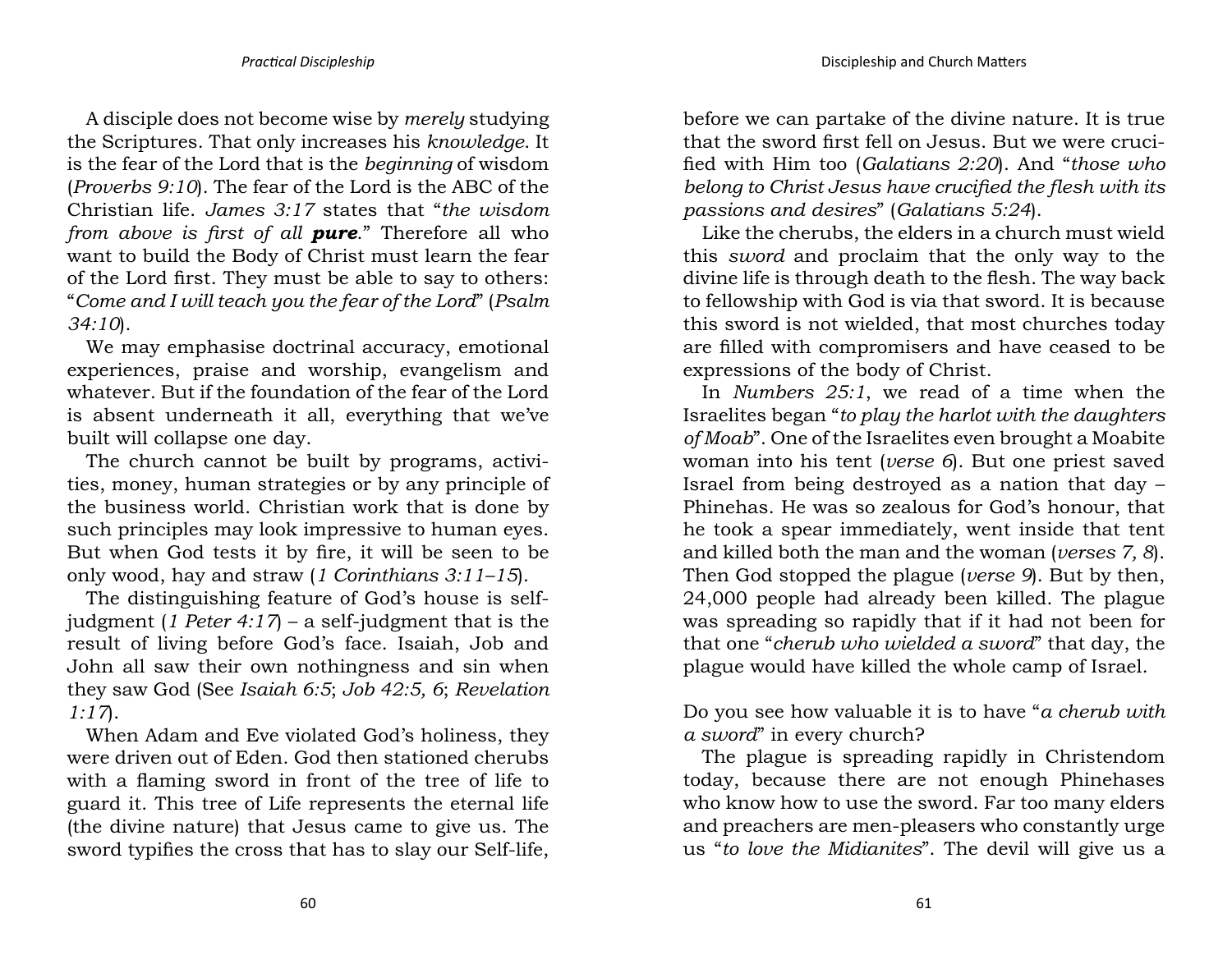hundred arguments as to why we should not use the sword in the church. He will even quote Scripture to support his arguments – as he quoted scripture to Jesus.

What did Phinehas have to gain personally by his using the sword? Nothing. On the other hand, he had much to lose – especially a reputation for being kind and gentle!! He would also have been the object of a lot of backbiting and anger from the relatives and friends of the man he killed. But it was the glory and honour of God's Name that motivated Phinehas. And God put His seal of approval on Phinehas' ministry, by saying, "*He was jealous with My jealousy*" (*Numbers 25:11*). In the final analysis, God's seal of approval is the only thing that matters. The Lord went on to say about Phinehas, "*Behold I give him my covenant of peace, because he was jealous for his God*" (*Numbers 25:12, 13*). In a previous chapter, we saw how the Lord had given the Levites too His covenant of peace because they used the sword (*Malachi 2:4, 5*).

There is no peace in many churches today because they have sought for peace in a human way – without using God's sword. The result is strife and contention. The peace of Christ is bought with a sword (that slays the Self-life) – both at home and in the church.

Those who are in leadership in a church must burn with a jealous passion for the honour of God's Name, if they are to preserve the church in purity. They must forget about getting a reputation for being kind and gentle, and be concerned only about the glory of God's Name.

It was this passion for the honour of God's Name that made Jesus drive the money-changers and the sellers of doves out of the temple. *Zeal for God's house consumed him* (*John 2:17*). This is a major part of what it means to be Christlike. But who is interested in being Christlike if it is going to make him unpopular and misunderstood?

In *Hosea 6:1*, we are told that God first cuts us open and then binds us up to heal us. It is this balance that we need in every church – *cutting open* to remove the cancers and then *binding up* to bring healing. Such a ministry could be fulfilled by *two brothers working together in harmony* – one doing the cutting open and the other doing the binding up – or by one person alone. The Holy Spirit called Paul and Barnabas to be a team (*Acts 13:2*), where Paul did most of the cutting-up and Barnabas did most of the binding-up.

Isaiah prophesied about Jesus that His words would be like a *sharp* sword (*Isaiah 49:2*) as well as bringing *comfort* to the weary (*Isaiah 50:4*). If the Lord speaks in the church today, it will once again be with both *sharp* and *comforting* words.

Those who heard Jesus' words in His day either repented and became His disciples, or got offended and left Him. Jesus spoke sharp words to Peter (*Matthew 16:23*). But Peter did not get offended and leave (*John 6:68*). Judas Iscariot, on the other hand, was offended even by a small remark that Jesus made to him (See *John 12:4–8 with Matthew 26:14*). The word of the Lord tests us even today to see whether we will get offended or not. A church where the Word of God is not proclaimed in this way cannot fulfil the purposes of God.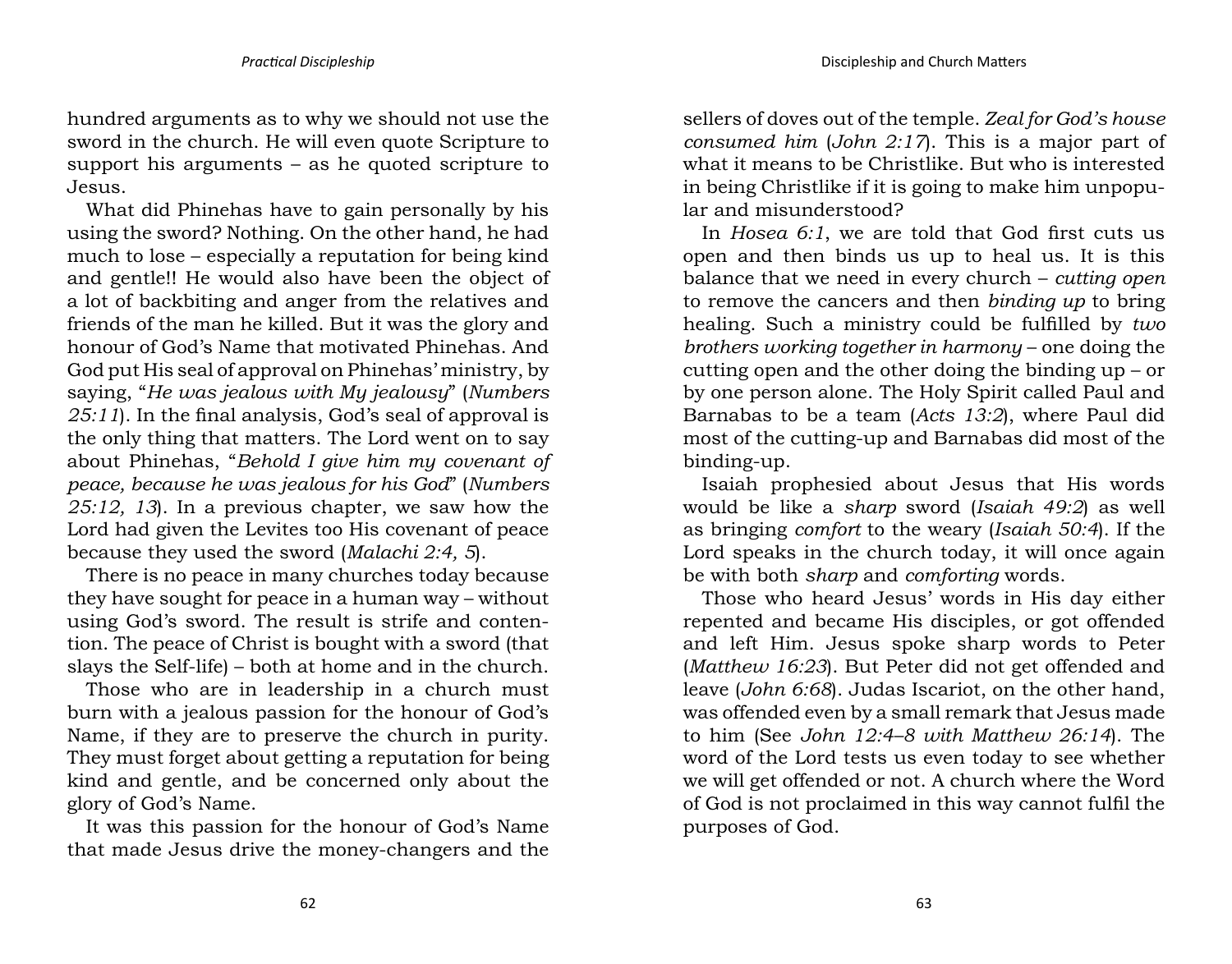#### **Fellowship and Unity**

Love is the primary mark of Jesus' disciples. So fellowship between the disciples of Jesus is vital.

In *Matthew 18:18–20*, we read of the power that results from such fellowship among the disciples of Jesus. A paraphrase of those verses would read something like this:

The Lord Jesus said,

*"If two or thee disciples of Mine are found in one place and have no disunity between them, but instead a unity like the symphony ("sumphoneo" (Greek) = agree) produced by a number of musical instruments playing together in harmony with each other, then I will be present in their midst. And then, if they ask My Father for anything, it will be granted to them. They will have authority to bind the workings of Satan in any place on earth; and whatever activities of Satan they bind here on earth, will be bound at their source in "the heavenlies" (from where these spirit-powers operate). Such believers will also have the power to deliver (loose) people who are bound by Satan on earth".*

The devil knows the amazing power there is in unity and fellowship among Jesus' disciples, but many believers do not know it. And so Satan's main aim has always been to bring disunity among believers so as to make them powerless against him.

What power there would be in a home, if the husband and wife were *one* in spirit! Satan would never be able to overcome such a home!

What power there would be in a church if even two of its elders were *one* in spirit! Satan would never be able to overcome such a church!

Satan triumphs over most Christian churches and homes, because such unity and fellowship is not found in them.

I am not talking now about casting out demons. Any believer who has faith for this, can cast out demons in the Name of Jesus, single-handedly, as Jesus said in *Mark 16:17*. In fact, we read in *Matthew 7:22, 23* of even unbelievers who cast out demons in Jesus' Name.

But to bind *the activities of Satan*, so as to release people from the problems Satan has created for them is far more difficult. A believer cannot do that alone. That requires an expression of the Body of Christ – and the minimum number of disciples that can express Christ's Body is *two*! Only the authority exercised by such a "*body*" can keep the powers of darkness at bay.

There must be at least two people at the centre of every church who are totally united with each other. Satan will always target such a core seeking to split it up and divide it. If he succeeds, then that church will become powerless against him. But if that core keeps itself united, Satan will be powerless against that church. This applies to *a home* as well.

In every church there will be mature people as well as new converts – just as there are babes as well as grown-up children in a family. The babes may fight with each other, backbite, complain and gossip, because they have not understood the way of peace. Such babes will be found in every growing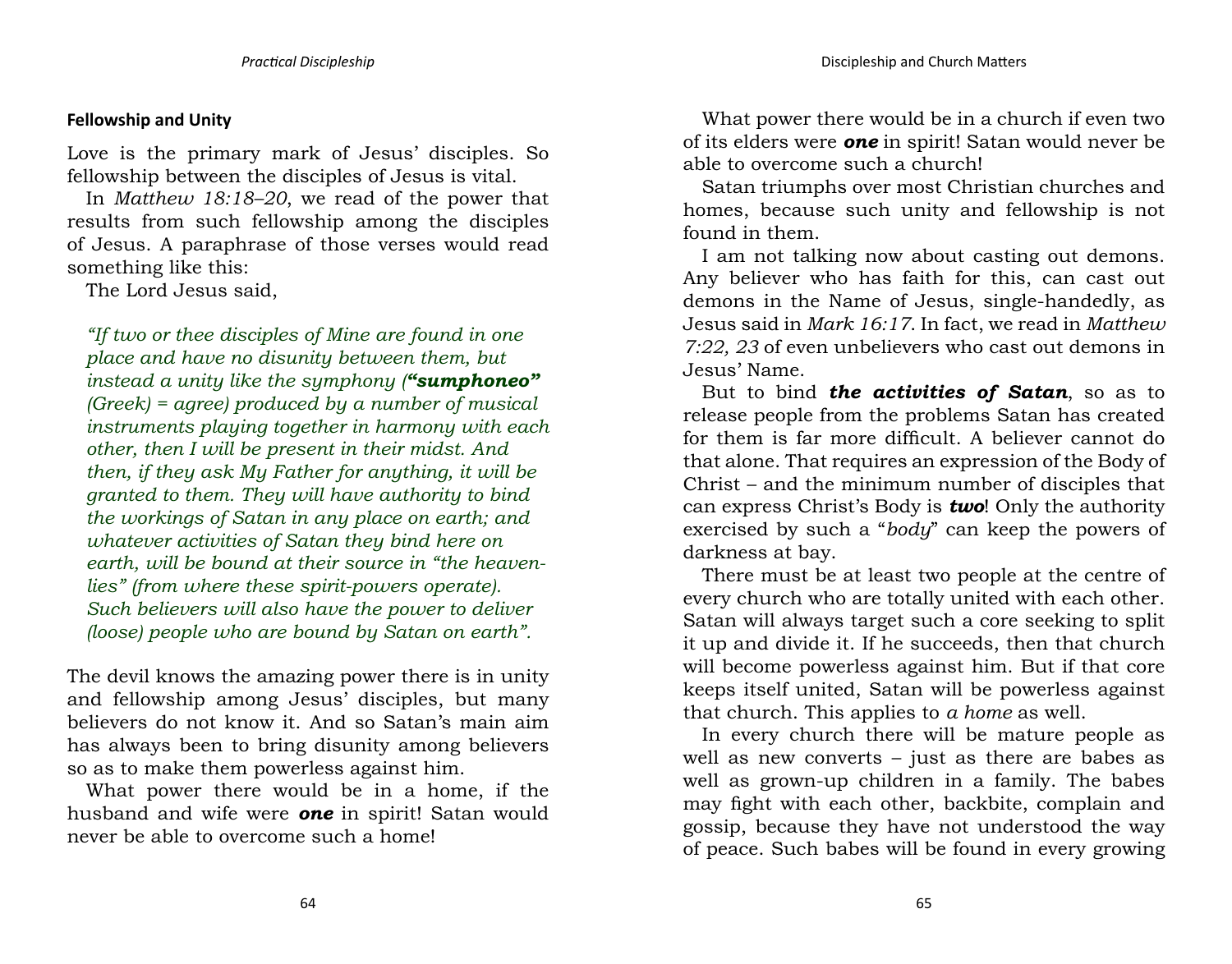church. But they can never hinder God's work. A core of united elders at the centre of a church can make it an overcoming church. Babes may constitute the vast majority of every church. But God is always seeking to build up *the core* – both spiritually and numerically. It is this core that fights the battles against Satan and preserves a church in life and victory.

*Fellowship in a church is more important than evangelism*. In the parable of the lost sheep, Jesus said that the 99 sheep in the fold were "*ninetynine righteous persons who need no repentance*" (*Luke 15:7*). Who are the ones "*who need no repentance*"? Obviously those who are judging themselves constantly. Such people do not need any repentance, because they are *constantly* repenting of their sins. Such disciples have no problem becoming one with each other.

If however the 99 sheep in this fold were constantly fighting with each other and tearing each other to pieces, then the shepherd would not have brought that lost sheep there – for that sheep would be far safer on the mountains than within such a fold where it could be killed!

Our churches must consist of "*righteous people who don't need any repentance*". Then only will our churches be places of healing and peace into which lost sheep can be safely brought in. The Lord leads His sheep into green pastures and beside still waters. The church Jesus builds is a place of peace. Lost sheep must be brought in only into such a church. Most churches are not like this, because their members are converts and not *disciples*.

I met a Buddhist convert once, who told me that when he first joined a Christian church, he was horrified to see the strife that went on inside it and had wondered at times, whether Buddhism wasn't better!! Then he found a church where true fellowship and love reigned. Then he was comforted.

#### **Partiality**

Another evil that we see in many churches is the showing of *partiality* (*James 2:1*). James warns us in that chapter of the danger of giving special seats to rich people in the meetings. Those who do so commit sin (*James 2:9*). This can apply to making language and caste distinctions as well.

In many churches, believers of one languagegroup cannot often get along with those of another. Those of one community cannot fellowship with those of another and those of different castes tend to fellowship only among themselves. But if they were disciples of Jesus, the cultured man and the barbarian would both fellowship with each other without any problem.

*2 Corinthians 5:16* says that under the new covenant we do not recognise people according to what they are in the flesh. We do not look at skin-colour, community or caste, because everyone is a new creation in Christ (*verse 17*). In the new creation there are no language, community or caste distinctions. If we don't lead believers into such a life, we will never be able to build the church of Jesus Christ.

A word of caution however, is necessary here. A disciple of Jesus is **not** called to marry someone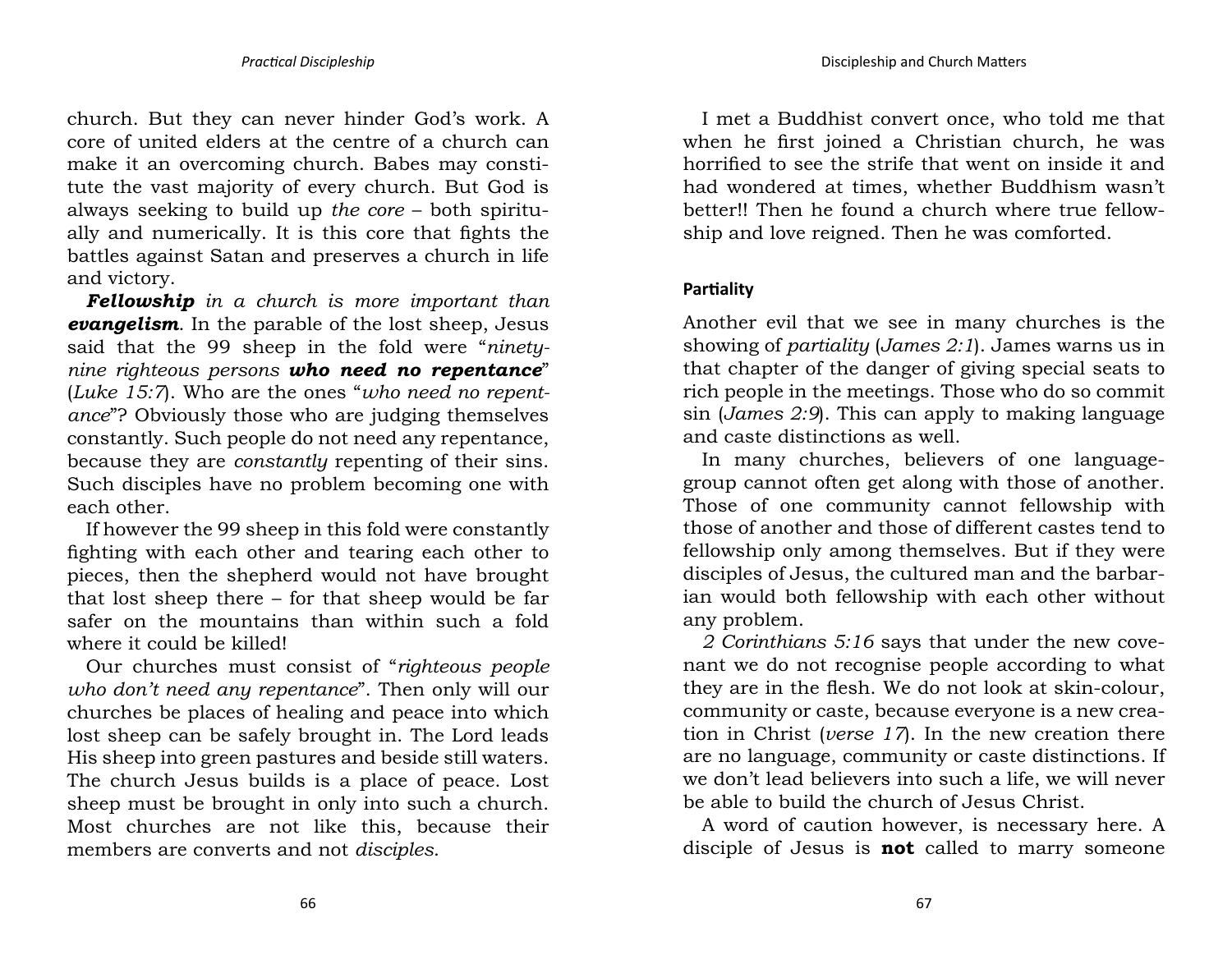from another caste *merely to prove* that he does not believe in caste-distinctions. Some have done that and ended up in incompatible marriages! Marriage requires a great deal of mutual adjustment and so the areas of difference between the two partners must be as few as possible. Being a disciple of Jesus does *not* mean that when considering marriage, one will **not** consider age, education, family background, economic status or caste etc. All of these may need to be considered before one can arrive at a mature decision.

Consider also a situation where, as an elder, you could be guilty of partiality. If you were prompted in your spirit, while preaching, to say something strong, and suddenly realised that your words would hurt some who were listening to you. Then, because you did not want to offend them, you did not say what the Spirit prompted you to say. You did not use the sword as God wanted you to, because you wanted to please men. This is favouritism and can make you lose the anointing of God in your ministry.

#### **The Gifts of the Holy Spirit**

Let us now consider the matter of *spiritual gifts*. These too are essential for building up the Body of Christ.

There are three lists of spiritual gifts given us in the New Testament (*1 Corinthians 12:8–10*, *Romans 12:6–8* & *Ephesians 4:11*).

In *1 Corinthians 12:12–26*, the exercise of spiritual gifts is compared with the functioning of the members of our physical body. A man may have life and yet be blind, deaf, dumb and paralysed. Many churches are like that. Their members are born again. But they have no gifts of the Holy Spirit with which to serve the Lord – and so they are powerless.

The gifts of the Spirit are what enable the Body of Christ to see, hear, talk and walk. Godliness is the life of the Body of Christ. But what can Christ's Body do for others, without the gifts of the Spirit. What would Jesus Himself have been like if He had no gifts of the Spirit? He would still have overcome sin and lived a holy life. But without the anointing of the Spirit, He would not have been able to preach the way He did, heal the sick, cast out demons or do any miracle.

Jesus' anointing with the Holy Spirit at the age of 30 did not make Him any holier than He was earlier. His  $31<sup>st</sup>$  year was not any holier than His  $29<sup>th</sup>$  year. But with the anointing of the Spirit, He received power to serve others. If Jesus had merely gone around showing people His holy life, He could not have accomplished His Father's purposes. Neither can the church today accomplish God's purposes by merely manifesting holy living to others. Jesus had both holiness and the gifts. His Body today must have both of these too.

The tragedy in Christendom today is that some groups emphasise holiness of life while others emphasise the gifts of the Spirit. But these are not "*either-or*" options. The Bible says, "*Let your clothes be white all the time* (live a holy life at all times) *and let not oil be lacking on your head* (live under the anointing constantly)" (*Ecclesiastes 10:8*). We need both.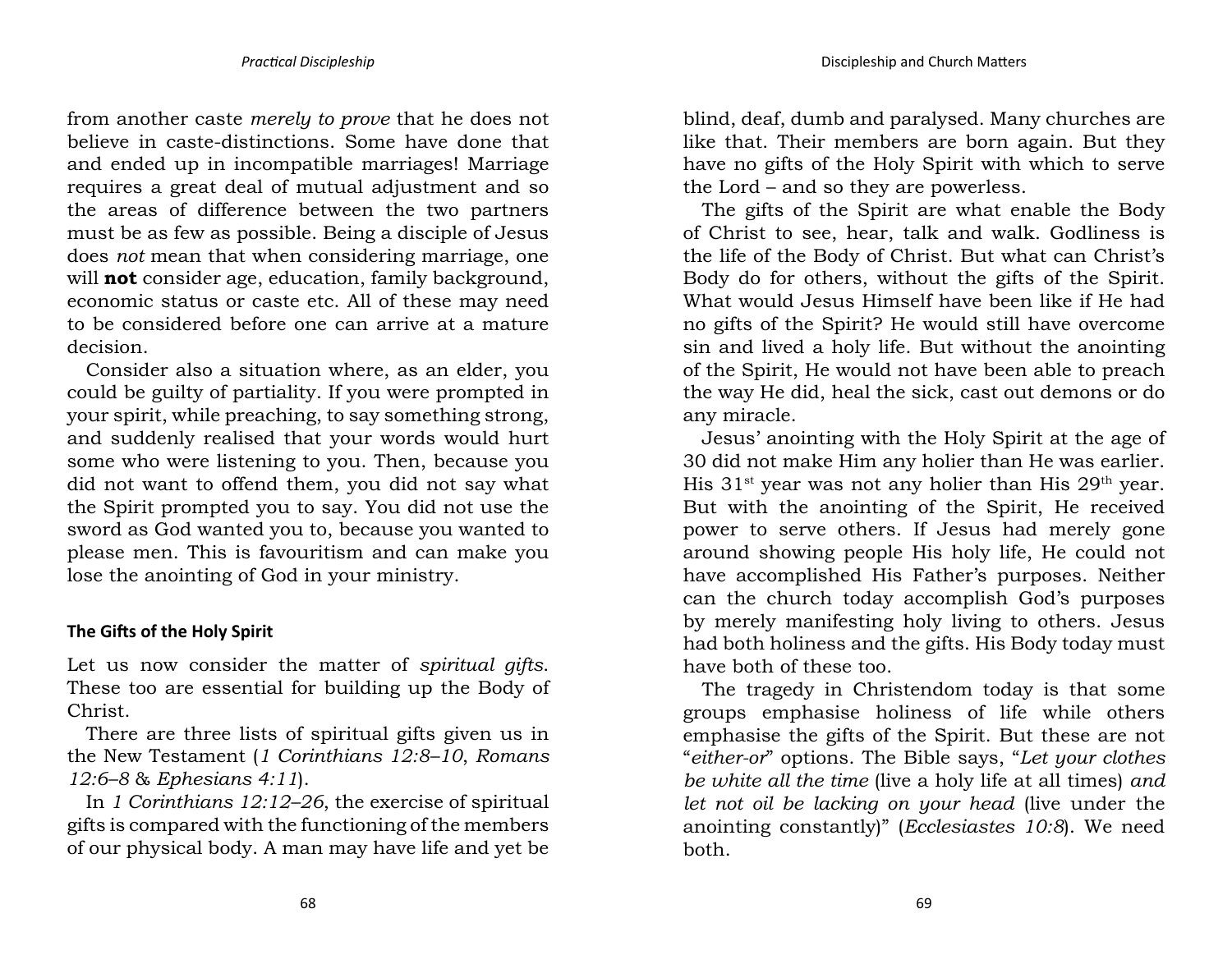The gifts of the Spirit do not make anyone spiritual. The Corinthian Christians had all the gifts of the Spirit (*1 Corinthians 1:7*). They exercised "*the word of wisdom*" (one of the gifts of the Spirit) in their meetings. In spite of that, there was not one wise (spiritual) man among them (*1 Corinthians 6:5*). A word of wisdom can come through a carnal person. But *wisdom itself* is found only in a spiritual person. One can receive a word of wisdom from God in a moment. But wisdom itself can come only through many years of taking up the cross.

We cannot *choose* our spiritual gift ourselves, because it is God Who determines what gift will best fit us for our ministry in Christ's Body. But we are told to seek earnestly for those gifts that will build up the Body – and especially for the gift of *prophecy* (*1 Corinthians 14:1, 12*).

When Jesus taught His disciples to ask the Father for the Holy Spirit (*Luke 11:13*), He illustrated the way they were to ask with a parable of a man who went to his neighbour's house to ask for food. There are two important points to be noticed in this parable:

- 1. The man was asking for food *not for himself but for someone else*.
- 2. *He kept on asking* until he received what he needed.

What do we learn from this parable?

*First of all*, that *we are not to seek the gifts of the Spirit for our own benefit, but for the benefit of others*. If only those who have sought for the baptism and the gifts of the Spirit had kept this one principle before them, they would have become far more spiritual. And there would have been far less exercise of counterfeit gifts in Christendom today. Unfortunately, most people are taught to seek for the power of the Holy Spirit only in order to get an experience for *themselves*, and not in order to be a blessing to others.

There are many around us who have needs that God wants to meet – and He wants to meet their needs through us. That's why He allows them to cross our path. He wants us to seek Him for the gifts of the Spirit that are needed to deliver these people and bless them.

A man came to Jesus' disciples once with his demon-possessed child. But the disciples could not help him. The man then went to Jesus and said, "*I went to your disciples for help but they could not help me*." Are these the words that our neighbours and friends are saying to the Lord today about us?

If we seek the Lord's blessing only for ourselves, we will remain dry. God waters only those who water (help) others (*Proverbs 11:25*). Perhaps some brother near you needs a word of wisdom to solve his problem. Another may be in need of a word of encouragement for his depressing situation. Yet another may need deliverance from some bondage. We must seek God for the gifts needed to help such people.

Every gift of the Spirit is given that we might bless and edify *others*. *Luke 4:18, 19* tells us the result of Jesus being anointed with the Holy Spirit. He was enabled thereby to preach good news to the poor, release the captives, give sight to the blind, bring freedom to the downtrodden and proclaim the favourable year of the Lord. Notice that everything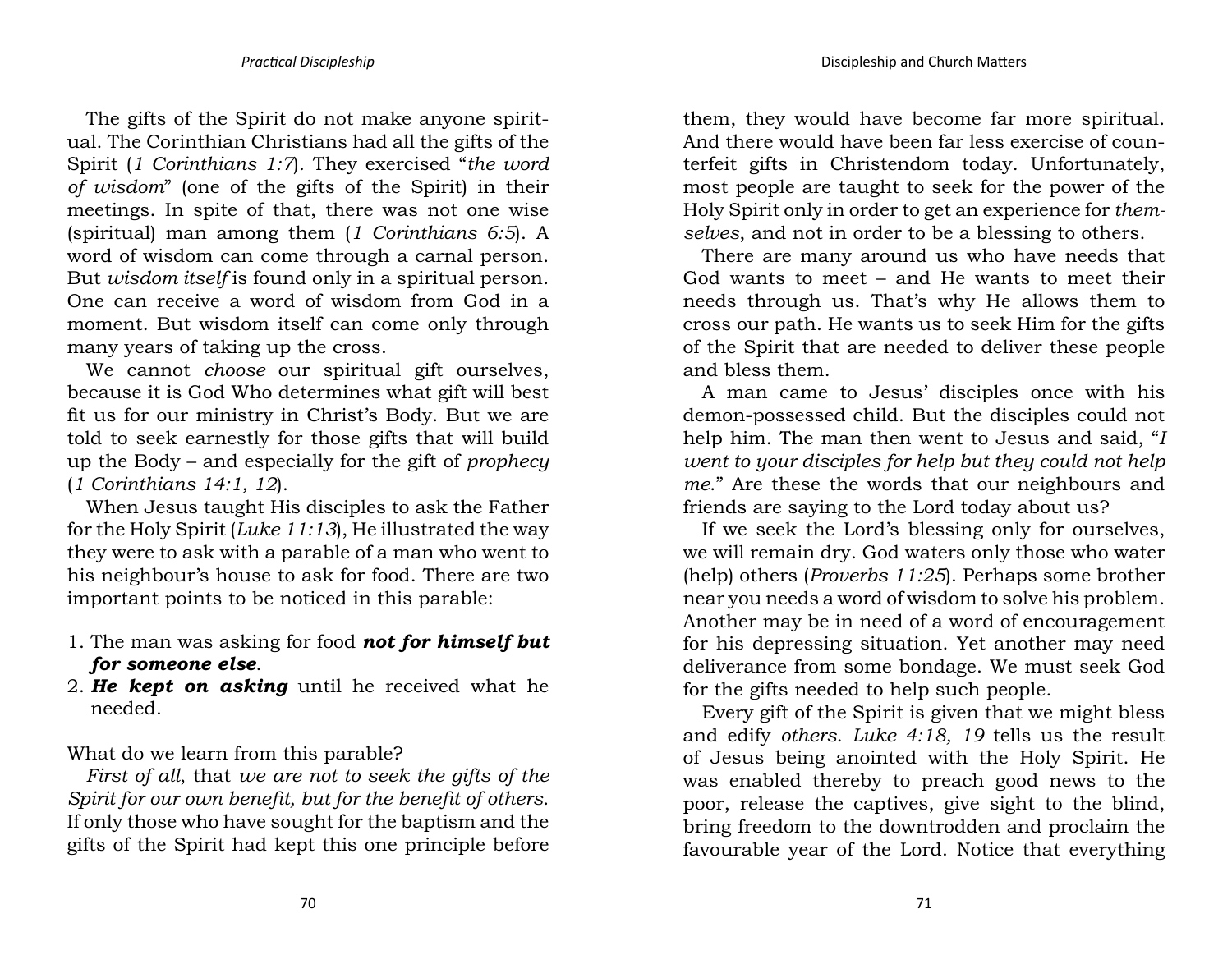mentioned here is for the benefit of *others*. The gifts of the Spirit did not bring any benefit to the Lord *Himself* in His life.

We must have a *concern* for others and a sense of our own *inability* to help them, if we are to seek for the gifts of the Spirit in the right way.

The *second* thing that we learn from this parable is that we must keep on asking God for the power of the Holy Spirit until we receive it. God tests us to see whether we are really *eager* to receive His power and whether we really *value* His gifts. He also waits to see whether we *feel really helpless* and unable to serve Him, without His power. Many give up praying too soon because they are self-confident – and thus fail these tests.

#### **The Meetings of the Local Church**

Among the gifts of the Spirit mentioned in *1 Corinthians 12*, we find that the *word-gifts* alone are exercised *in the meetings of the local church* – teaching, prophecy, tongues and interpretation (See *1 Corinthians 14:26* - ff). We do not read there of any miraculous gifts being exercised *in the churchmeetings*. There is a place in *evangelistic ministry*, even today, for the exercise of the gift of healing and for the casting out of demons, as a confirmation of the gospel message (*Mark 16:15–18*). And those who are called to be evangelists (especially to unreached areas) should expect God to give them these abilities. But these do not have to take place in the meetings of every local church.

In the church-meeting the main gift to be exercised is the gift of *prophecy*. Old Testament prophecy foretold the future. But New Testament prophecy refers to speaking forth God's Word in such a way as "*to edify (build up), exhort (challenge), and comfort (encourage)*" the church (*See 1 Corinthians 14:3*). Every church must have brothers who can exercise this gift. A church does not need apostles, teachers and evangelists locally (these ministries can be itinerant), but it does need *prophets* and *shepherds*, if it is to grow to maturity.

The prophets of old spoke of "*the burden of the Lord*" that they carried in their hearts. Aaron carried 12 stones (representing the 12 tribes of Israel) on a breastplate over his heart. This was a picture of how those who preach God's Word (prophesy) today should carry God's people in their hearts – just as a mother carries a baby in her womb (*See Philippians 1:7*).

Those gifted with the prophetic word should be the first to speak in the meetings of the church, bringing forth a word from God that is appropriate to the need of that church at that time. They must speak as the spokesmen of God (*1 Peter 4:11*). There is a vast difference between a religious sermon and a prophetic word. A sermon comes from a man's head as a result of intellectual labour and can impress his hearers. A prophecy however is a word from God that comes through a man's heart. It does not seek to impress the hearers, but to expose the secrets of their hearts and to *stir them to action*.

Those who respond to such a prophetic word will correct themselves. Those who are irritated by it however, will get angry with the prophet. Prophets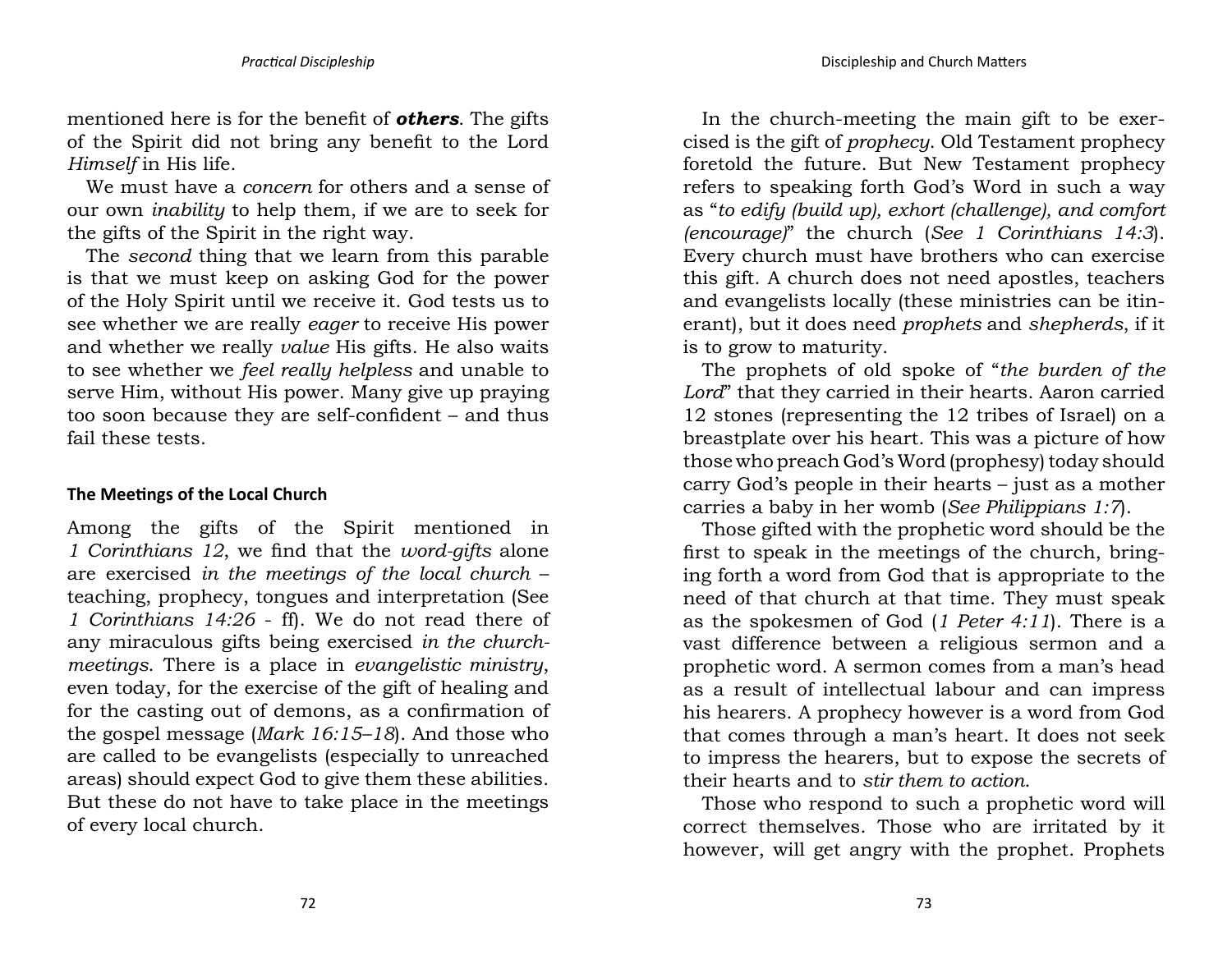are never popular, but hated, misunderstood and persecuted. When Jesus prophesied in the synagogue in Nazareth, the people stopped Him in the middle of His sermon, dragged Him outside and tried to kill Him!!

The Bible says that we must exhort each other *daily*, lest we be hardened by the deceitfulness of sin (*Hebrews 3:13*). The aim of all prophecy (exhortation) in the church therefore must be to save people from being deceived by their sins. Prophecy exposes the secret sins in their hearts and they can then fall on their faces before God and repent (*1 Corinthians 14:25*).

If we judge ourselves and "*work out our own salvation with fear and trembling*" (*Philippians 2:12*), the Lord will give us light and save *us first* from the deceitfulness of our own sin. Then we can preach that same word to others – and save them. We must preach to others only that which has convicted us first.

An important word of caution however is necessary here. Those who *listen* to the prophetic word are commanded to *pass judgment* on what they hear (*1 Corinthians 14:29*). They must judge first of all whether what they heard was in accordance with God's Word and secondly whether it was a word from God to their own hearts. This is because every message preached, every prophecy given and every tongue interpreted, carries with it something of the speaker's own thoughts as well. So we are commanded to "*examine everything carefully*" and to "*hold fast only to what is good*" (*1 Thessalonians 5:21*).

If the anointing within us does not bear witness to some part of the "*prophecy*" we hear, then we must reject it. That is the only way to protect ourselves from being deceived (*1 John 2:28*). Many believers have suffered untold damage in their lives, because they blindly swallowed every "*prophecy*" they heard as if it were from God Himself and acted on what they heard.

Let me also add a word of caution about *imitating* other preachers whom you admire. If such imitation is *unconscious*, it is not serious. But if it is *conscious*, then you will be the loser, for such imitation will hinder the unique ministry that the Lord has given you,from coming forth through you.

Even though the entire New Testament is inspired by the Holy Spirit, we still see that Paul, Peter and John did not use the same language to express truth. Each of them wrote Scripture with the words that came to them naturally. Paul never once wrote about "*being born again*", but wrote much about "*being crucified with Christ*" and about "*putting off the old man*". When Peter wrote his letter later, he could have imitated Paul's phrases. But he didn't. He used the phrases that came naturally to *him* and wrote about "*suffering in the flesh*". John too was unique in the language he used, when he wrote many years later. He did not use either Paul's or Peter's language but wrote instead about being "*born of God*" – a phrase that was unique to him.

This shows clearly that God does not expect us to use the same words that others use. He does not eradicate our personalities when ministering His Word through us, and make us like secretaries who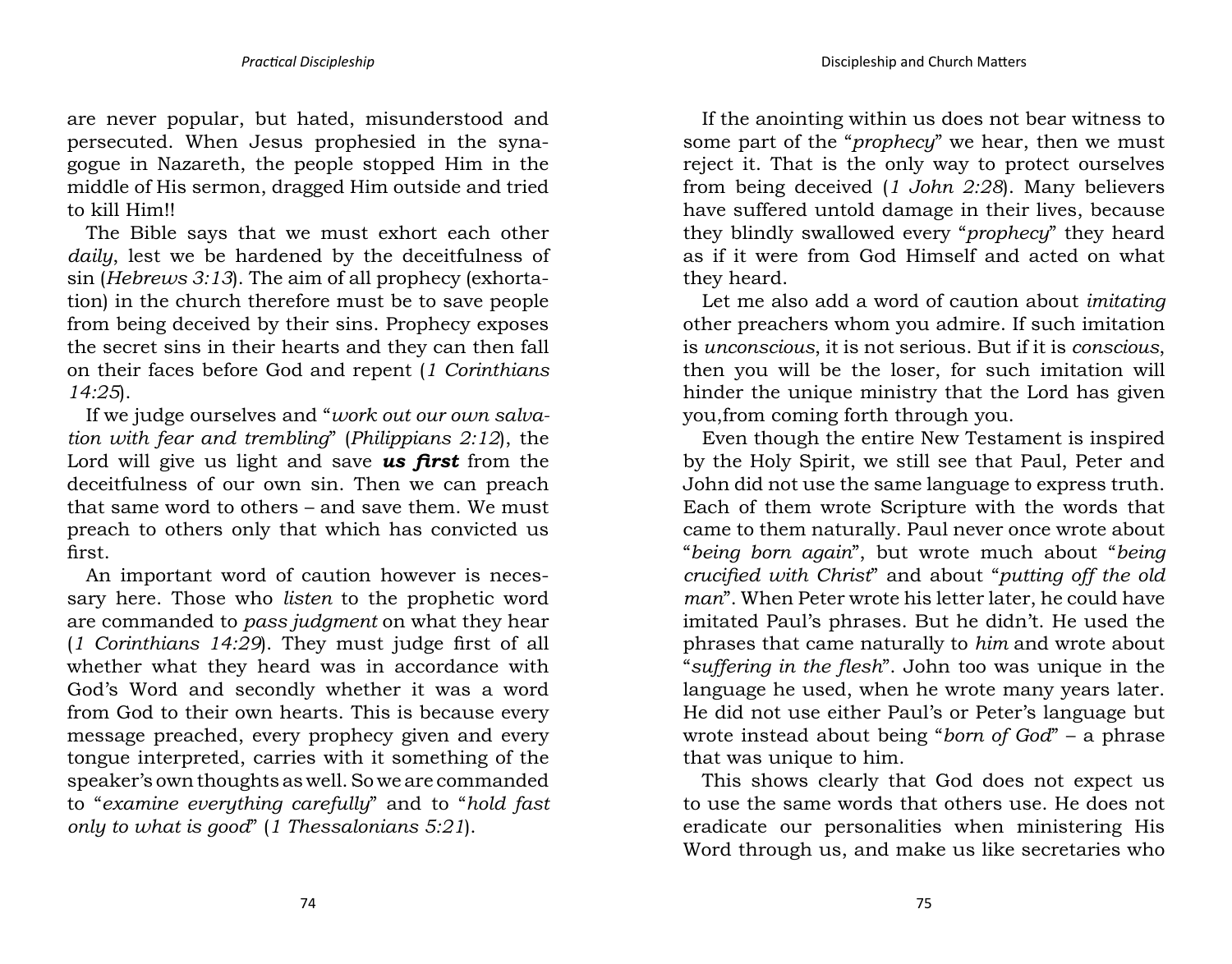merely type out what their boss tells them to. God preserves our individuality, even when we are filled and anointed with the Holy Spirit.

In *Revelation 21:19, 20*, we see the church pictured as a building built with precious stones of many colours. The light that shines through each of these stones is the same – *the life of Jesus*. But the *colours* that come through them are varied – red, blue and green etc. Each of us is called to express the life of Jesus – but through our own unique, individual personalities.

If you try to imitate my ministry or the way I preach or write, you will end up frustrated. You must speak from your own life what comes naturally to you – in your own unique way – and then you will be a blessing to the Body of Christ. God wants only one "*Zac Poonen*" in His church. He doesn't want another. He wants you to be yourself.

In the meetings of the church, all who have a word from the Lord can prophesy, under the authority of the elders. That includes both men and women – for God clearly states that He pours the spirit of prophecy on both men and *women* (*Acts 2:17, 18*). If a woman covers her head, God permits her to pray and prophesy in the church-meetings (*1 Corinthians 11:5*).

Many do not seek to prophesy in the church because of their spiritual laziness or their timidity. Timothy was such a timid man that Paul had to urge him to stir up the gift that God had given him (*1 Timothy 4:14*; *2 Timothy 1:6, 7*). We must bind the spirits of timidity and unbelief when we come to the church-meetings.

This freedom in the church-meetings can however be taken advantage of by carnal people who love to hear their own voice and who stand up and bore everybody. Such people must be silenced by the elders, because everything in the church must be done "*properly and in an orderly manner*" (*1 Corinthians 14:40*). It is unfortunate however, that in most churches today, the elders are either timid or seek the honour of being known as "*gentle*" brothers, that they do not silence a carnal, long-winded speaker!

Let us bear in mind then that the *most important* part of a church meeting is not the time of "praise and worship" – although that is essential – but the time when the prophetic word of God is proclaimed.

#### **Spiritual Leadership**

Let us now look at the subject of *leadership in the church of God*.

God appoints elders in every church to lead it in His way (*1 Corinthians 14:23*; *Titus 1:5*). An elder is not primarily a preacher but a leader. A "*leader*" is one who goes ahead of others. He is constantly moving forward. He says, "*Follow me as I follow Christ*".

Many preachers however say, "Don't follow me. Just look at Christ and follow Him". That sounds humble. But that is not what *any* of the early apostles said. They invited believers to follow them even as they followed Christ (*1 Corinthians 11:1*; *Philippians 3:17*). They did not say this because they were *perfect*, but because they were *moving in the right direction*.

Eldership is a relative matter. An illustration will make this clear: When parents are going away from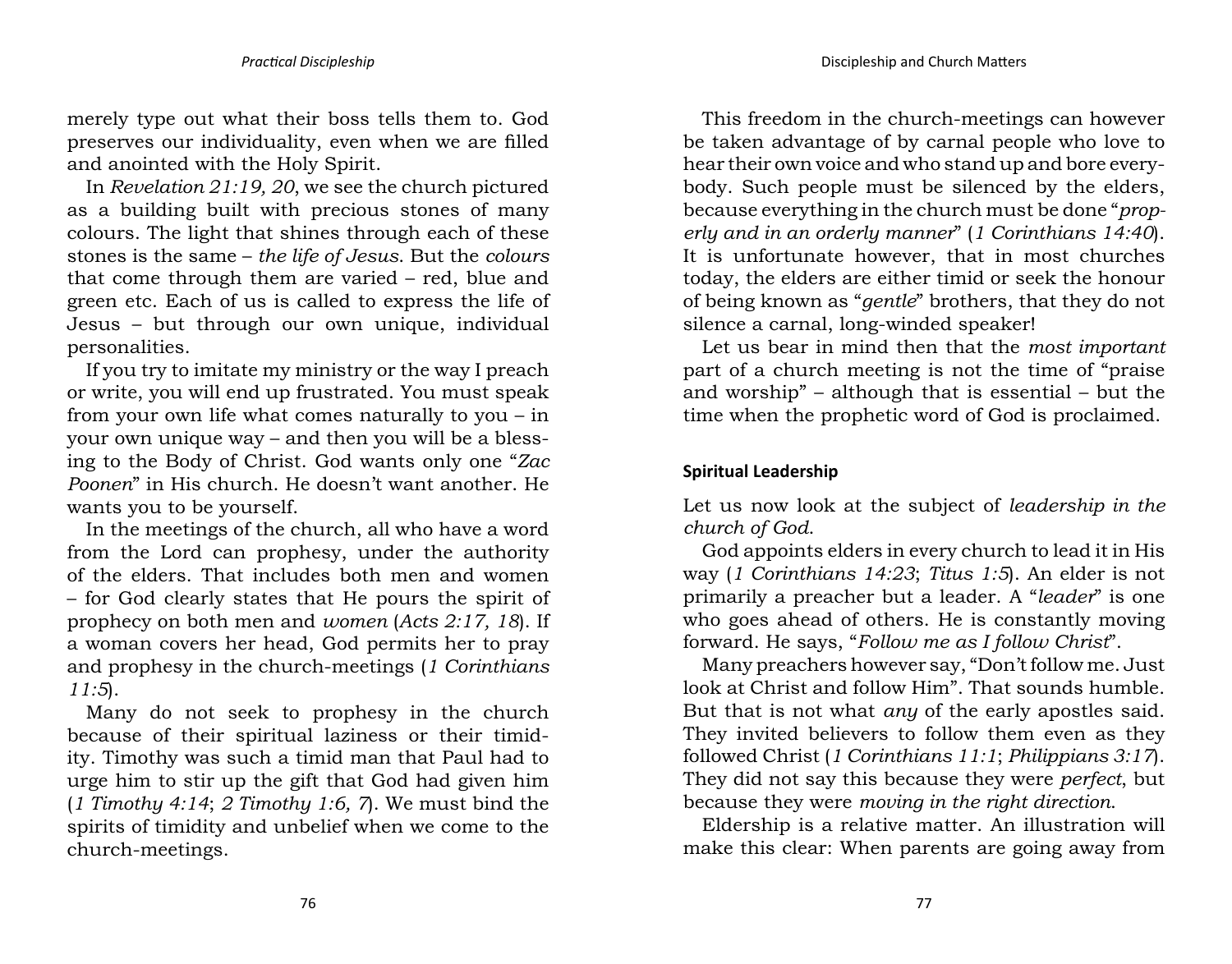their home for a while, they may ask their eldest son to be the "elder" in their home and to take all decisions during their absence – even if he is only 10 years old. He is certainly not mature. But he is more mature than the 7-year old and the 4-year old! Once his parents return, he is no longer the elder.

That is how eldership functions in a church too. A young brother can be an elder in a church, if he happens to be the most mature brother in that church. As the others in the church grow, he too grows up along with them. But if he stops growing spiritually, then someone else will one day become the elder brother in that church – the one who has gone ahead of him. So eldership is not a title or an office in God's house, but being mature enough to lead others.

Such leaders are the ones that we must submit to and obey (*Hebrews 13:17*). In the parable of the man who rented out his farm to tenants, we notice that the owner did not come personally to collect the rent, but sent his servants (*Matthew 21:34*). Even so the Lord appoints His delegated authorities in the church to represent Him. Jesus told His apostles that when people received them, they were actually receiving the Lord Himself (*Matthew 10:40*). I am not referring now to the vast majority of priests and preachers and pastors in Christendom today, but *only to those whom you yourself recognise as genuine servants of God*.

# *In the church of God, authority is not imposed from above but accepted from beneath.*

That means that you need submit only to those elders whom you respect. If you cannot acknowledge an elder as a godly man, you do *not* have to submit to him. However, in such a case it is best for you to leave that church and find another where you can find a godly elder. Unfortunately, there are not many godly elders in the world today. But where you do find one, you must honour him and appreciate him (*1 Timothy 5:17*; *1 Thessalonians 5:12*).

Once you do recognise someone as your elder, you must submit to him. The purpose of submission in the church is the same as in a home: Children are protected from innumerable dangers by submitting to their parents. A godly elder will keep watch over your soul, like a shepherd watches over his sheep.

A true elder should know the spiritual state of each one of his sheep (*Proverbs 27:23*). If an elder carries his flock on his heart, God will give him discernment, supernaturally if necessary, about the condition of each of his sheep. The messages that such an elder brings forth in the meetings of the church will be the very word that his sheep need – even though he may be unaware of their need.

This then is the primary requirement in all shepherds – they must carry their flock on their hearts. There are many brothers who although not elders,nevertheless have a care and a concern for their fellow-believers. Such brothers are true shepherds in God's sight, and the sheep have confidence in them and come to them for help.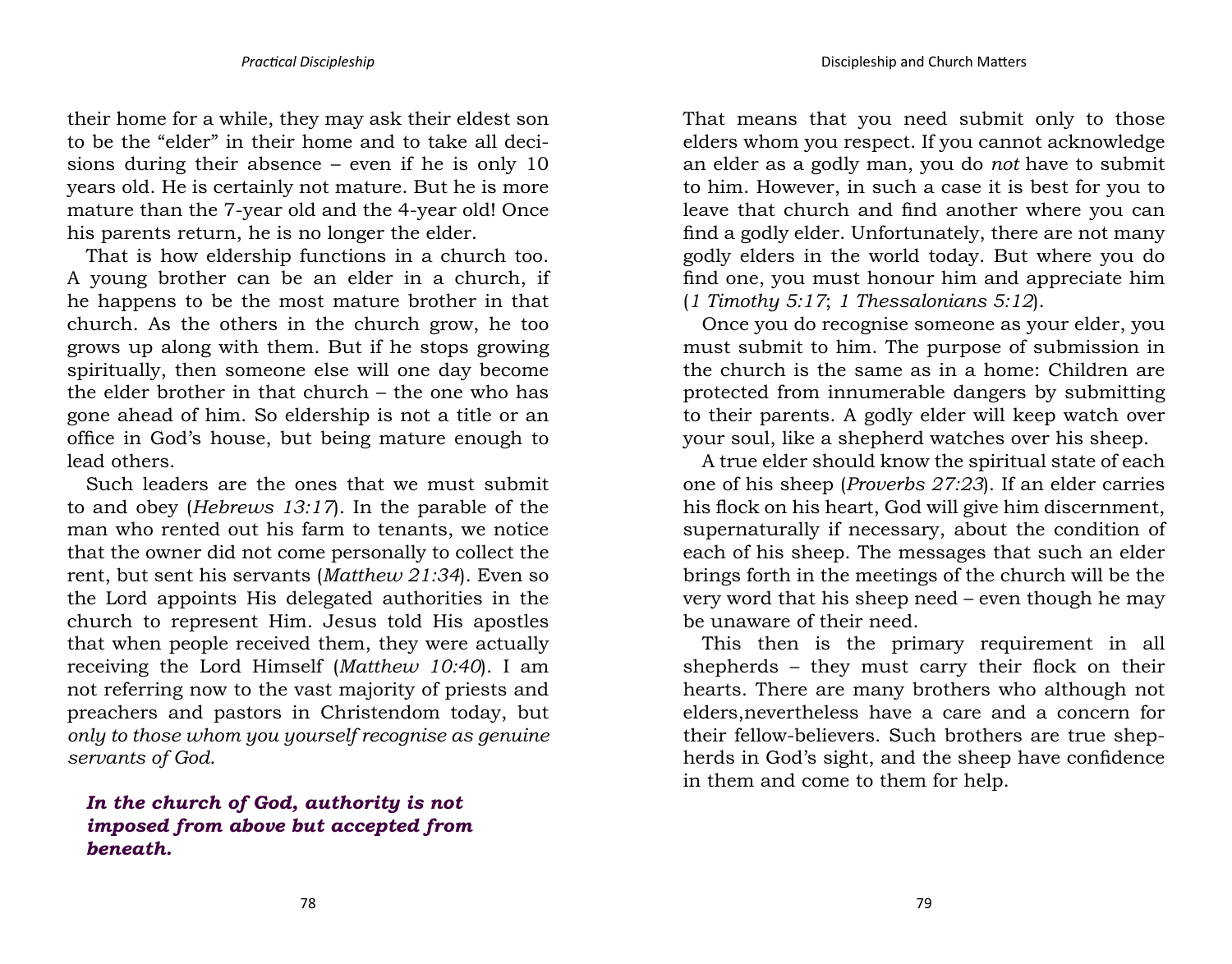#### **The Church, Money and Christian Workers**

A church of disciples must have a clear testimony in the matter of money. We must have no desire to get money, or any favour, or anything else from anyone who comes to our meetings. And they must know that clearly. They must see clearly that we are only interested in blessing them – *freely*.

In our own churches, we never take an offering during our meetings. There are a number of reasons for this. *First of all*, we believe that all giving to God must be joyful and voluntary. This is difficult to do if an offering is taken publicly. *Secondly*, all giving to God must be done in secret. It is not possible to give secretly, when people are watching you. (Others may not know *how much* you are giving, but they will still know you are giving). *Thirdly*, unbelievers may be present in our meetings and they do not have the privilege to give their money to God. They have to give themselves to God first, before they can give Him their money (*2 Corinthians 8:4, 5*; *3 John 7*). They must also know that the gospel they hear in the church, is free. They don't have to pay anything to hear it. So we don't embarrass them by taking an offering.

At the same time, in order to give an opportunity to believers to give money to God as an expression of their gratitude, we place a box in the meeting hall, where those who want to give joyfully and secretly can do so.

Most Christian workers are supported by the gifts and offerings of other believers. There is nothing wrong with this, because the Lord has directed that "*those who preach the gospel can get their living from*  *the gospel*" (*1 Corinthians 9:14*). It appears as though Peter and most of the other apostles were supported like this – by other believers (*1 Corinthians 9:5, 6*).

But we see a different example in Paul, who *supported himself and served the Lord* (See *1 Corinthians 9:15–18*; *2 Corinthians 12:14*; *2 Thessalonians 3:7–9*; *Acts 20:33–35*). In the *present* circumstances in India, there is a great need for many who are willing to serve the Lord like Paul.

This is the reason why in our churches, almost all of us elders support ourselves like Paul did, and serve the churches. This method has the added advantage, in poor countries like India, of sifting out those who seek to join a church as workers, for financial profit.

Let me now give a few guidelines to those disciples of the Lord who are considering full-time Christian work.

- 1. *Only if you receive a clear call from God* should you go forth into full-time Christian work.
- 2. Jesus called *only those who were faithfully engaged in a secular job*, to be His apostles. This seems to be the general rule in Scripture,although God can make exceptions. There seems to be a number of reasons why God chooses those who are working in secular professions:
	- a. God proves a man in his secular job first, to see whether he is *hardworking* and *faithful* in handling money. The ones whom Jesus called were faithful and hardworking as fishermen and accountants etc.
	- b. The willingness to *sacrifice* is also tested thereby, because one who gives up his secular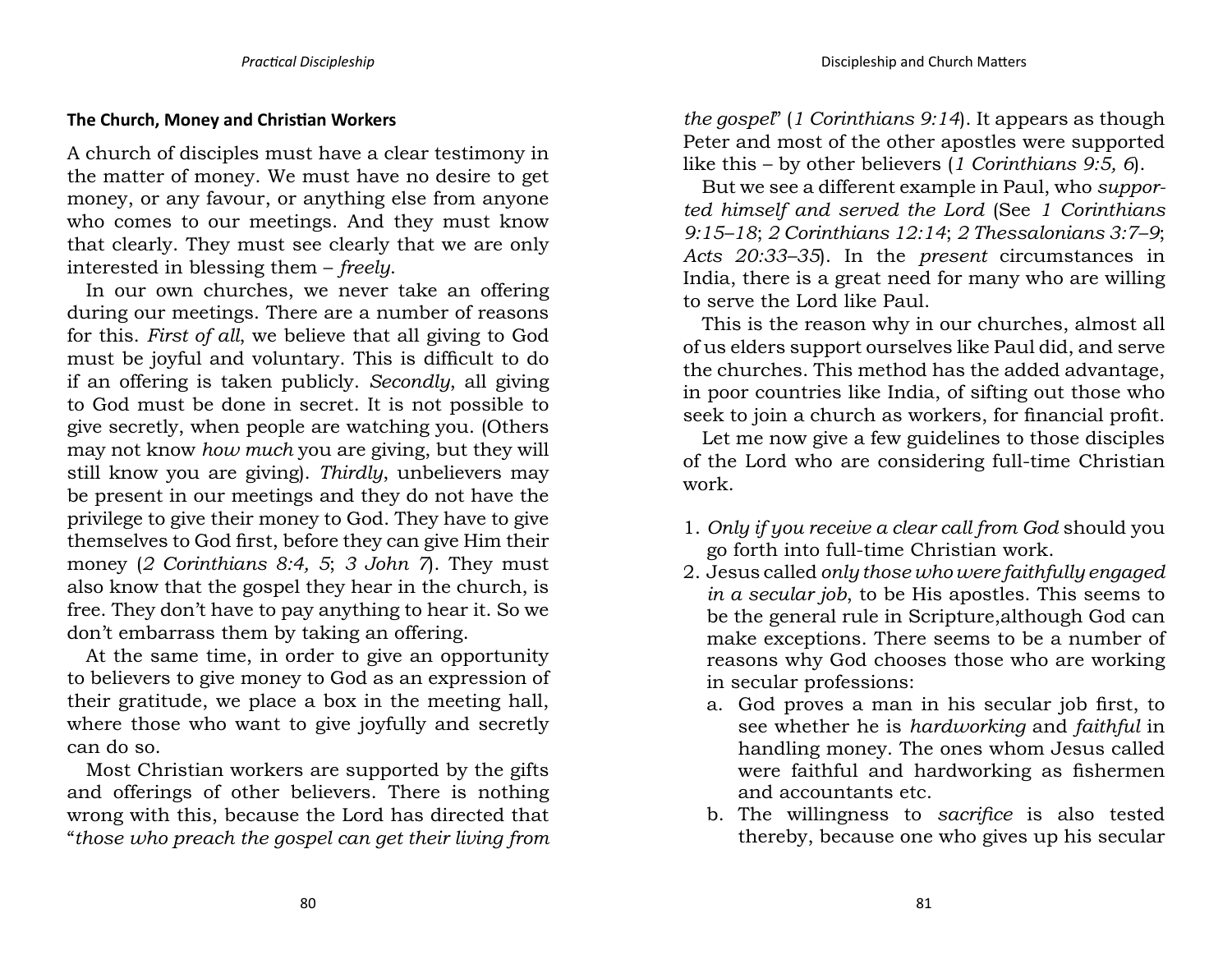job to serve the Lord full-time has to pay a price, unlike one who had no job to give up. By this test, a person can also know whether his "*call*" is genuinely from God or not. It is easy for those who have nothing to give up to imagine that they are "*called by God*"!! Many are doing Christian work in India today only because they did not get any other job. It is therefore a *profession* for them and not a *calling*.

- c. Only those who have worked in a secular profession will have the necessary *experience* to teach practical truths to other Christians who are struggling to be faithful in their secular jobs.
- 3. When God calls someone to full-time work, He would already have *equipped him with some gift* of the Spirit for the task to which He is calling him. So, if God is really calling you, He would already have borne witness to your labours (with fruit that lasts), even while you are in secular employment.
- 4. Finally, you should consider leaving your secular job *only when the pressure of the Lord's work has become so much* that there is *not enough time* for you to do it along with your secular job. You should not become like the many "full-time workers" who do *not* actually work full time at all, but sit around doing nothing most of the time and then visit a few homes on some evenings and have a couple of meetings a week. Most of them did more for the Lord when they had a secular job! The devil finds such idle full-time workers to be a fertile field to work in. And they fall into all types of sin – gossiping, adultery etc., – just because they did not have enough work to be occupied with every day.

God is looking for disciples and churches today who will demonstrate the principles of His kingdom to the world around them. May we respond to His call wholeheartedly.

*He who has ears to hear, let him hear.*